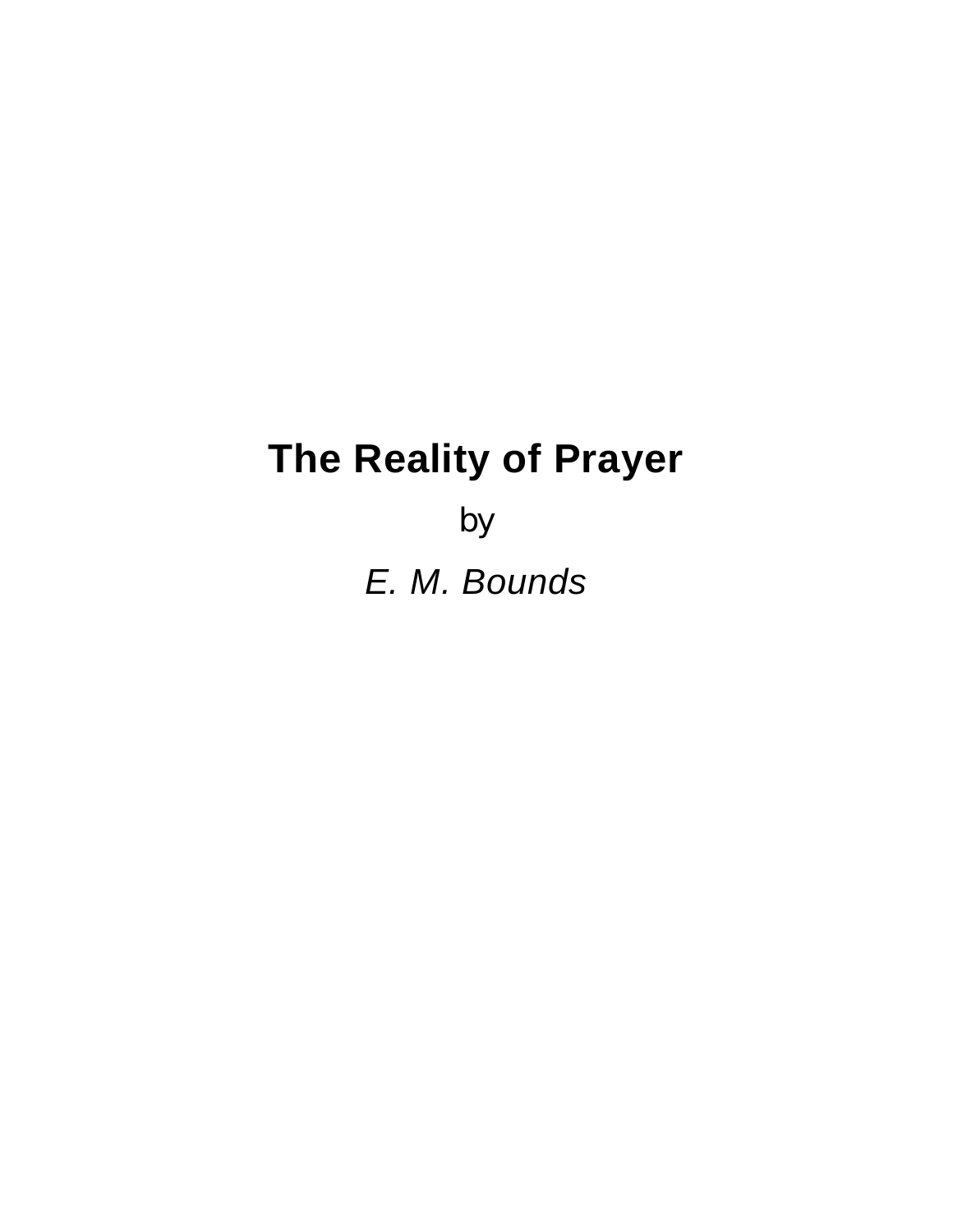# **THE REALITY OF PRAYER**

### **FOREWARD**

During the last 25 years of the nineteenth century and a score of years of the twentieth, there lived and died three great men of God whom I knew—men whom God has doubtless numbered among the foremost of His heavenly host. The first was Edward McKendree Bounds, author of this present volume and the other "Spiritual Life" Books. The second was Claud L. Chilton, minister for many years in the Methodist Episcopal Church, South, and a musical composer of religious music of considerable note. The third, Clement C. Cary, preacher and editor, lost his life in an automobile accident in 1922. The fourth was Dr. B. F. Haynes, minister, editor and author, who died in Nashville, in 1923.

What Dr. Thomas Goodwin, the Puritan, was to Strong, Arrowsmith and Sparstow; what John Wesley was to Whitefield, Fletcher and Clark, Bounds was to Chilton, Cary and Haynes. What David Brainerd's Journal did for Cary, Martyn, McCheyne, Bounds' books can do for thousands of God's children. He was a man who lived ever on prayer ground. He walked and talked with the Lord. Prayer was the great weapon in his arsenal, his pathway to the Throne of Grace. None who read what he has written can fail of realising that Edward McKendree Bounds talked with God, as a man talketh to his friend.

> Homer W. Hodge *Flushing, N.Y.*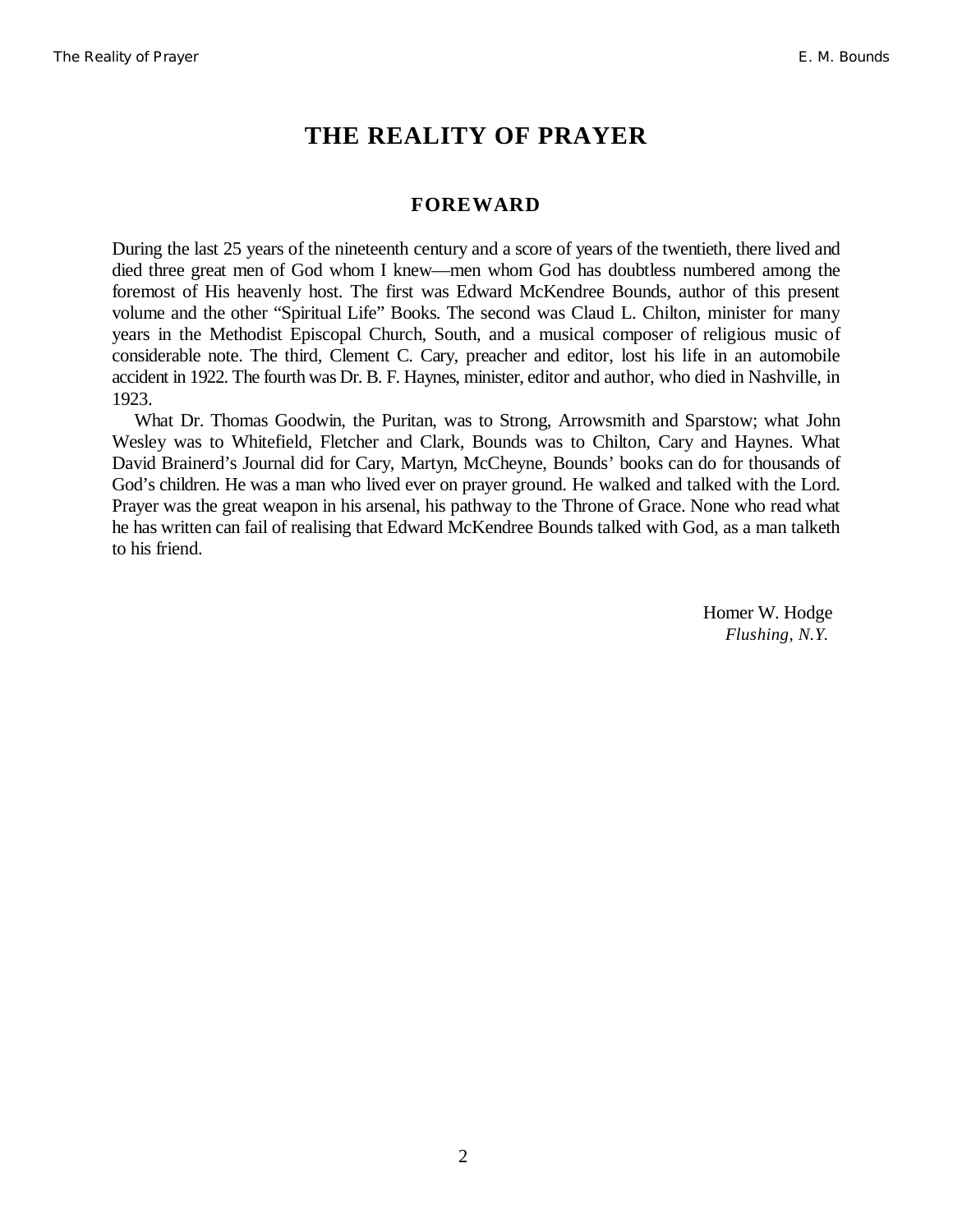#### **I. PRAYER²A PRIVILEGE, PRINCELY, SACRED**

*I am the creature of a day, passing through life as an arrow through the air. I am a spirit come from God and returning to God; just hovering over the great gulf; till a few moments hence I am no more seen; I drop into an unchangeable eternity! I want to know one thing, the way to heaven; how to land safe on that happy shore. God Himself has condescended to teach the way; for this end He came from heaven. He hath written it down in a book. give me that book! At any price give me the Book of God! Lord, is it not Thy word—"If any man lack wisdom, let him ask of God? Thou givest liberally, and upbraidest not. Thou hast said, if any be willing to do Thy will he shall know. I am willing to do; let me know Thy will.´²*John Wesley

The word "Prayer" expresses the largest and most comprehensive approach unto God. It gives prominence to the element of devotion. It is communion and intercourse with God. It is enjoyment

of God. It is access to God. "Supplication" is a more restricted and more intense form of prayer, accompanied by a sense of personal need, limited to the seeking in an urgent manner of a supply for pressing need.

"Supplication" is the very soul of prayer in the way of pleading for some one thing, greatly needed, and the need intensely felt.

"Intercession" is an enlargement in prayer, a going out in broadness and fullness from self to others. Primarily, it does not centre in praying for others, but refers to the freeness, boldness and childlike confidence of the praying. It is the fullness of confiding influence in the soul's approach to God, unlimited and unhesitating in its access and its demands. This influence and confident trust is to be used for others.

Prayer always, and everywhere is an immediate and confiding approach to, and a request of, God the Father. In the prayer universal and perfect, as the pattern of all praying, it is "Our Father, Who art in Heaven." At the grave of Lazarus, Jesus lifted up His eyes and said, "Father." In His sacerdotal prayer, Jesus lifted up His eyes to Heaven, and said, "Father." Personal, familiar and paternal was all His praying. Strong, tool and touching and tearful, was His praying. Read these words of Paul: "Who in the days of his flesh, when he had offered up prayers and supplications, with strong crying and tears, unto him that was able to save him from death, and was heard in that he feared" (Hebrews 5:7).

So elsewhere (James 1:5) we have "asking" set forth as prayer: "If any of you lack wisdom, let him ask of God, who giveth to all men liberally, and upbraideth not, and it shall be given him."

"Asking of God" and "receiving" from the Lord—direct application to God, immediate connection with God—that is prayer.

In John 5:13 we have this statement about prayer:

*³And this is the confidence that we have in him, that if we ask anything according to his will, he heareth us. And if we know that he heareth us, whatsoever we ask, we know that we have the petitions that we desired of him.´*

In Phil. 4:6 we have these words about prayer:

*³Be careful for nothing, but in everything, by prayer and supplication, with thanksgiving, let your requests be made known unto God.´*

What is God's will about prayer? First of all, it is God's will that we pray. Jesus Christ "spake a parable unto them to this end, that men ought always to pray, and not to faint"

Paul writes to young Timothy about the first things which God's people are to do, and first among the first he puts prayer: "I exhort, therefore, that first of all, supplications, prayers,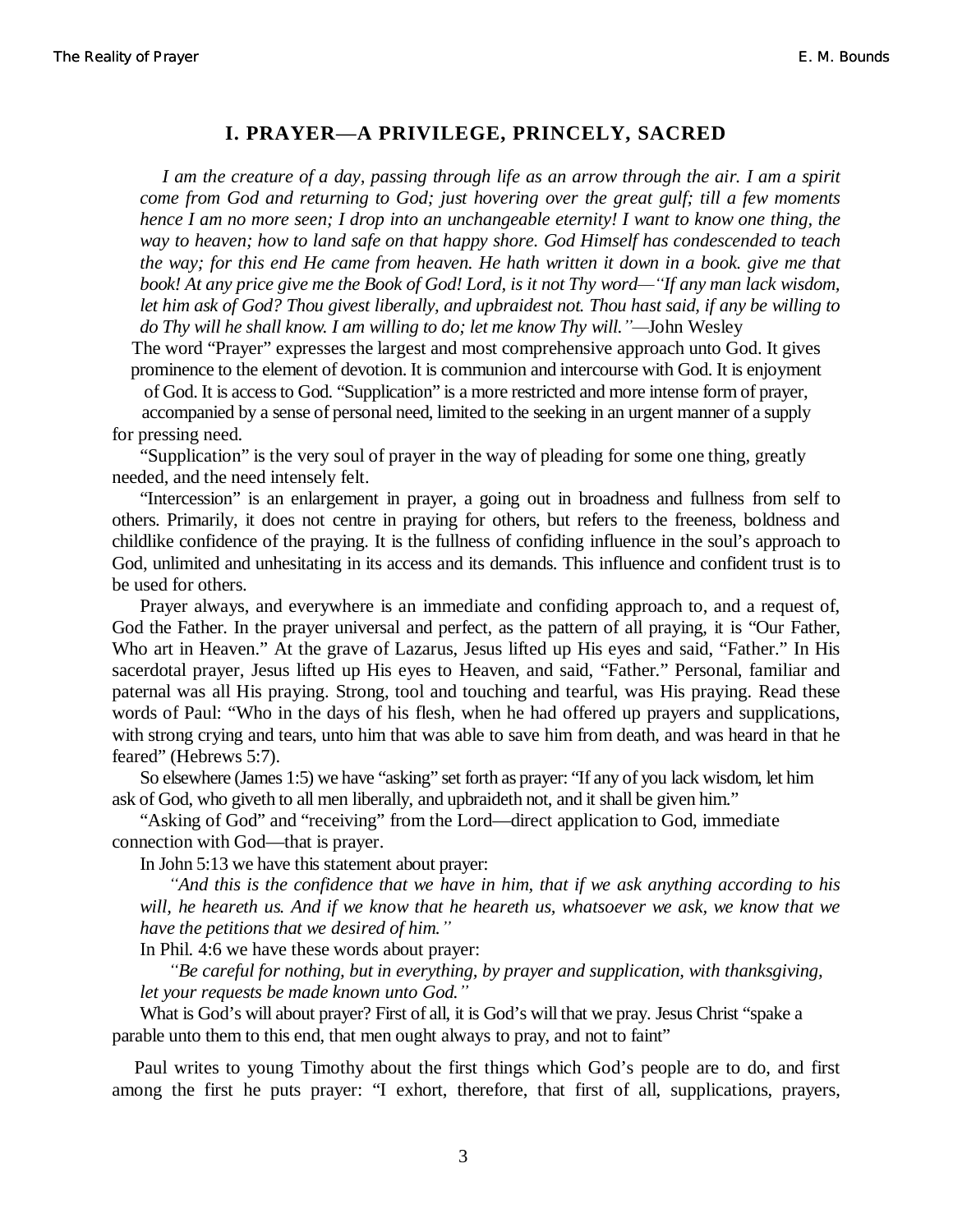intercessions, and giving of thanks, be made for all men" (1 Tim. 2:1).

In connection with these words Paul declares that the will of God and the redemption and mediation of Jesus Christ for the salvation for all men are all vitally concerned in this matter of prayer. In this his apostolical authority and solicitude of soul conspire with God's will and Christ's intercession to will that "the men pray everywhere."

Note how frequently prayer is brought forward in the New Testament: "Continuing instant in prayer"; "Pray without ceasing"; "Continue in prayer, and watch in the same with thanksgiving"; "Be ye sober and watch unto prayer"; Christ's clarion call was "watch and pray." What are all these and others, if it is not the will of God that men should pray?

Prayer is complement, make efficient and cooperate with God's will, whose sovereign sway is to run parallel in extent and power with the atonement of Jesus Christ. He, through the Eternal Spirit, by the grace of God, "tasted death for every man." We, through the Eternal Spirit, by the grace of God, *pray* for every man.

But how do I know that I am praying by the will of God? Every true attempt to pray is in response to the will of God. Bungling it may be and untutored by human teachers, but it is accept-able to God, because it is in obedience to His will. If I will give myself up to the inspiration of the Spirit of God, who commands me to pray, the details and the petitions of that praying will all fall into harmony with the will of Him who wills that I should pray.

Prayer is no little thing, no selfish and small matter. It does not concern the petty interests of one person. The littlest prayer broadens out by the will of God till it touches all words, conserves all interests, and enhances man's greatest wealth, and God's greatest good. God is so concerned that men pray that He has promised to answer prayer. He has not promised to do something general if we pray, but He has promised to do the very thing for which we pray.

Prayer, as taught by Jesus in its essential features, enters into all the relations of life. It sanctifies brotherliness. To the Jew, the altar was the symbol and place of prayer. The Jew devoted the altar to the worship of God. Jesus Christ takes the altar of prayer and devotes it to the worship of the brotherhood. How Christ purifies the altar and enlarges it! How He takes it out of the sphere of a mere performance, and makes its virtue to consist, not in the mere act of praying, but in the spirit which actuates us toward men. Our spirit toward folks is of the life of prayer. We must be at peace with men, and, if possible, have them at peace with us, before we can be at peace with God. Reconciliation with men is the forerunner of reconciliation with God. Our spirit and words must embrace men before they can embrace God. Unity with the brotherhood goes before unity with God. "Therefore, if thou bring thy gift to the altar, and there rememberest that thy brother hath aught against thee; leave there thy gift before the altar, and go thy way. First, be reconciled to thy brother, and then come and offer thy gift" (Matthew 5:23).

Non-praying is lawlessness, discord, anarchy. Prayer, in the moral government of God, is as strong and far-reaching as the law of gravitation in the material world, and it is as necessary as gravitation to hold things in their proper sphere and in life.

The space occupied by prayer in the Sermon on the Mount bespeaks its estimate by Christ and the importance it holds in His system. Many important principles are discussed in a verse or two. The Sermon consists of one hundred and eleven verses, and eighteen are about prayer directly, and others indirectly.

Prayer was one of the cardinal principles of piety in every dispensation and to every child of God. It did not pertain to the business of Christ to originate duties, but to recover, to recast, to spiritualise, and to reinforce those duties which are cardinal and original.

With Moses the great features of prayer are prominent. He never beats the air nor fights a sham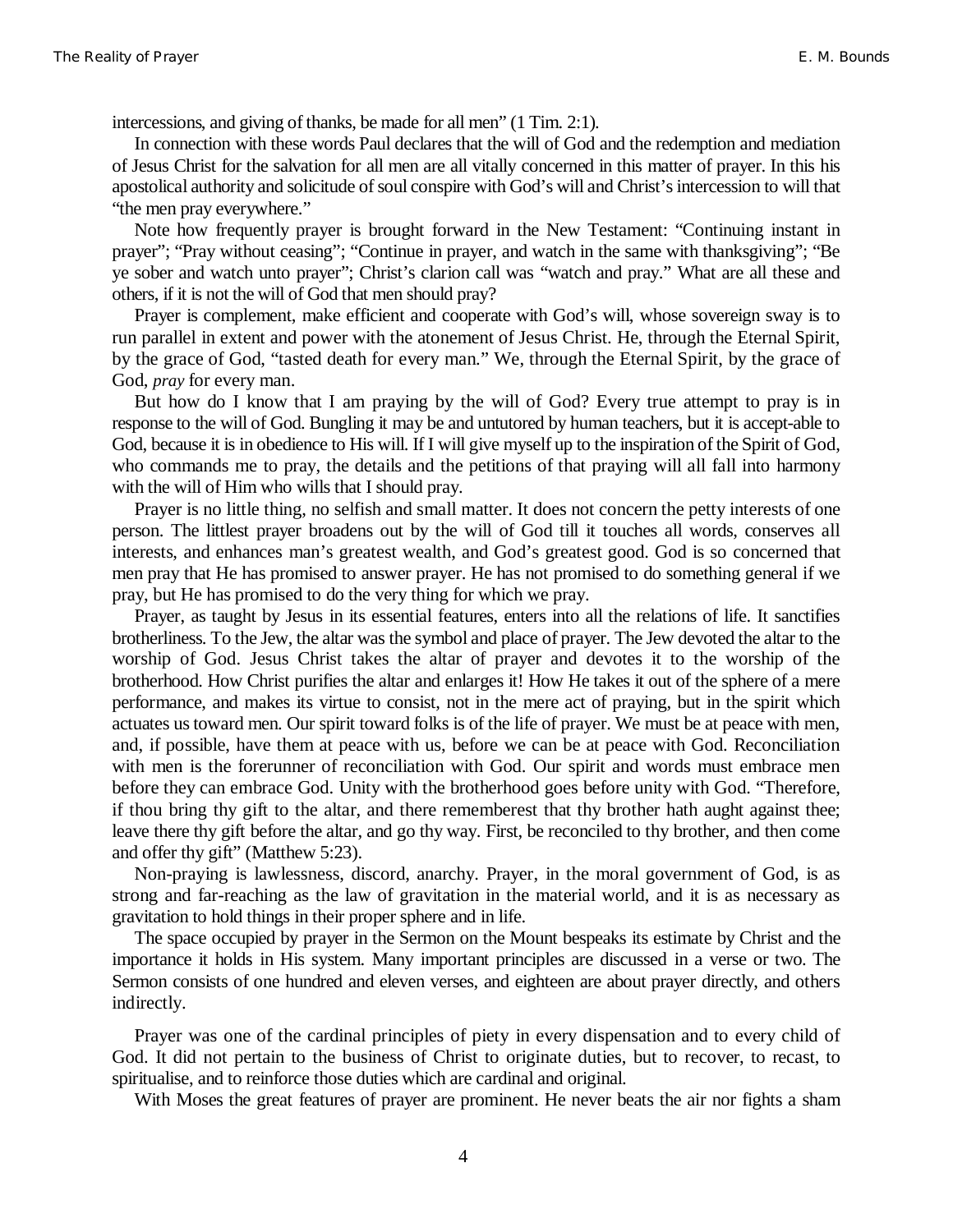battle. The most serious and strenuous business of his serious and strenuous life was prayer. He is much at it with the intensest earnestness of his soul. Intimate as he was with God, his intimacy did not abate the necessity of prayer. This intimacy only brought clearer insight into the nature and necessity of prayer, and led him to see the greater obligations to pray, and to discover the larger results of praying. In reviewing one of the crises through which Israel passed, when the very existence of the nation was imperilled, he writes: "I fell down before the Lord forty days and forty nights." Wonderful praying and wonderful results! Moses knew how to do wonderful praying, and God knew how to give wonderful results.

The whole force of Bible statement is to increase our faith in the doctrine that prayer affects God, secures favors from God, which can be secured in no other way, and which will not be bestowed by God if we do not pray. The whole canon of Bible teaching is to illustrate the great truth that God hears and answers prayer. One of the great purposes of God in His book is to impress upon us indelibly the great importance, the priceless value, and the absolute necessity of asking God for the things which we need for time and eternity. He urges us by every consideration, and presses and warns us by every interest. He points us to His own Son, turned over to us for our good, as His pledge that prayer will be answered, teaching us that God is our Father, able to do all things for us and to give all things to us, much more than earthly parents are able or willing to do for their children.

Let us thoroughly understand ourselves and understand, also, this great business of prayer. Our one great business is prayer, and we will never do it well without we fasten to it by all binding force. We will never do it well without arranging the best conditions of doing it well. Satan has suffered so much by good praying that all his wily, shrewd and ensnaring devices will be used to cripple its performances.

We must, by all the fastenings we can find, cable ourselves to prayer. To be loose in time and place is to open the door to Satan. To be exact, prompt, unswerving, and careful in even the little things, is to buttress ourselves against the Evil One.

Prayer, by God's very oath, is put in the very stones of God's foundations, as eternal as its companion, "And men shall pray for him continually." This is the eternal condition which advances His cause, and makes it powerfully aggressive. Men are to always pray for it. Its strength, beauty and aggression lie in their prayers. Its power lies simply in its power to pray. No power is found elsewhere but in its ability to pray. "For my house shall be called the house of prayer for all people." It is based on prayer, and carried on by the same means.

Prayer is a privilege, a sacred, princely privilege. Prayer is a duty, an obligation most binding, and most imperative, which should hold us to it. But prayer is more than a privilege, more than a duty. It is a means, an instrument, a condition. Not to pray is to lose much more than to fail in the exercise and enjoyment of a high, or sweet privilege. Not to pray is to fail along lines far more important than even the violation of an obligation.

Prayer is the appointed condition of getting God's aid. This aid is as manifold and illimitable as God's ability, and as varied and exhaustless is this aid as man's need. Prayer is the avenue through which God supplies man's wants. Prayer is the channel through which all good flows from God to man, and all good from men to men. God is the Christian's father. Asking and giving are in that relation.

Man is the one more immediately concerned in this great work of praying. It ennobles man's reason to employ it in prayer. The office and work of prayer is the divinest engagement of man's reason. Prayer makes man's reason to shine. Intelligence of the highest order approves prayer. He is the wisest man who prays the most and the best. Prayer is the school of wisdom as well as of piety.

Prayer is not a picture to handle, to admire, to look at. It is not beauty, coloring, shape, attitude,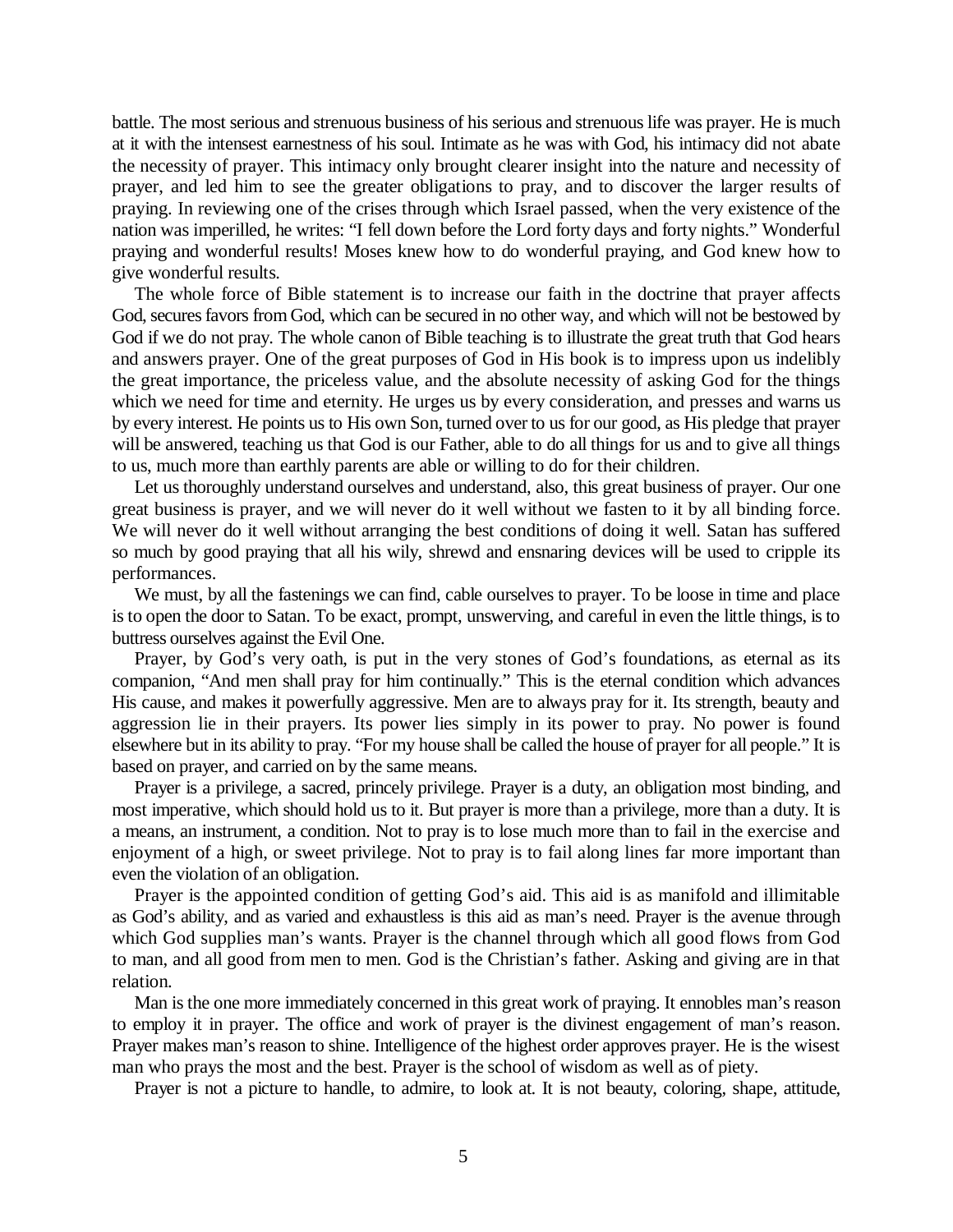imagination, or genius. These things do not pertain to its character or conduct. It is not poetry nor music. Its inspiration and melody come from Heaven. Prayer belongs to the spirit, and at times it possesses the spirit and stirs the spirit with high and holy purposes and resolves.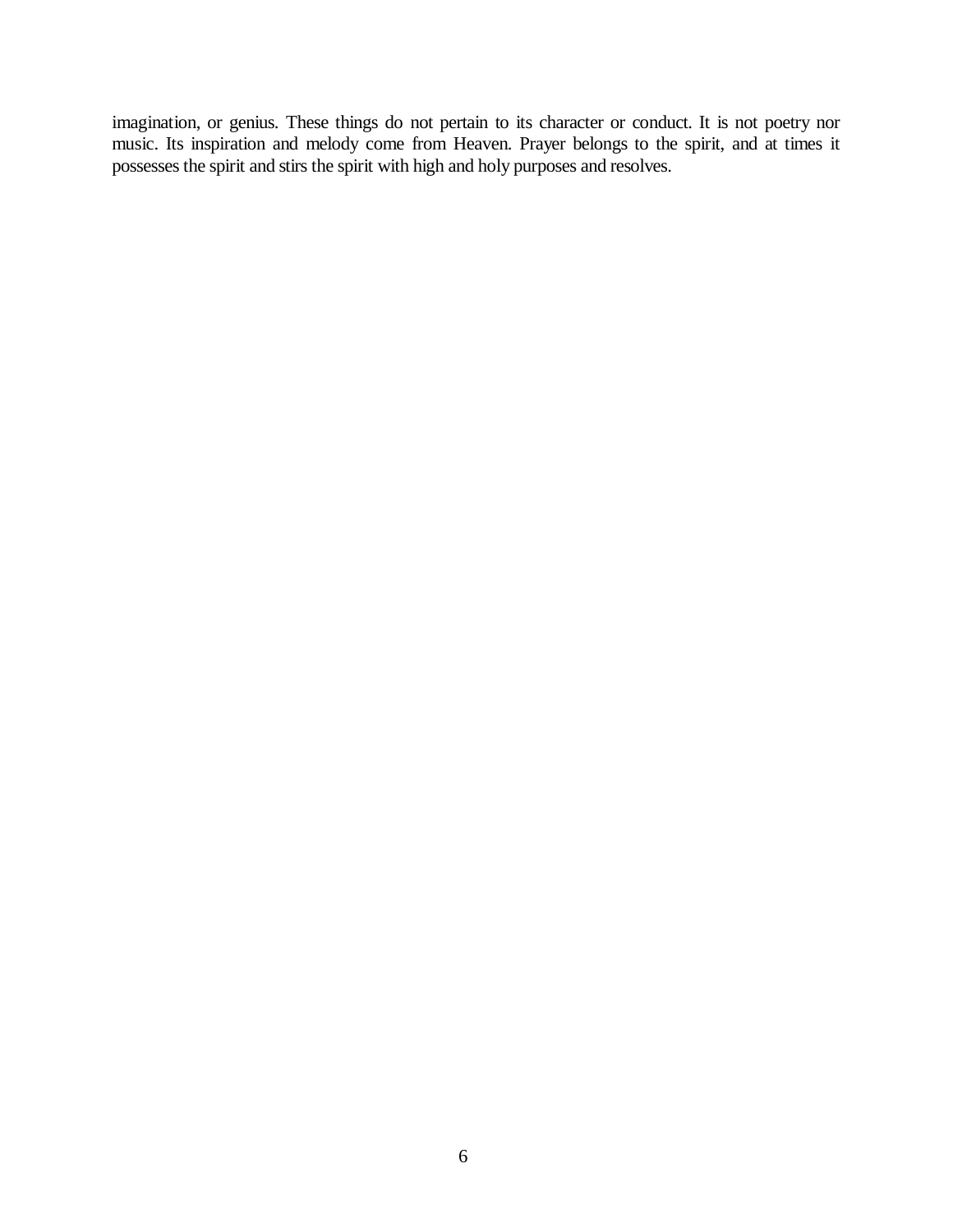#### **II. PRAYER²FILLS MAN¶S POVERTY WITH GOD¶S RICHES**

*For two hours I struggled on, forsaken of God, and met neither God nor man, all one chilly afternoon. When at last, standing still and looking at Schiehallion clothed in white from top to bottom, this of David shot up into my heart: "Wash me, and I shall be whiter than snow!" In a moment I was with God, or rather God was with me. I walked home with my heart in a flame of fire.*—Alexander Whyte, D.D.

We have much fine writing and learned talk about the subjective benefits of prayer; how prayer secures its full measure of results, not by affecting God, but by affecting us, by becoming a training school for those who pray. We are taught by such teachers that the province of prayer is not to get, but to train. Prayer thus becomes a mere performance, a drill-sergeant, a school, in which patience, tranquility and dependence are taught. In this school, denial of prayer is the most valuable teacher. How well all this may look, and how reasonable soever it may seem, there is nothing of it in the Bible. The clear and oftrepeated language of the Bible is that prayer is to be answered by God; that God occupies the relation of a father to us, and that as Father He gives to us when we ask the things for which we ask. The best praying, therefore, is the praying that gets an answer.

The possibilities and necessity of prayer are graven in the eternal foundations of the Gospel. The relation that is established between the Father and the Son and the decreed covenant between the two, has prayer as the base of its existence, and the conditions of the advance and success of the Gospel. Prayer is the condition by which all foes are to be overcome and all the inheritance is to be possessed.

These are axiomatic truths, though they may be very homely ones. But these are the times when Bible axioms need to be stressed, pressed, iterated and reiterated. The very air is rife with influences, practices and theories which sap foundations, and the most veritable truths and the most self-evident axioms go down by insidious and invisible attacks.

More than this: the tendency of these times is to an ostentatious parade of doing, which enfeebles the life and dissipates the spirit of praying. There may be kneeling, and there may be standing in prayerful attitude. There may be much bowing of the head, and yet there may be no serious, real praying. Prayer is real work. Praying is vital work. Prayer has in its keeping the very heart of worship. There may be the exhibit, the circumstance, and the pomp of praying, and yet no real praying. There may be much attitude, gesture, and verbiage, but no praying.

Who can approach into God's presence in prayer? Who can come before the great God, Maker of all worlds, the God and Father of our Lord Jesus Christ, who holds in His hands all good, and who is all powerful and able to do all things? Man's approach to this great God—what lowliness, what truth, what cleanness of hands, and purity of heart is needed and demanded!

Definition of prayer scarcely belongs to Bible range at any point. Everywhere we are impressed that it is more important and urgent that men pray, than that they be skilled in the homiletic didactics of prayer. That is a thing of the heart, not of the schools. It is more of feeling than of words. Praying is the best school in which to learn to pray, prayer the best dictionary to define the art and nature of praying.

We repeat and reiterate. Prayer is not a mere habit, riveted by custom and memory, something which must be gone through with, its value depending upon the decency and perfection of the performance. Prayer is not a duty which must be performed, to ease obligation and to quiet conscience. Prayer is not mere privilege, a sacred indulgence to be taken advantage of, at leisure, at pleasure, at will, and no serious loss attending its omission.

Prayer is a solemn service due to God, an adoration, a worship, an approach to God for some request, the presenting of some desire, the expression of some need to Him, who supplies all need, and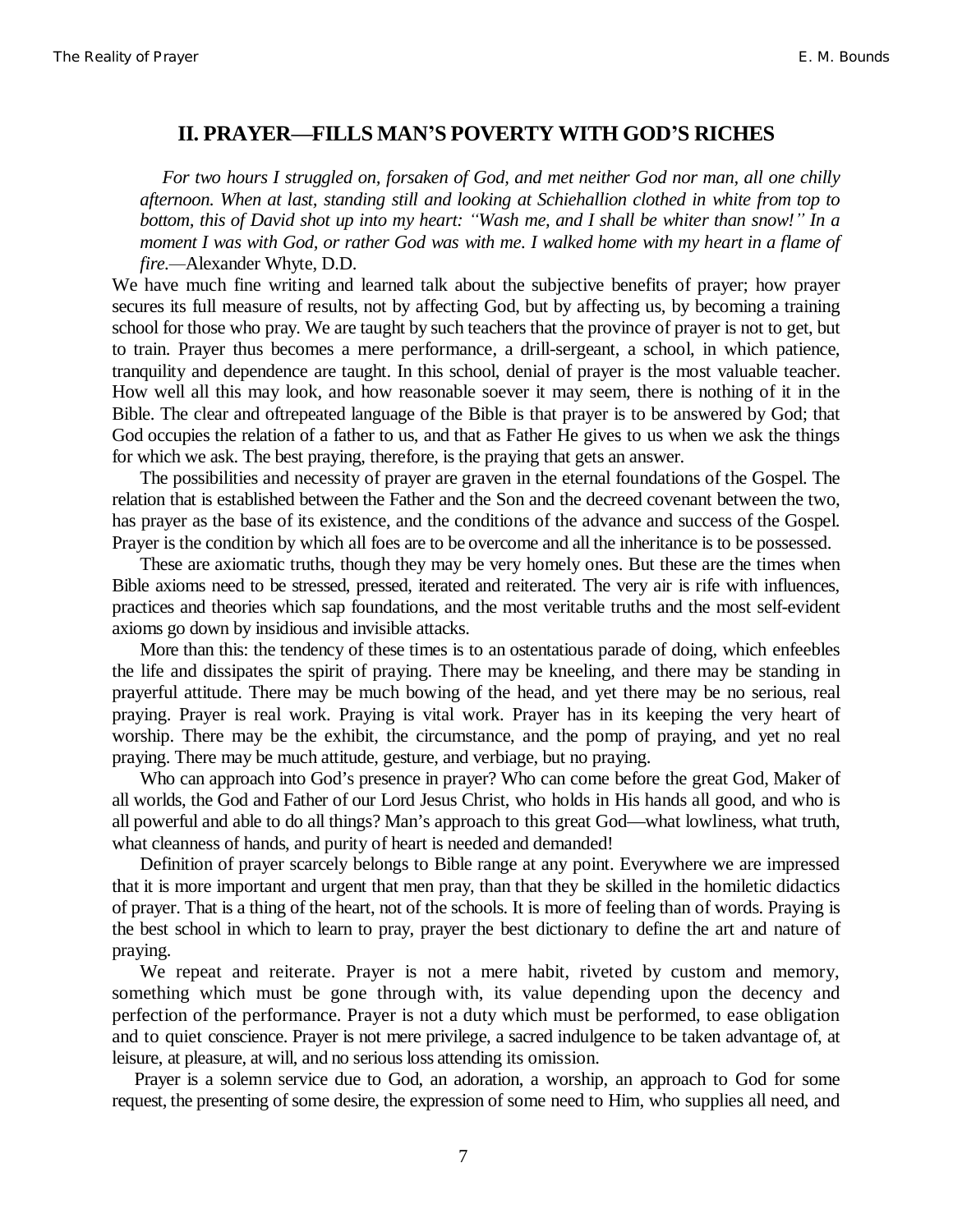who satisfies all desires; who, as a Father, finds His greatest pleasure in relieving the wants and granting the desires of His children. Prayer is the child's request, not to the winds nor to the world, but to the Father. Prayer is the outstretched arms of the child for the Father's help. Prayer is the child's cry calling to the Father's ear, the Father's heart, and to the Father's ability, which the Father is to hear, the Father is to feel, and which the Father is to relieve. Prayer is the seeking of God's great and greatest good, which will not come if we do not pray.

Prayer is an ardent and believing cry to God for some specific thing. God's rule is to answer by giving the specific thing asked for. With it may come much of other gifts and graces. Strength, serenity, sweetness, and faith may come as the bearers of the gifts. But even they come because God hears and answers prayer.

We do but follow the plain letter and spirit of the Bible when we affirm that God answers prayer, and answers by giving us the very things we desire, and that the withholding of that which we desire and the giving of something else is not the rule, but rare and exceptional. When His children cry for bread He gives them bread.

Revelation does not deal in philosophical subtleties, nor verbal niceties and hair-splitting distinctions. It unfolds relationships, declares principles, and enforces duties. The heart must define, the experience must realise. Paul came on the stage too late to define prayer. That which had been so well done by patriarchs and prophets needed no return to dictionaries. Christ is Himself the illustration and definition of prayer. He prayed as man had never prayed. He put prayer on a higher basis, with grander results and simpler being than it had ever known. He taught Paul how to pray by the revelation of Himself, which is the first call to prayer, and the first lesson in praying. Prayer, like love, is too ethereal and too heavenly to be held in the gross arms of chilly definitions. It belongs to Heaven, and to the heart, and not to words and ideas only.

Prayer is no petty invention of man, a fancied relief for fancied ills. Prayer is no dreary performance, dead and death-dealing, but is God's enabling act for man, living and life-giving, joy and joy-giving. Prayer is the contact of a living soul with God. In prayer, God stoops to kiss man, to bless man, and to aid man in everything that God can devise or man can need. Prayer fills man's emptiness with God's fullness. It fills man's poverty with God's riches. It puts away man's weakness with God's strength. It banishes man's littleness with God's greatness. Prayer is God's plan to supply man's great and continuous need with God's great and continuous abundance.

What is this prayer to which men are called? It is not a mere form, a child's play. It is serious, difficult work, the manliest, the mightiest work, the divinest work which man can do. Prayer lifts men out of the earthliness and links them with the heavenly. Men are never nearer Heaven, nearer God, never more God-like, never in deeper sympathy and truer partnership with Jesus Christ, than when praying. Love, philanthropy, holy affiances,—all of them helpful and tender for men—are born and perfected by prayer.

Prayer is not merely a question of duty, but of salvation. Are men saved who are not men of prayer? Is not the gift, the inclination, the habit of prayer, one of the elements or characteristics of salvation? Can it be possible to be in affinity with Jesus Christ and not be prayerful? Is it possible to have the Holy Spirit and not have the spirit of prayer? Can one have the new birth and not be born to prayer? Is not the life of the Spirit and the life of prayer coordinate and consistent? Can brotherly love be in the heart which is unschooled in prayer?

We have two kinds of prayer named in the New Testament—prayer and supplication. Prayer denotes prayer in general. Supplication is a more intense and more special form of prayer. These two, supplication and prayer, ought to be combined. Then we would have devotion in its widest and sweetest form, and supplication with its most earnest and personal sense of need.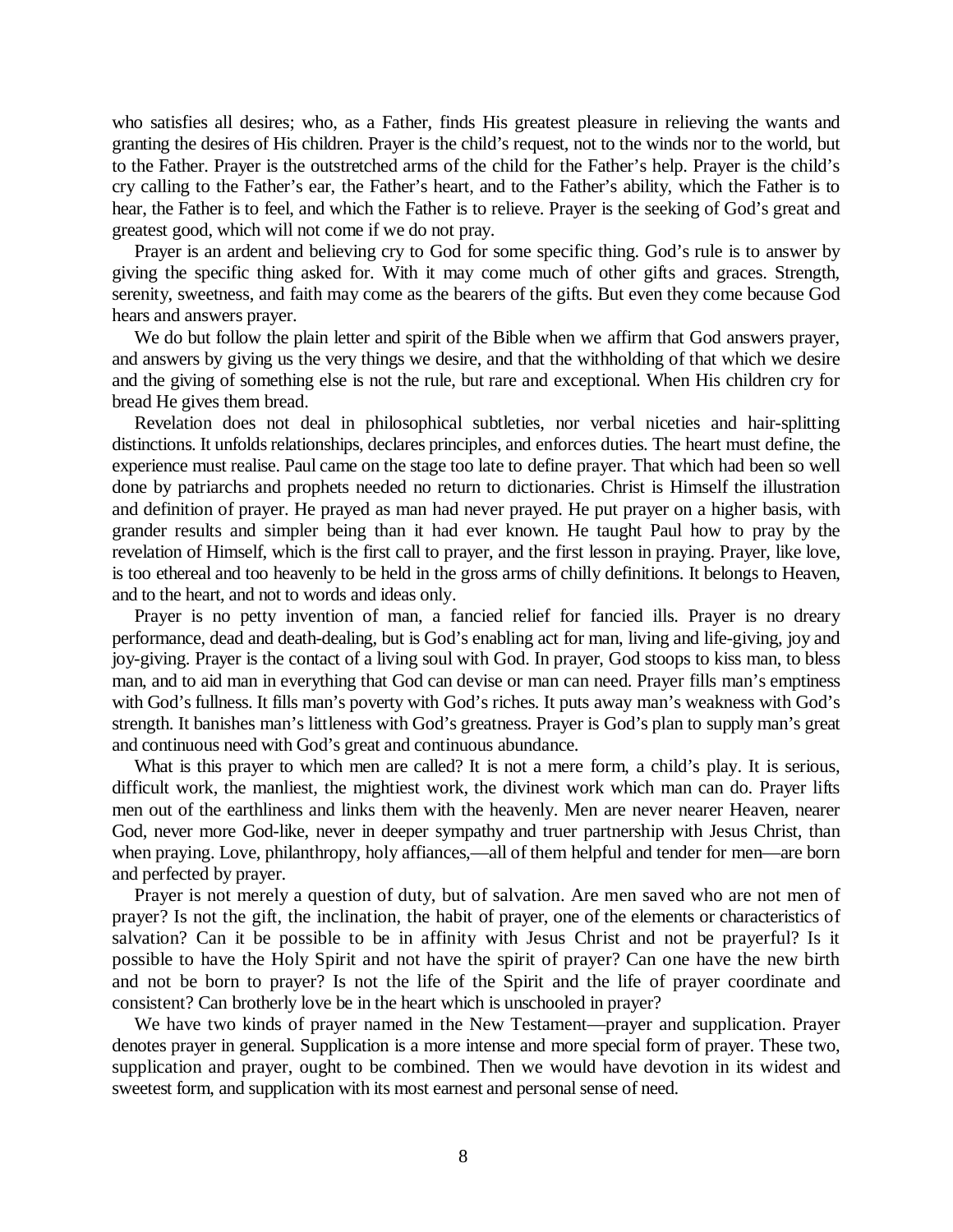In Paul's Prayer Directory, found in Ephes. 6, we are taught to be always in prayer, as we are always in the battle. The Holy Spirit is to be sought by intense supplication, and our supplications are to be charged by His vitalising, illuminating and ennobling energy. Watchfulness is to fit us for this intense praying and intense fighting. Perseverance is an essential element in successful praying, as in every other realm of conflict. The saints universal are to be helped on to victory by the aid of our prayers. Apostolic courage, ability and success are to be gained by the prayers of the soldier saints everywhere.

It is only those of deep and true vision who can administer prayer. These "Living Creatures," in Rev. 4:6, are described as "full of eyes before and behind," "full of eyes within." Eyes are for seeing. Clearness, intensity, and perfection of sight are in it. Vigilance and profound insight are in

it, the faculty of knowing. It is by prayer that the eyes of our hearts are opened. Clear, profound knowledge of the mysteries of grace is secured by prayer. These "Living Creatures" had eyes "within and without" They were "full of eyes." The highest form of life is intelligent. Ignorance is degrading and low, in the spiritual realm as it is in other realms. Prayer gives us eyes to see God. Prayer is seeing God. The prayer life is knowledge without and within. All vigilance without, all vigilance within. There can be no intelligent prayer without knowledge within. Our inner condition and our inner needs must be felt and known.

It takes prayer to minister. It takes life, the highest form of life, to minister. Prayer is the highest intelligence, the profoundest wisdom, the most vital, the most joyous, the most efficacious, the most powerful of all vocations. It is life, radiant, transporting, eternal life. Away with dry forms, with dead, cold habits of prayer! Away with sterile routine, with senseless performances and petty playthings in prayer! Let us get at the serious work, the chief business of men, that of prayer. Let us work at it skillfully. Let us seek to be adepts in this great work of praying. Let us be masterworkmen, in this high art of praying. Let us be so in the habit of prayer, so devoted to prayer, so filled with its rich spices, so ardent by its holy flame, that all Heaven and earth will be perfumed by its aroma, and nations yet in the womb will be blest by our prayers. Heaven will be fuller and brighter in glorious inhabitants, earth will be better prepared for its bridal day, and hell robbed of many of its victims, because we have lived to pray.

There is not only a sad and ruinous neglect of any attempt to pray, but there is an immense waste in the seeming praying which is done, as official praying, state praying, mere habit praying. Men cleave to the form and semblance of a thing after the heart and reality have gone out of it. This finds illustrations in many who seem to pray. Formal praying has a strong hold and a strong following.

Hannah's statement to Eli and her defense against his charge of hypocrisy was: "I have poured out my soul before the Lord." God's serious promise to the Jews was, "Then shall ye call upon me, and ye shall go and pray unto me, and I will hearken unto you. And ye shall seek me and find me when ye shall search for me with all your heart."

Let all the present day praying be measured by these standards "Pouring out the soul before God," and "Seeking with all the heart," and how much of it will be found to be mere form, waste, worthless. James says of Elijah that he "prayed with prayer."

In Paul's directions to Timothy about prayer, (1 Tim. 1:8) we have a comprehensive verbal description of prayer in its different departments, or varied manifestations. They are all in the plural form, supplications, prayers and intercessions. They declare the many-sidedness, the endless diversity, and the necessity of going beyond the formal simplicity of a single prayer, and press and add prayer upon prayer, supplication to supplication, intercession over and over again, until the combined force of prayers in their most superlative modes, unite their aggregation and pressure with cumulative power to our praying. The unlimited superlative and the unlimited plural are the only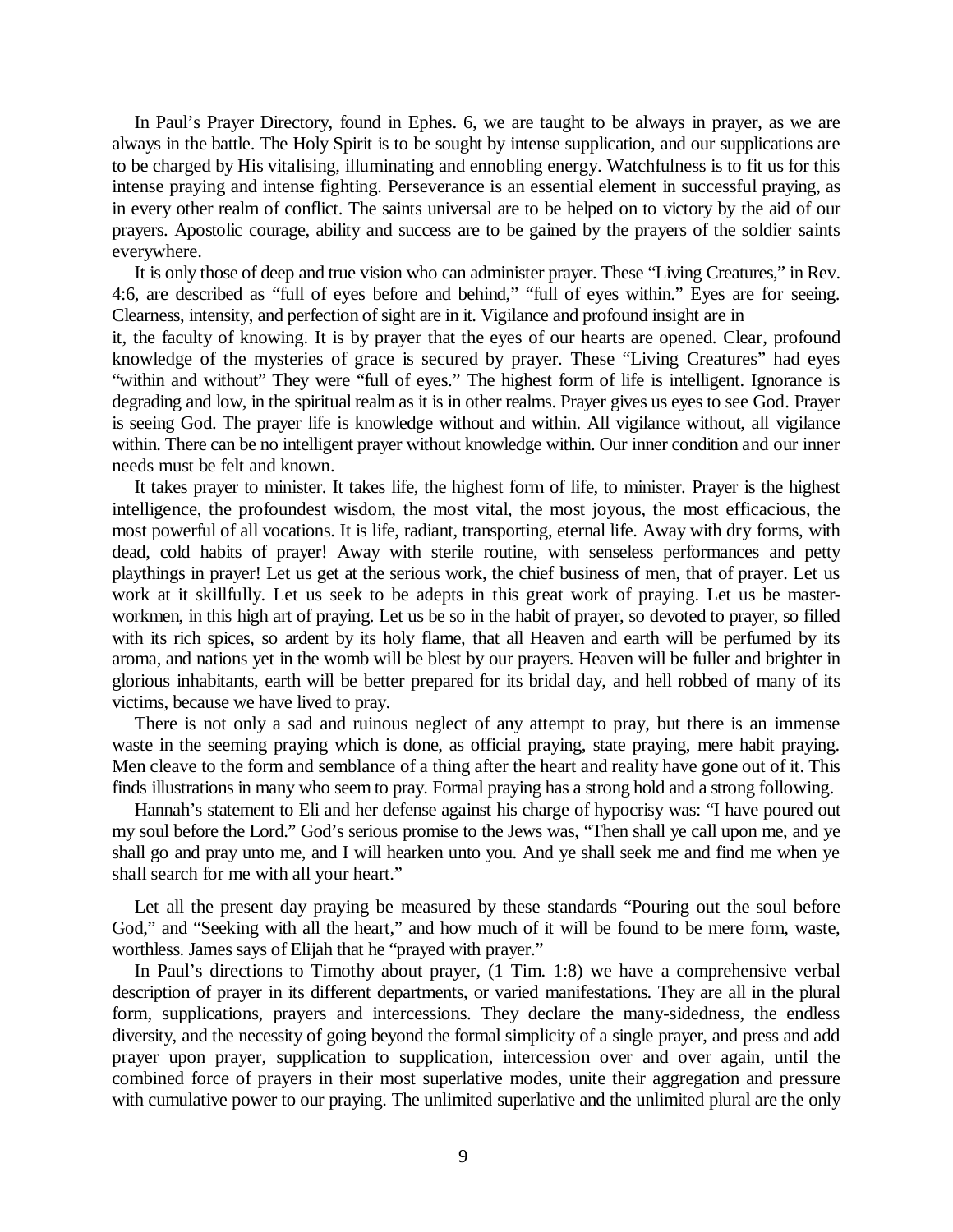measures of prayer. The one term of "prayer" is the common and comprehensive one for the act, the duty, the spirit, and the service we call prayer. It is the condensed statement of worship. The heavenly worship does not have the element of prayer so conspicuous. Prayer is the conspicuous, allimportant essence and the all-colouring ingredient of earthly worship, while praise is the preeminent, comprehensive, all-colouring, all-inspiring element of the heavenly worship.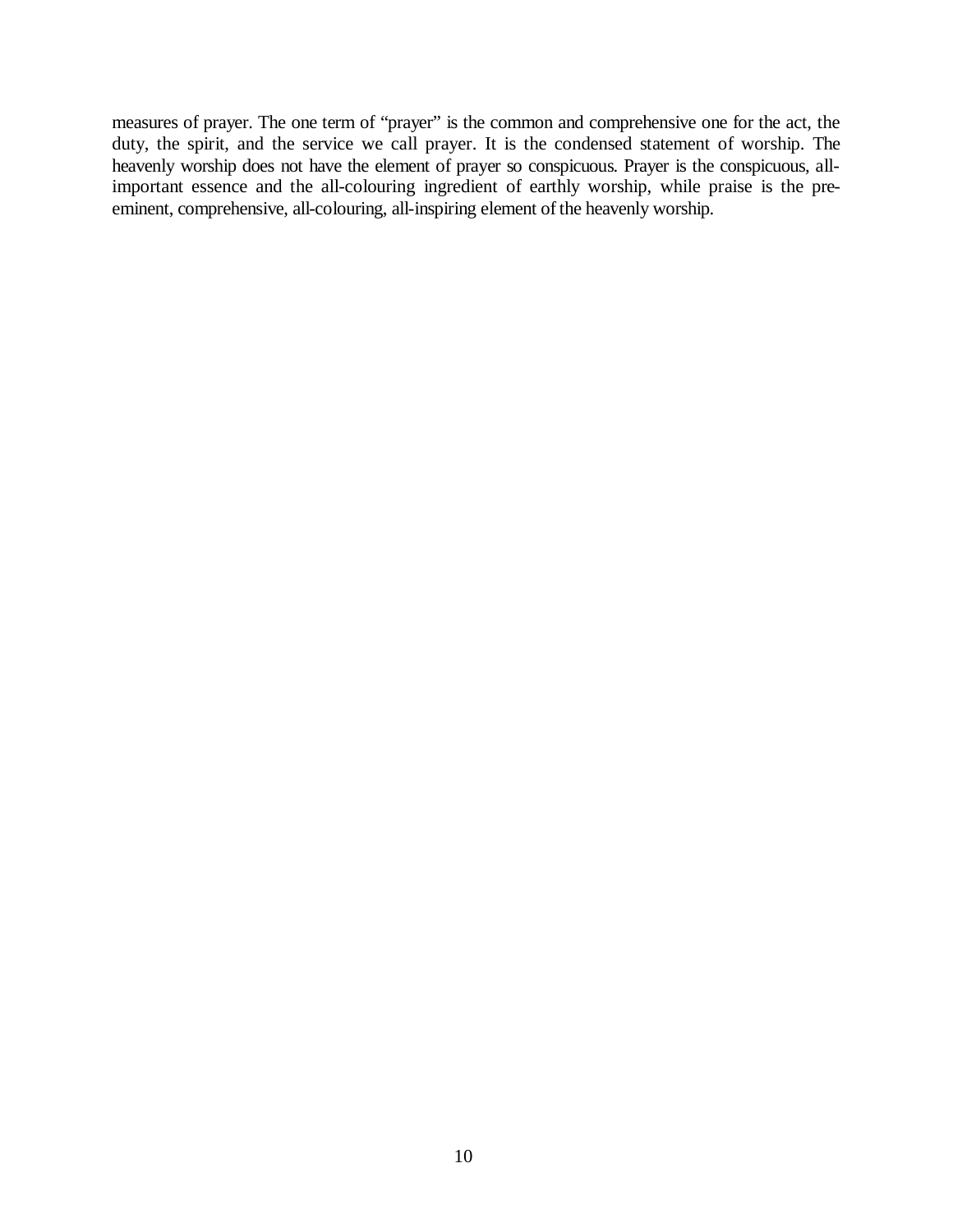# **III. PRAYER²THE ALL-IMPORTANT ESSENCE OF EARTHLY WORSHIP**

*Where the spiritual consciousness is concerned²the department which asks the question and demands the evidence²no evidence is competent or relevant except such as is spiritual. Only that which is above matter and above logic can be heard, because the very question at issue is the existence and personality of a spiritual and supernatural God. Only the Spirit himself beareth witness with our spirit. This must be done in a spiritual or supernatural way, or it cannot be done at all.²*C.L. Chilton

The Jewish law and the prophets know something of God as a Father. Occasional and imperfect, yet comforting glimpses they had of the great truth of God's Fatherhood, and of our sonship. Christ lays the foundation of prayer deep and strong with this basic principle. The law of prayer, the right to pray, rests on sonship. "Our Father" brings us into the closest relationship to God. Prayer is the child's approach, the child's plea, the child's right. It is the law of prayer that looks up, that lifts up the eye to "Our Father, Who art in Heaven." Our Father's house is our home in Heaven. Heavenly citizenship and heavenly homesickness are in prayer; Prayer is an appeal from the lowness, from the emptiness, from the need of earth, to the highness, the fullness and to the all-sufficiency of Heaven. Prayer turns the eye and the heart heavenward with a child's longings, a child's trust and a child's expectancy. To hallow God's Name, to speak it with bated breath, to hold it sacredly, this also belongs to prayer.

In this connection it might be said that it is requisite to dictate to children the necessity of prayer in order to their salvation. But alas! Unhappily it is thought sufficient to tell them there is a Heaven and a hell; that they must avoid the latter place and seek to reach the former. Yet they are not taught the easiest way to arrive at salvation. The only way to Heaven is by the route of prayer, such prayer of the heart which every one is capable of. It is prayer, not of reasonings which are the fruits of study, or of the exercise of the imagination, which fills the mind with wondering objects, but which fails to settle salvation, but the simple, confidential prayer of the child to his Father in Heaven.

Poverty of spirit enters into true praying. "Blessed are the poor in spirit, for theirs is the kingdom of Heaven." "The poor" means paupers, beggars, those who live on the bounties of others, who live by begging. Christ's people live by asking. "Prayer is the Christian's vital breath." It is his affluent inheritance, his daily annuity.

In His own example, Christ illustrates the nature and necessity of prayer. Everywhere He declares that he who is on God's mission in this world will pray. He is an illustrious example of the principle that the more devoted the man is to God, the more prayerful will he be. The diviner the man, the more of the Spirit of the Father and of the Son he has, the more prayerful will he be. And, conversely, it is true that the more prayerful he is, the more of the Spirit of the Father and of the Son will he receive.

The great events and crowning periods of the life of Jesus we find Him in prayer—at the beginning of His ministry, at the fords of the Jordan, when the Holy Spirit descended upon Him; just prior to the transfiguration, and in the garden of Gethsemane. Well do the words of Peter come in here: "Leaving us an example that ye should follow His steps."

There is an important principle of prayer found in some of the miracles of Christ. It is the progressive nature of the answer to prayer. Not at once does God always give the full answer to

prayer, but rather progressively, step by step. Mark 8:22 describes a case which illustrates this important truth, too often overlooked.

*³And he cometh to Bethsaida; and they bring a blind man unto him, and besought him to touch him.*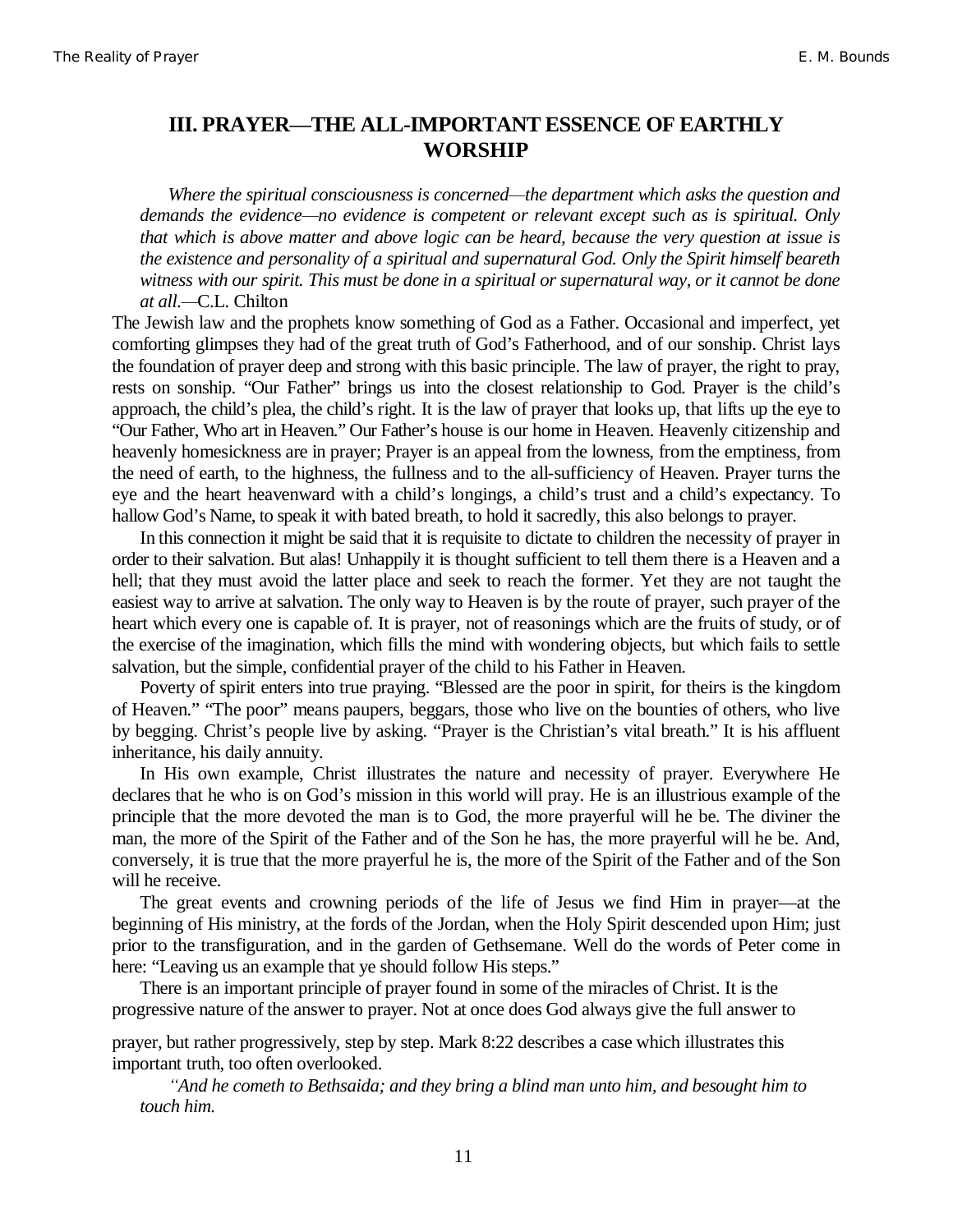*³And he took the blind man by the hand, and led him out of the town; and when he had spit on his eyes, and put His hands upon him, he asked him if he saw aught.*

*³And he looked up, and said, µI see men as trees, walking.¶*

*³After that he put his hands again upon his eyes, and made him look up; and he was restored, and saw every man clearly.´*

Alone He has to take us at times, aside from the world, where He can have us all to Himself, and there speak to and deal with us.

We have three cures in blindness in the life of our Lord, which illustrate the nature of God's working in answering prayer, and show the exhaustless variety and the omnipotence of His working.

In the first case Christ came incidentally on a blind man at Jerusalem, made clay, softened it by spittle, and smeared it on the eyes and then commanded the man to go and wash in the pool of Siloam. The gracious results lay at the end of his action—washing. The failure to go and wash would have been fatal to the cure. No one, not even the blind man, in this instance, requested the cure.

In the second case the parties who bring the blind man, back their bringing with earnest prayer for cure; they beseech Christ to simply touch him, as though their faith would relieve the burden of a heavy operation. But He took the man by the hand and led him out of the town and apart from the people. Alone, and in secret, this work was to be done. He spat on his eyes and put his hands on them. The response was not complete, a dawning of light, a partial recovery; the first gracious communication but gave him a disordered vision, the second stroke perfected the cure. The man's submissive faith in giving himself up to Christ to be led away into privacy and alone, were prominent features of the cure, as also the gradual reception of sight, and the necessity of a second stroke to finish the perfect work.

The third was the case of blind Bartimæus. It was the urgency of faith declaring itself in clamourous utterances, rebuked by those who were following Christ, but intensified and emboldened by opposition.

The first case comes on Christ unawares; the second was brought with specific intent to Him; the last goes after Christ with irresistible urgency, met by the resistance of the multitude and the seeming indifference of Christ. The cure, though, was without the interposition of any agent, no taking by the hand, no gentle or severe touch, no spittle, nor clay, nor washing—a word only and his sight, fullorbed, came instantly. Each one had experienced the same divine power, the same blessed results, but with marked diversity in the expression of their faith and the mode of their cure. Suppose, at their meeting, the first had set up the particulars and process of his cure, the spittle, the clay, the washing in Siloam as the only Divine process, as the only genuine credentials of a Divine work, how far from the truth, how narrow and misleading such a standard of decision! Not methods, but results, are the tests of the Divine work.

Each one could say: "This one thing I know, whereas I was blind I now see." The results were conscious results; that Christ did the work they knew; faith was the instrument, but its exercise different; the method of Christ's working different; the various steps that brought them to the gracious end on their part and on His part at many points strikingly dissimilar.

What are the limitations of prayer? How far do its benefits and possibilities reach? What part of God's dealing with man, and with man's world, is unaffected by prayer? Do the possibilities of prayer cover all temporal and spiritual good? The answers to these questions are of transcendental importance. The answer will gauge the effort and results of our praying. The answer will greatly enhance the value of prayer, or will greatly depress prayer. The answer to these important questions are fully covered by Paul's words on prayer: "Be careful for nothing, but in everything, by prayer and supplication, with thanksgiving, let your requests be made known unto God" (Phil. 4:6).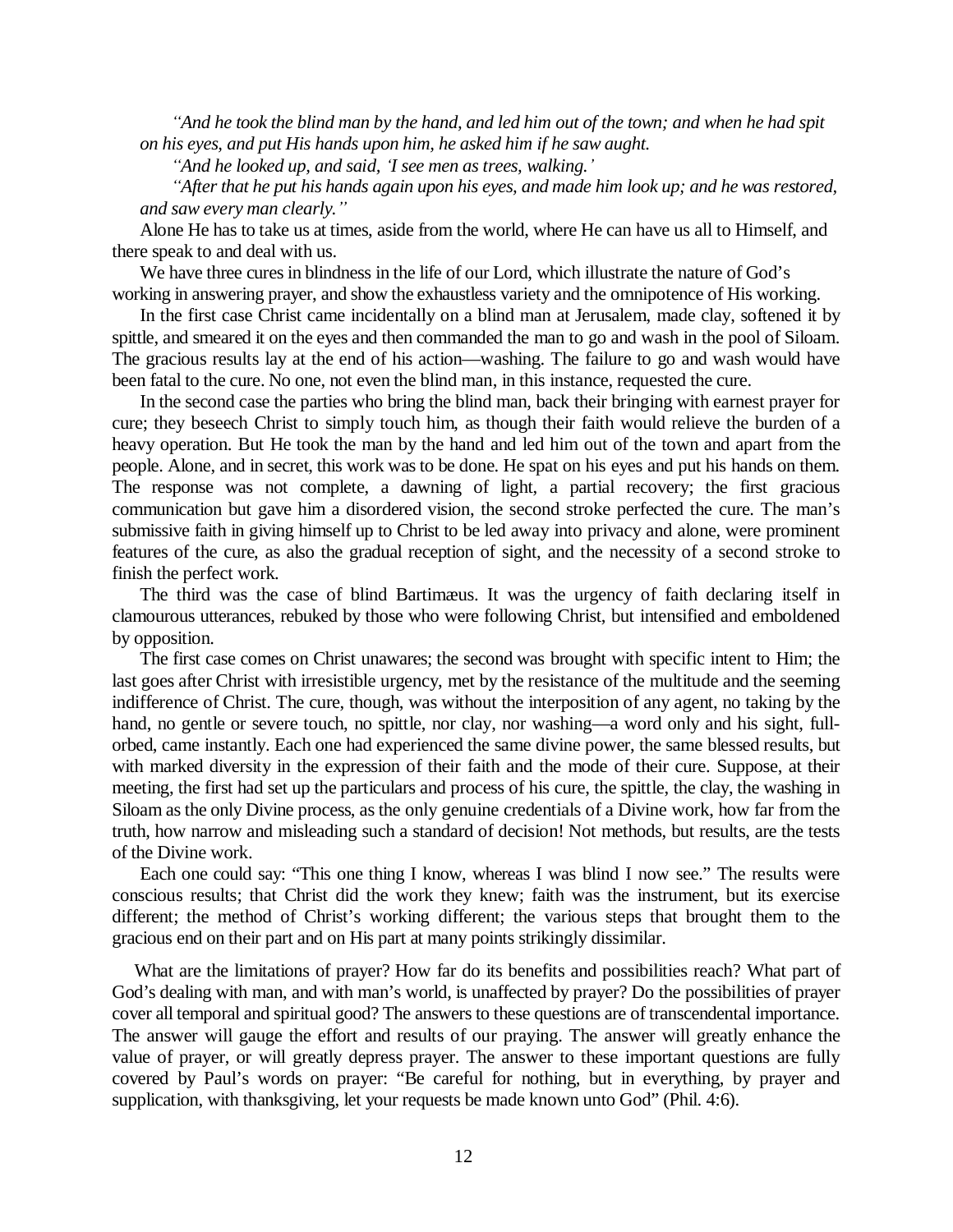#### **IV. GOD HAS EVERYTHING TO DO WITH PRAYER**

*Christ is all. We are complete in Him. He is the answer to every need, the perfect Savior. He needs no decoration to heighten His beauty, no prop to increase His stability, no girding to perfect His strength. Who can gild refined gold, whiten the snow, perfume the rose or heighten the colors of the summer sunset? Who will prop the mountains or help the great deep? It is not Christ and philosophy, nor Christ and money, nor civilization, nor diplomacy, nor science, nor organisation. It is Christ alone. He trod the winepress alone. His own arm brought salvation. He is enough. He is the comfort, the strength, the wisdom, the righteousness, the sanctification of all* man.<sup>-C.</sup> L. Chilton.

Prayer is God's business to which men can attend. Prayer is God's necessary business, which men only can do, and that men must do. Men who belong to God are obliged to pray. They are not obliged to grow rich, nor to make money. They are not obliged to have large success in business. These are incidental, occasional, merely nominal, as far as integrity to Heaven and loyalty to God are concerned. Material successes are immaterial to God. Men are neither better nor worse with those things or without them. They are not sources of reputation nor elements of character in the heavenly estimates. But to pray, to really pray, is the source of revenue, the basis of reputation, and the element of character in the estimation of God. Men are obliged to pray as they are obliged to be religious. Prayer is loyalty to God. Non-praying is to reject Christ and to abandon Heaven. A life of prayer is the only life which Heaven counts.

God is vitally concerned that men should pray. Men are bettered by prayer, and the world is bettered by praying. God does His best work for the world through prayer. God's greatest glory and man's highest good are secured by prayer. Prayer forms the godliest men and makes the godliest world.

God's promises lie like giant corpses without life, only for decay and dust unless men appropriate and vivify these promises by earnest and prevailing prayer.

Promise is like the unsown seed, the germ of life in it, but the soil and culture of prayer are necessary to germinate and culture the seed. Prayer is God's life-giving breath. God's purposes move along the pathway made by prayer to their glorious designs. God's purposes are always moving to their high and benignant ends, but the movement is along the way marked by unceasing prayer. The breath of prayer in man is from God.

God has everything to do with prayer, as well as everything to do with the one who prays. To him who prays, and as he prays, the hour is sacred because it is God's hour. The occasion is sacred because it is the occasion of the soul's approach to God, and of dealing with God. No hour is more hallowed because it is the occasion of the soul's mightiest approach to God, and of the fullest revelation from God. Men are Godlike and men are blessed, just as the hour of prayer has the most of God in it. Prayer makes and measures the approach of God. He knows not God who knows not how to pray. He has never seen God whose eye has not been couched for God in the closet. God's vision place is the closet. His dwelling place is in secret. "He that dwelleth in the secret place of the most High shall abide under the shadow of the Almighty."

He has never studied God who has not had his intellect broadened, strengthened, clarified and uplifted by prayer. Almighty God commands prayer, God waits on prayer to order His ways, and

God delights in prayer. To God, prayer is what the incense was to the Jewish Temple. It impregnates everything, perfumes everything and sweetens everything.

The possibilities of prayer cover the whole purposes of God through Christ. God conditions all gifts in all dispensations to His Son on prayer: "Ask of me," saith God the Father to the Son, as that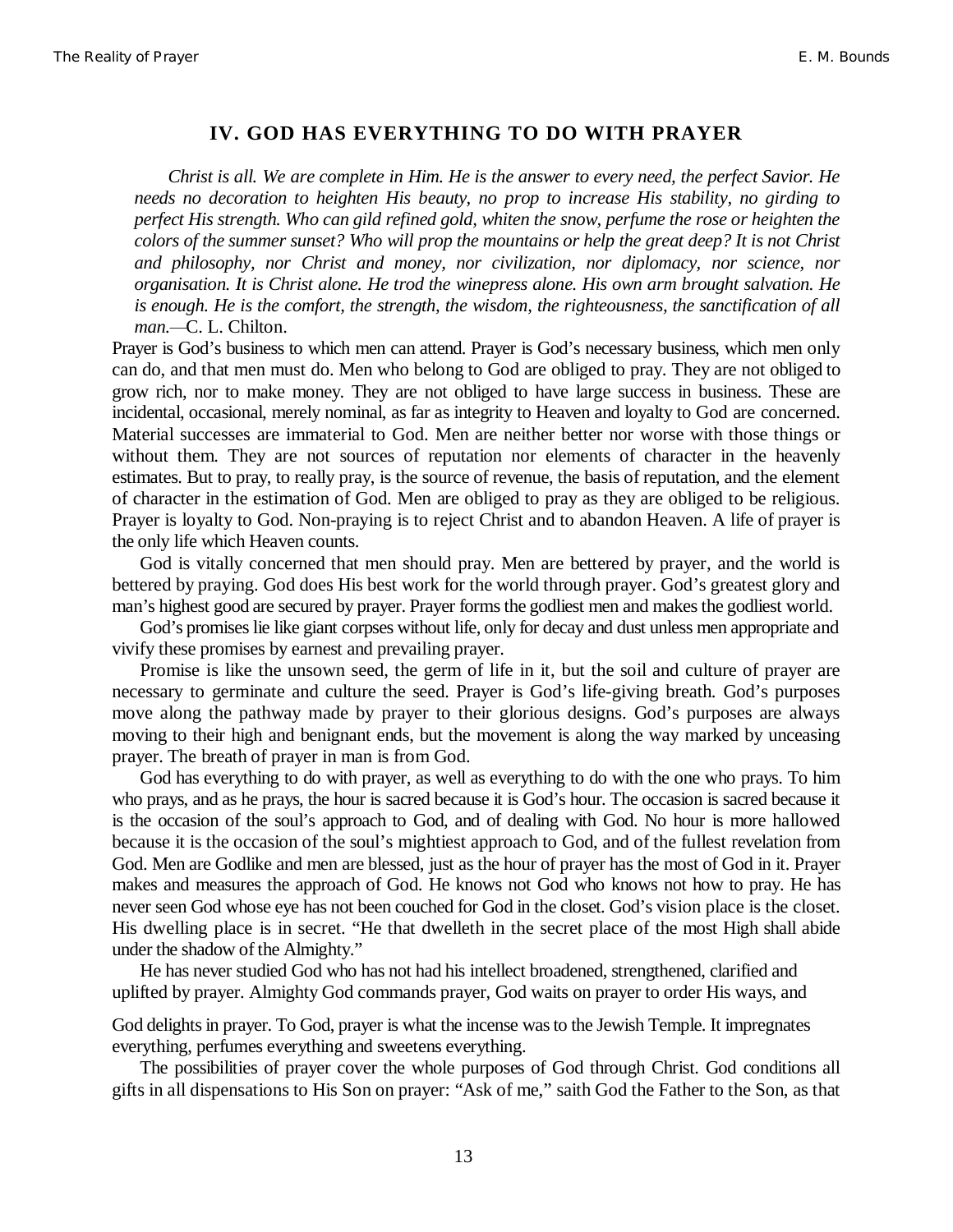Son was moving earthward on the stupendous enterprise for a world's salvation, "and I will give thee the heathen for thy inheritance, and the uttermost parts of the earth for thy possession." Hinging on prayer were all the means and results and successes of that wonderful and Divine movement for man's salvation. Broad and profound, mysterious and wonderful was the scheme.

The answer to prayer is assured not only by the promises of God, but by God's relation to us as a Father.

*³But thou, when thou prayest, enter into thy closet, and when thou has shut thy door, pray to thy Father, which is in secret; and thy Father, which seeth in secret, shall reward thee openly.´*

Again, we have these words: "If ye, being evil, know how to give good gifts unto your children, how much more shall your Father, which is in heaven, give good things to them that ask him?"

God encourages us to pray, not only by the certainty of the answer, but by the munificence of the promise, and the bounty of the Giver. How princely the promise! "All things whatsoever." And when we superadd to that "whatsoever" the promise which covers all things and everything, without qualification, exception or limitation, "anything," this is to expand and make minute and specific the promise. The challenge of God to us is "Call unto me, and I will answer thee, and show thee great arid mighty things which thou knowest not." This includes, like the answer to Solomon's prayer, that which was specifically prayed for, but embraces vastly more of great value and of great necessity.

Almighty God seems to fear we will hesitate to ask largely, apprehensive that we will strain His ability. He declares that He is "able to do exceeding abundantly above all that we can ask or think." He almost paralyses us by giving us a *carte blanche,* "Ask of me things to come concerning my sons, and concerning the work of my hands, command ye me." How He charges, commands and urges us to pray! He goes beyond promise and says: "Behold my Son! I have given Him to you." "He that spared not his own Son, but delivered him up for us all, how shall he not with him freely give us all things?"

God gave us all things in prayer by promise because He had given us all things in His Son. Amazing gift—His Son! Prayer is as illimitable as His own Blessed Son. There is nothing on earth nor in Heaven, for time or eternity, that God's Son did not secure for us. By prayer God gives us the vast and matchless inheritance which is ours by virtue of His Son. God charges us to "come boldly to the throne of grace." God is glorified and Christ is honoured by large asking.

That which is true of the promises of God is equally true of the purposes of God. We might say that God does nothing without prayer. His most gracious purposes are conditioned on prayer. His marvelous promises in Ezekiel 36 are subject to this qualification and condition: "Thus saith the Lord God: I will yet for this be inquired of by the house of Israel to do it for them."

In the second Psalm the purposes of God to His enthroned Christ are decreed on prayer, as has been previously quoted. That decree which promises to Him the heathen for His inheritance relies on prayer for its fulfillment: "Ask of me." We see how sadly the decree has failed in its operation, not because of the weakness of God's purpose, but by the weakness of man's praying. It takes God's mighty decree and man's mighty praying to bring to pass these glorious results.

In the seventy-second Psalm, we have an insight into the mighty potencies of prayer as the force which God moves on the conquest of Christ: "Prayer shall be made for him continually." In this statement Christ's movements are put into the hands of prayer.

When Christ, with a sad and sympathising heart, looked upon the ripened fields of humanity, and saw the great need of labourers, His purposes were for more labourers, and so He charged them, "Pray ye therefore the Lord of the harvest that he will send forth labourers into his harvest."

In Ephes. 3, Paul reminds those believers of the eternal purposes of God, and how he was bowing his knees to God in order that that eternal purpose might be accomplished, and also that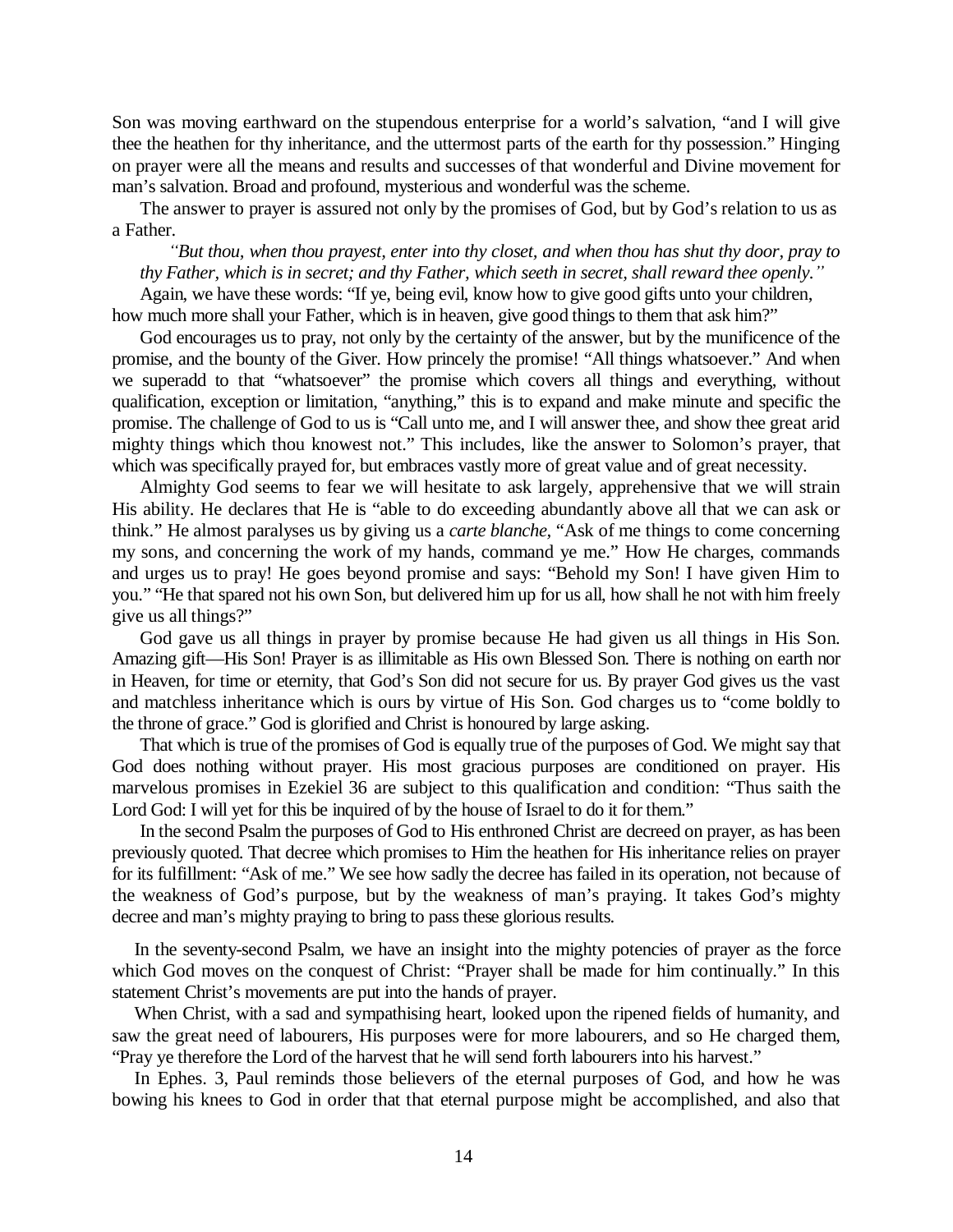they "might be filled with all the fullness of God."

We see in Job how God conditioned His purposes for Job's three friends on Job's praying, and God's purposes in regard to Job were brought about by the same means.

In the first part of Rev. 8 the relation and necessity of saintly prayers to God's plans and operations in executing the salvation of men is set forth in rich, expressive symbol, wherein the angels have to do with the prayers of the saints.

Prayer gives efficiency and utility to the promises. The mighty ongoing of God's purposes rests on prayer. The representatives of the Church in Heaven and of all creation before the throne of God "have every one of them golden vials of odours which are the prayers of the saints."

We have said before, and repeat it, that prayer is based not simply upon a promise, but on a relationship. The returning penitent sinner prays on a promise. The Child of God prays on the relation of a child. What the father has belongs to the child for present and prospective uses. The child asks, the father gives. The relationship is one of asking and answering, of giving and receiving. The child is dependent upon the father, must look to the father, must ask of the father, and must receive of the father.

We know how with earthly parents asking and giving belong to this relation, and how in the very act of asking and giving, the relationship of parent and child is cemented, sweetened and enriched. The parent finds his wealth of pleasure and satisfaction in giving to an obedient child, and the child finds his wealth in the father's loving and continuous giving.

Prayer affects God more powerfully than His own purposes. God's will, words and purposes are all subject to review when the mighty potencies of prayer come in. How mighty prayer is with God may be seen as he readily sets aside His own fixed and declared purposes in answer to prayer. The whole plan of salvation had been blocked had Jesus Christ prayed for the twelve legions of angels to carry dismay and ruin to His enemies.

The fasting and prayers of the Ninevites changed Gods purposes to destroy that wicked city. after Jonah had gone there and cried unto the people, "Yet forty days and Ninevah shall be destroyed."

Almighty God is concerned in our praying. He wills it, He commands it, He inspires it. Jesus Christ in Heaven is ever praying. Prayer is His law and His life. The Holy Spirit teaches us how to pray. He prays for us "with groanings which cannot be uttered." All these show the deep concern of God in prayer. It discloses very dearly how vital it is to His work in this world, and how far-reaching are its possibilities. Prayer forms the very center of the heart and will of God concerning men. "Rejoice evermore, pray without ceasing, and in everything give thanks. For this is the will of God in Christ Jesus concerning you." Prayer is the pole star around which rejoicing and thanksgiving revolve. Prayer is the heart sending its full and happy pulsations up to God through the glad currents of joy and thanksgiving.

By prayer God's Name is hallowed. By prayer God's kingdom comes. By prayer is His kingdom established in power and made to move with conquering force swifter than the light. By prayer God's will is done till earth rivals Heaven in harmony and beauty. By prayer daily toil is sanctified and enriched, and pardon is secured, and Satan is defeated. Prayer concerns God, and concerns man in every way.

God has nothing too good to give in answer to prayer. There is no vengeance pronounced by God so dire which does not yield to prayer. There is no justice so flaming that is not quenched by prayer.

Take the record and attitude of Heaven against Saul of Tarsus. That attitude is changed and that record is erased when the astonishing condition is announced, "Behold he prayeth." The recreant Jonah is alive, and on dry ground, with scarce the taste of the sea or the smell of its weeds about him, as he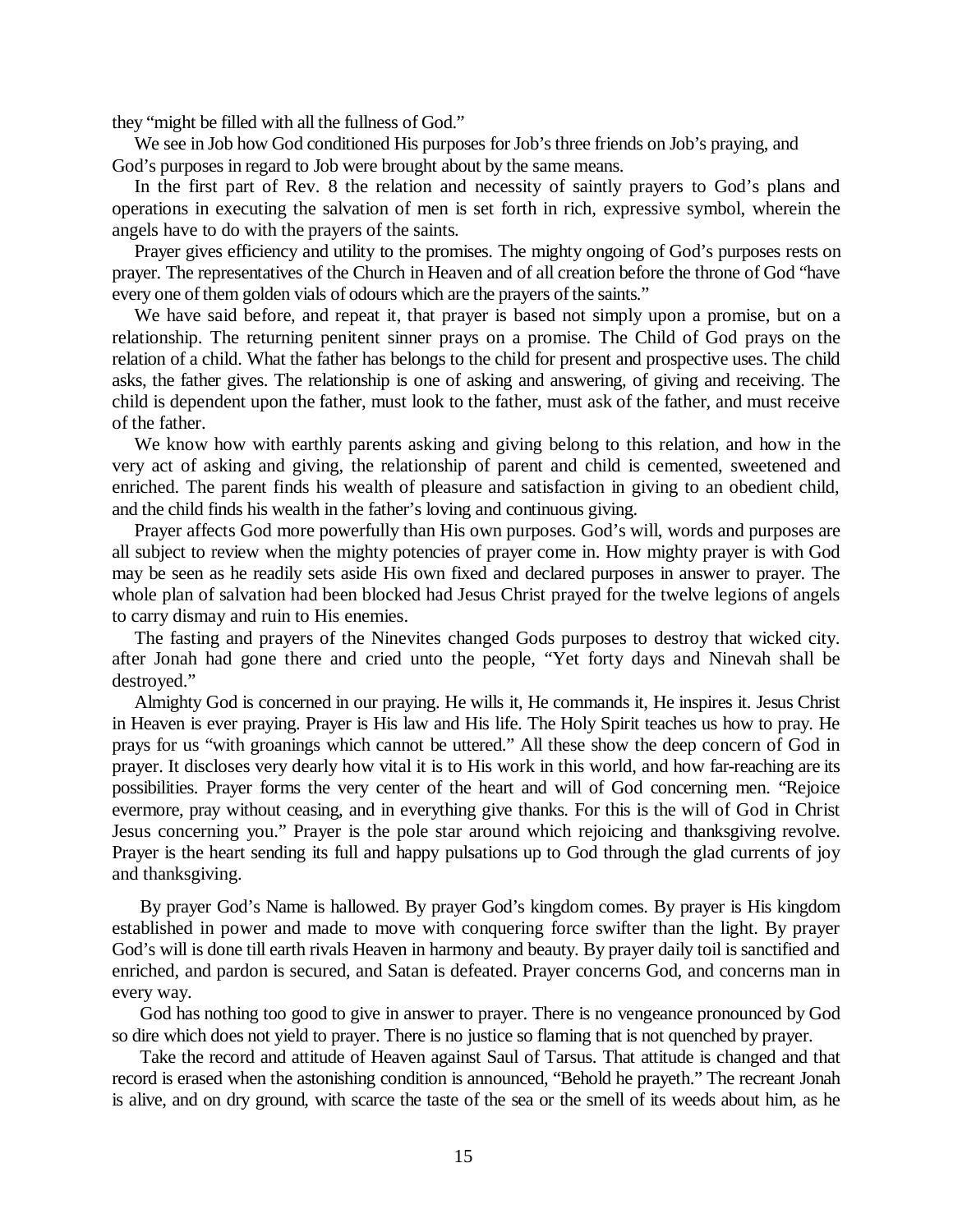prays. "Out of the belly of hell cried I, and thou heardst my voice."

*³The waters compassed me about, even to the soul; the depth closed me round about, the weeds were wrapped about my head.*

*³I went down to the bottoms of the mountains; the earth with her bars was about me for ever; yet hast thou brought up my life from corruption, O Lord my God.*

*³When my soul fainted within me I remembered the Lord: and my prayer came in unto thee, into thine holy temple.*

*³And the Lord spake unto the fish, and it vomited out Jonah upon the dry land.´*

Prayer has all the force of God in it. Prayer can get anything which God has. Thus prayer has all of its plea and its claim in the name of Jesus Christ, and there is nothing too good or great for God to give that name.

It must be borne in mind that there is no test surer than this thing of prayer of our being in the family of God. God's children pray. They repose in Him for all things. They ask Him for all things—for everything. The faith of the child in the father is evinced by the child's asking. It is the answer to prayer which convinces men not only that there is a God, but that He is a God who concerns Himself about men, and about the affairs of this world. Answered prayer brings God nigh, and assures men of His being. Answered prayer is the credentials of our relation to and our representative of Him. Men cannot represent God who do not get answers to prayer from Him.

The possibilities of prayer are found in the illimitable promise, the willingness and the power of God to answer prayer, to answer all prayer, to answer every prayer, and to supply fully the illimitable need of man. None are so needy as man, none are so able and anxious to supply every need and any need as God.

Preaching should no more fully declare and fulfill the will of God for the salvation of all men, than should the prayers of God's saints declare the same great truth' as they wrestle in their closet for this sublime end. God's heart is set on the salvation of all men. This concerns God. He has declared this in the death of His Son by an unspeakable voice, and every movement on earth for this end pleases God. And so He declares that our prayers for the salvation of all men are well pleasing in His sight. The sublime and holy inspiration of pleasing God should ever move us to prayer for all men. God eyes the closet, and nothing we can do pleases Him better than our large-hearted, ardent praying for all men. It is the embodiment and test of our devotion to God's will and of our sympathetic loyalty to God.

In 1 Tim. 2:13 the apostle Paul does not descend to a low plane, but presses the necessity of prayer by the most forceful facts. Jesus Christ, a man, the God-man, the highest illustration of

manhood, is the Mediator between God and man. Jesus Christ, this Divine man, died for all men. His life is but an intercession for all men. His death is but a prayer for all men. On earth, Jesus Christ knew no higher law, no holier business, no diviner life, than to plead for men. In Heaven He knows no more royal estate, no higher theme, than to intercede for men. On earth He lived and prayed and died for men. His life, His death and His exaltation in Heaven all plead for men.

Is there any work, higher work for the disciple to do than His Lord did? Is there any loftier employment, more honourable, more divine, than to pray for men? To take their woes, their sins, and their perils before God; to be one with Christ? To break the thrall which binds them, the hell which holds them and lift them to immortality and eternal life?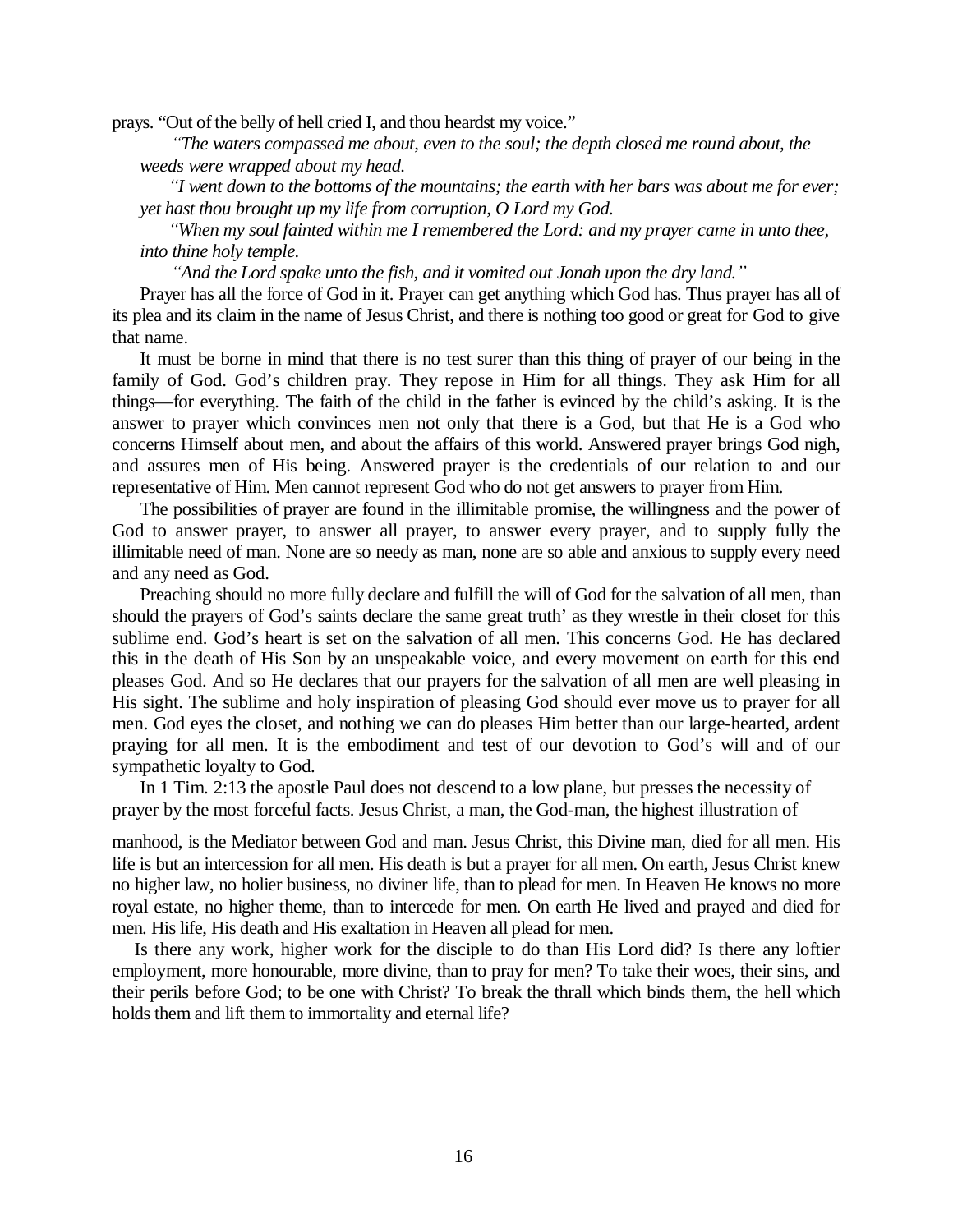#### **V. JESUS CHRIST, THE DIVINE TEACHER OF PRAYER**

*A friend of mine in his journey is come to me, and I have nothing to set before him! He knocks again. ³Friend! lend me three loaves?´ He waits a while and then knocks again. ³Friend! I must have three loaves!´³Trouble me not: the door is now shut; I cannot rise and give thee!´ He stands still. He turns to go home. He comes back. He knocks again. 'Friend!'* **he cries. He** *puts his ear to the door. There is a sound inside, and then the light of a candle shines through the hole of the door. The bars of the door are drawn back, and he gets not three loaves only, but as many as he needs. ³And I say unto you, Ask and it shall be given you; seek and ye shall find; knock and it shall be opened unto you.´²*Alexander Whyte, D.D.

Jesus Christ was the Divine Teacher of prayer. Its power and nature had been illustrated by many a saint and prophet in olden times, but modern sainthood and modern teachers of prayer had lost their inspiration and life. Religiously dead, teachers and superficial ecclesiastics had forgotten what it was to pray. They did much of saying prayers, on state occasions, in public, with much ostentation and parade, but pray they did not. To them it was almost a lost practice. In the multiplicity of saying prayers they had lost the art of praying.

The history of the disciples during the earthly life of our Lord was not marked with much devotion. They were much enamoured by their personal association with Christ. They were charmed by His words, excited by His miracles, and were entertained and concerned by the hopes which a selfish interest aroused in His person and mission. Taken up with the superficial and worldly views of His character, they neglected and overlooked the deeper and weightier things which belonged to Him and His mission. The neglect of the most obliging and ordinary duties by them was a noticeable feature in their conduct. So evident and singular was their conduct in this regard, that it became a matter of grave inquiry on one occasion and severe chiding on another.

*³And they said unto him, Why do the disciples of John fast often, and make prayers, and likewise the disciples of the Pharisees; but thine eat and drink? And he said unto them, Can ye make the children of the bridechamber fast, while the bridegroom is with them? But the days will come, when the bridegroom shall be taken away from them, and then shall they fast in those days.´*

In the example and the teaching of Jesus Christ, prayer assumes its normal relation to God's person, God's movements and God's Son. Jesus Christ was essentially the teacher of prayer by precept and example. We have glimpses of His praying which, like indices, tell how full of prayer the pages, chapters and volumes of His life were. The epitome which covers not one segment only, but the whole circle of His life, and character, is pre-eminently that of prayer! "In the days of his flesh," the Divine record reads, "when he had offered up prayers and supplications, with strong crying and tears." The suppliant of all suppliants He was, the intercessor of all intercessors. In lowliest form He approached God, and with strongest pleas He prayed and supplicated.

Jesus Christ teaches the importance of prayer by His urgency to His disciples to pray. But He shows us more than that. He shows how far prayer enters into the purposes of God. We must ever keep in mind that the relation of Jesus Christ to God is the relation of asking and giving, the Son ever asking, the Father ever giving. We must never forget that God has put the conquering, inheriting and expanding forces of Christ's cause in prayer. "ask of me, and I will give thee the heathen for thy inheritance, and the uttermost part of the earth for thy possession."

This was the clause embodying the royal proclamation and the universal condition when the Son was enthroned as the world's Mediator, and when He was sent on His mission of receiving grace and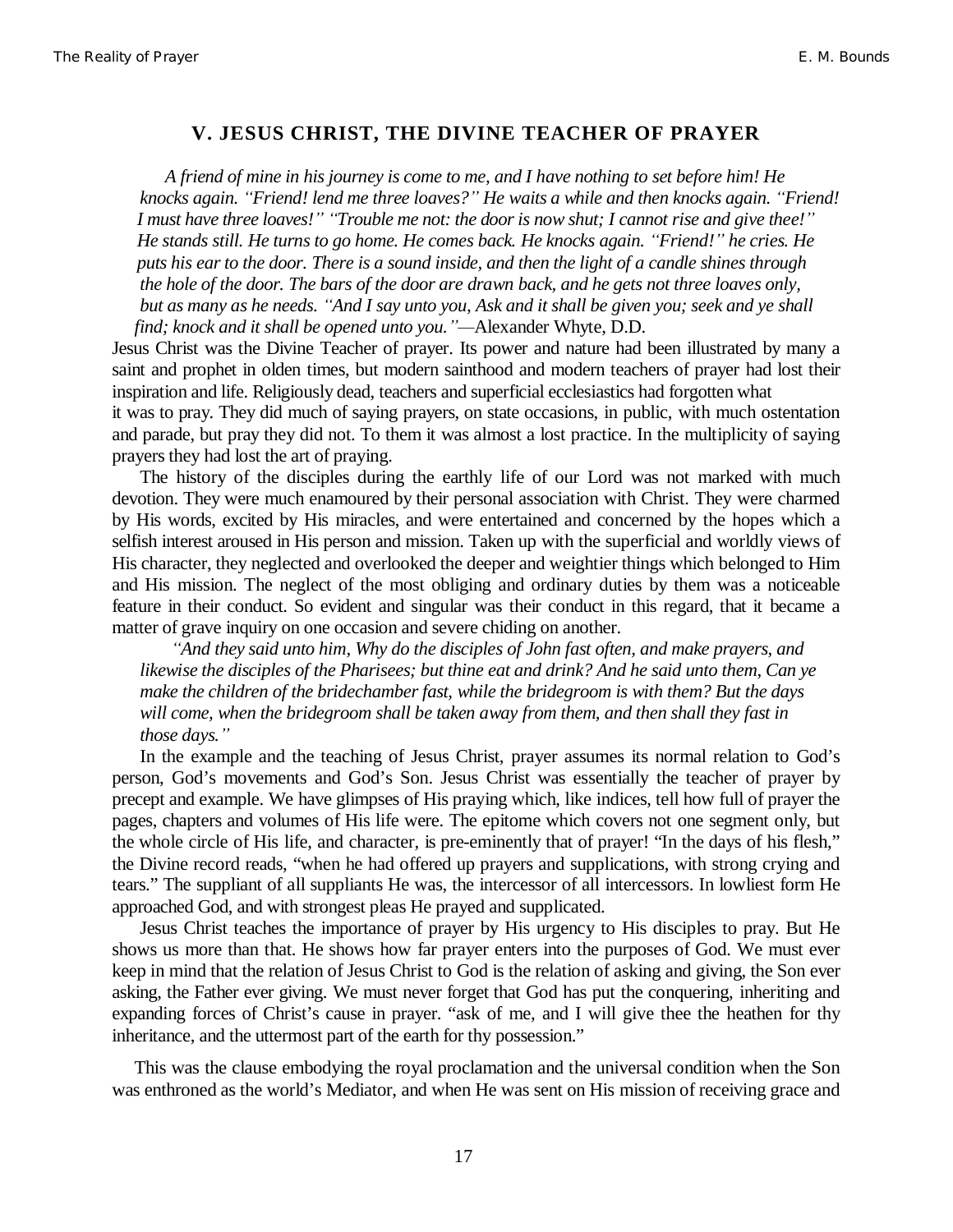power. We very naturally learn from this how Jesus would stress praying as the one sole condition of His receiving His possession and inheritance.

Necessarily in this study on prayer, lines of thought will cross each other, and the same Scripture passage or incident will be mentioned more than once, simply because a passage may teach one or more truths. This is the case when we speak of the vast comprehensiveness of prayer. How allinclusive Jesus Christ makes prayer! It has no limitations in extent or things! The promises to prayer are Godlike in their magnificence, wideness and universality. In their nature these promises have to do with God—with Him in their inspiration, creation and results. Who but God could say, "All things whatsoever ye ask in prayer, believing, ye shall receive?" Who can command and direct "All things whatsoever" but God? Neither man nor chance nor the law of results are so far lifted above change, limitations or condition, nor have in them mighty forces which can direct and result all things, as to promise the bestowment and direction of all things.

Whole sections, parables and incidents were used by Christ to enforce the necessity and importance of prayer. His miracles are but parables of prayer. In nearly all of them prayer figures distinctly, and some features of it are illustrated. The Syrophoenician woman is a pre-eminent illustration of the ability and the success of importunity in prayer. The case of blind Bartimæus has points of suggestion along the same line. Jairus and the Centurion illustrate and impress phases of prayer. The parable of the Pharisee and the publican enforce humility in prayer, declare the wondrous results of praying, and show the vanity and worthlessness of wrong praying. The failure to enforce church discipline and the readiness of violating the brotherhood, are all used to make an exhibit of farreaching results of agreed praying, a record of which we have in Matthew 18:19.

It is of prayer in concert that Christ is speaking. Two agreed ones, two whose hearts have been keyed into perfect symphony by the Holy Spirit. Anything that they shall ask, it shall be done. Christ had been speaking of discipline in the Church, how things were to be kept in unity, and how the fellowship of the brethren was to be maintained, by the restoration of the offender or by his exclusion. Members who had been true to the brotherhood of Christ, and who were laboring to preserve that brotherhood unbroken, would be the agreed ones to make appeals to God in united prayer.

In the Sermon on the Mount, Christ lays down constitutional principles. Types and shadows are retired, and the law of spiritual life is declared. In this foundation law of the Christian system prayer assumes a conspicuous, if not a paramount, position It is not only wide, all-commanding and comprehensive in its own sphere of action and relief, but it is ancillary to all duties. Even the one demanding kindly and discriminating judgment toward others, and also the royal injunction, the Golden Rule of action, these owe their being to prayer.

Christ puts prayer among the statutory promises. He does not leave it to natural law. The law of need, demand and supply, of helplessness, of natural instincts, or the law of sweet, high, attractive privilege—these howsoever strong as motives of action, are not the basis of praying. Christ puts it as spiritual law. Men must pray. Not to pray is not simply a privation, an omission, but a positive violation of law, of spiritual life, a crime, bringing disorder and ruin. Prayer is law world-wide and eternity-reaching.

In the Sermon on the Mount many important utterances are dismissed with a line or a verse, while the subject of prayer occupies a large space. To it Christ returns again and again. He bases the possibilities and necessities of prayer on the relation of father and child, the child crying for bread, and the father giving that for which the child asks. Prayer and its answer are in the relation of a father to his child. The teaching of Jesus Christ on the nature and necessity of prayer as recorded in His life, is remarkable. He sends men to their closets. Prayer must be a holy exercise, untainted by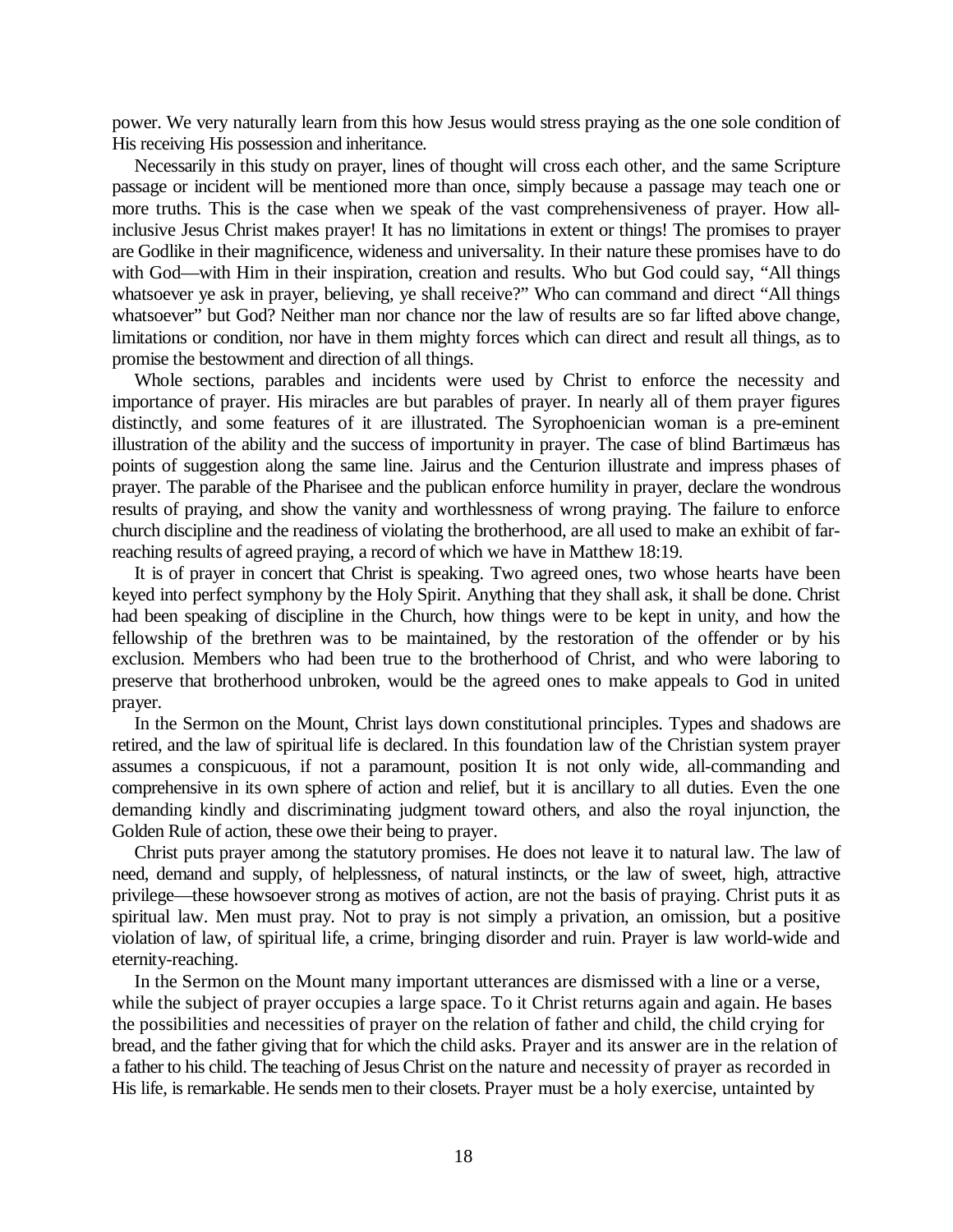vanity, or pride. It must be in secret. The disciple must live in secret. God lives there, is sought there and is found there. The command of Christ as to prayer is that pride and publicity should be shunned. Prayer is to be in private. "But thou when thou prayest, enter into thy closet, and shut thy door, and pray to thy Father in secret. And thy Father, which seeth in secret, shall reward thee openly."

The Beatitudes are not only to enrich and adorn, but they are the material out of which spiritual character is built. The very first one of these fixes prayer in the very foundation of spiritual character, not simply to adorn, but to compose. "Blessed are the poor in spirit." The word "poor" means a pauper, one who lives by begging. The real Christian lives on the bounties of another, whose bounties he gets by asking. Prayer then becomes the basis of Christian character, the Christian's business, his life and his living. This is Christ's law of prayer, putting it into the very being of the Christian. It is his first step, and his first breath, which is to color and to form all his after life. Blessed are the poor ones, for they only can pray.

*Prayer is the Christian¶s vital breath, The Christian¶s native air; His watchword at the gates of death;*

*He enters Heaven with prayer.*

From praying Christ eliminates all self-sufficiency, all pride; and all spiritual values. The poor in spirit are the praying ones. Beggars are God's princes. They are God's heirs. Christ removes the rubbish of Jewish traditions and glosses from the regulations of the prayer altar.

*³Ye have heard that it was said by them of old time, Thou shalt not kill; and whosoever shall kill shall be in danger of the judgment:*

*³But I say unto you, that whosoever is angry with his brother shall be in danger of the judgment: and whosoever shall say to his brother, Raca, shall be in danger of the council: but whosoever shall say, thou fool, shall be in danger of hell fire.*

*³Therefore if thou bring thy gift to the altar and there rememberest that thy brother has aught against thee:*

*³Leave there thy gift before the altar, and go thy way; first, be reconciled to thy brother, and then come and offer thy gift.´*

He who essays to pray to God with an angry spirit, with loose and irreverent lips, with an irreconciled heart, and with unsettled neighbourly scores, spends his labour for that which is worse than naught, violates the law of prayer, and adds to his sin.

How rigidly exacting is Christ's law of prayer! It goes to the heart, and demands that love be enthroned there, love to the brotherhood. The sacrifice of prayer must be seasoned and perfumed with love, by love in the inward parts. The law of prayer, its creator and inspirer, is love.

Praying must be done. God wants it done. He commands it. Man needs it and man must do it. Something must surely come of praying, for God engages that something shall come out of it, if men are in earnest and are persevering in prayer.

After Jesus teaches "Ask and it shall be given you," etc., He encourages real praying, and more praying. He repeats and avers with redoubled assurance, " for every one that asketh receiveth." No

exception. "Every one." "He that seeketh, findeth." Here it is again, sealed and stamped with infinite veracity. Then closed and signed, as well as sealed, with Divine attestation, "To him that knocketh it shall be opened." Note how we are encouraged to pray by our relation to God!

*³If ye then, being evil, know how to give good gifts unto your children, how much more shall your Father which is in Heaven give good things to them that ask him?´*

The relation of prayer to God's work and God's rule in this world is most fully illustrated by Jesus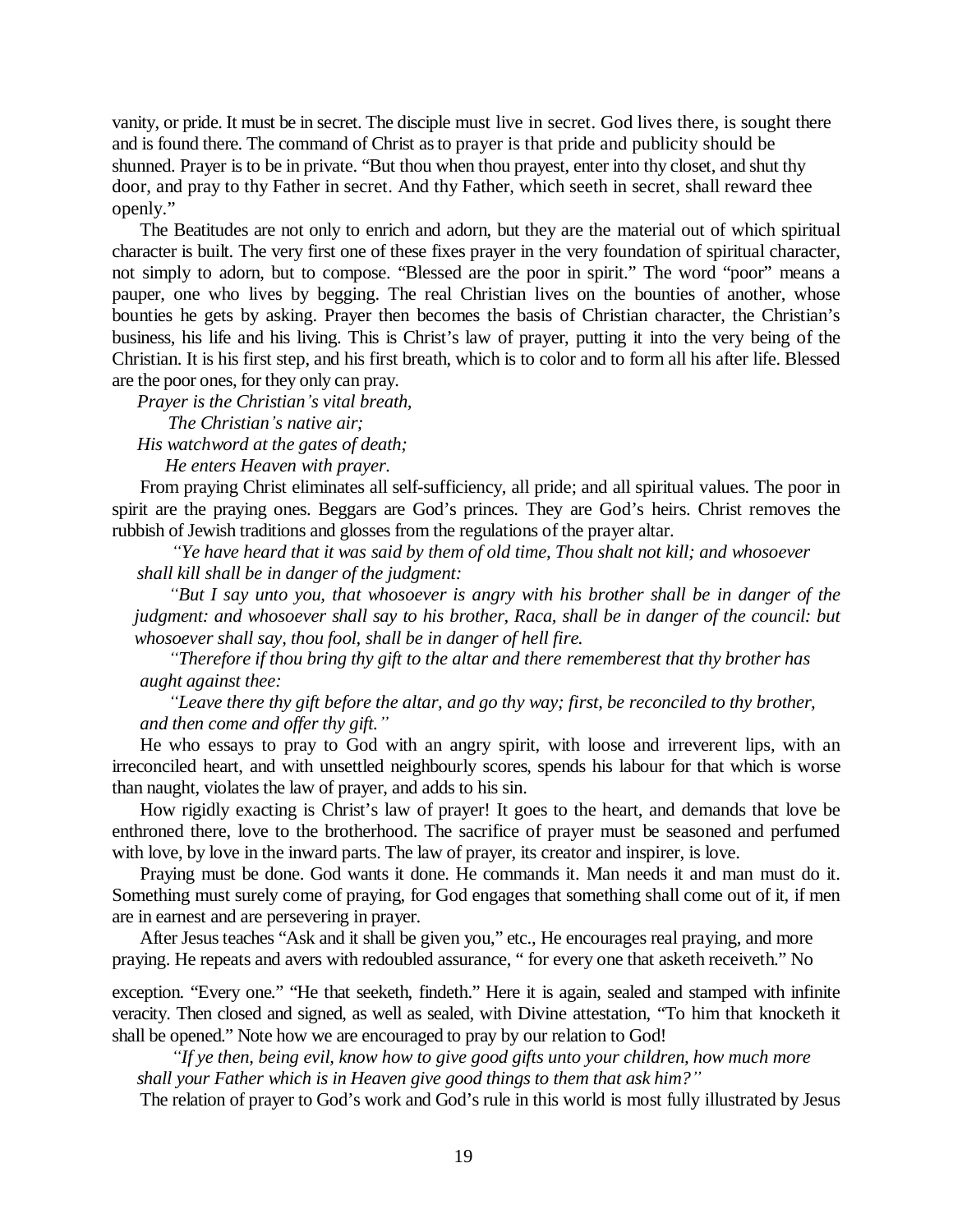Christ in both His teaching and His practice. He is first in every way and in everything. Among the rulers of the Church He is primary in a pre-eminent way. He has the throne. The golden crown is His in eminent preciousness. The white garments enrobe Him in pre-eminent whiteness and beauty. In the ministry of prayer He is a Divine example as well as the Divine Teacher. His example is affluent, and His prayer teaching abounds. How imperative the teaching of our Lord when He affirms that "men ought always to pray and not to faint!" and then presents a striking parable of an unjust judge and a poor widow to illustrate and enforce His teaching. It is a necessity to pray. It is exacting and binding for men always to be in prayer. Courage, endurance and perseverance are demanded that men may never faint in prayer. "And shall not God avenge his own elect that cry day and night unto him?"

This is His strong and indignant questioning and affirmation. Men must pray according to Christ's teaching. They must not get tired nor grow weary in praying. God's character is the assured surety that much will come of the persistent praying of true men.

Doubtless the praying of our Lord had much to do with the revelation made to Peter and the confession he made to Christ, "Thou art the Christ, the Son of the Living god." Prayer mightily affects and molds the circle of our associates. Christ made disciples and kept them disciples by praying. His twelve disciples were much impressed by His praying. Never man prayed like this man. How different His praying from the cold, proud, self-righteous praying which they heard and saw on the streets, in the synagogue, and in the Temple.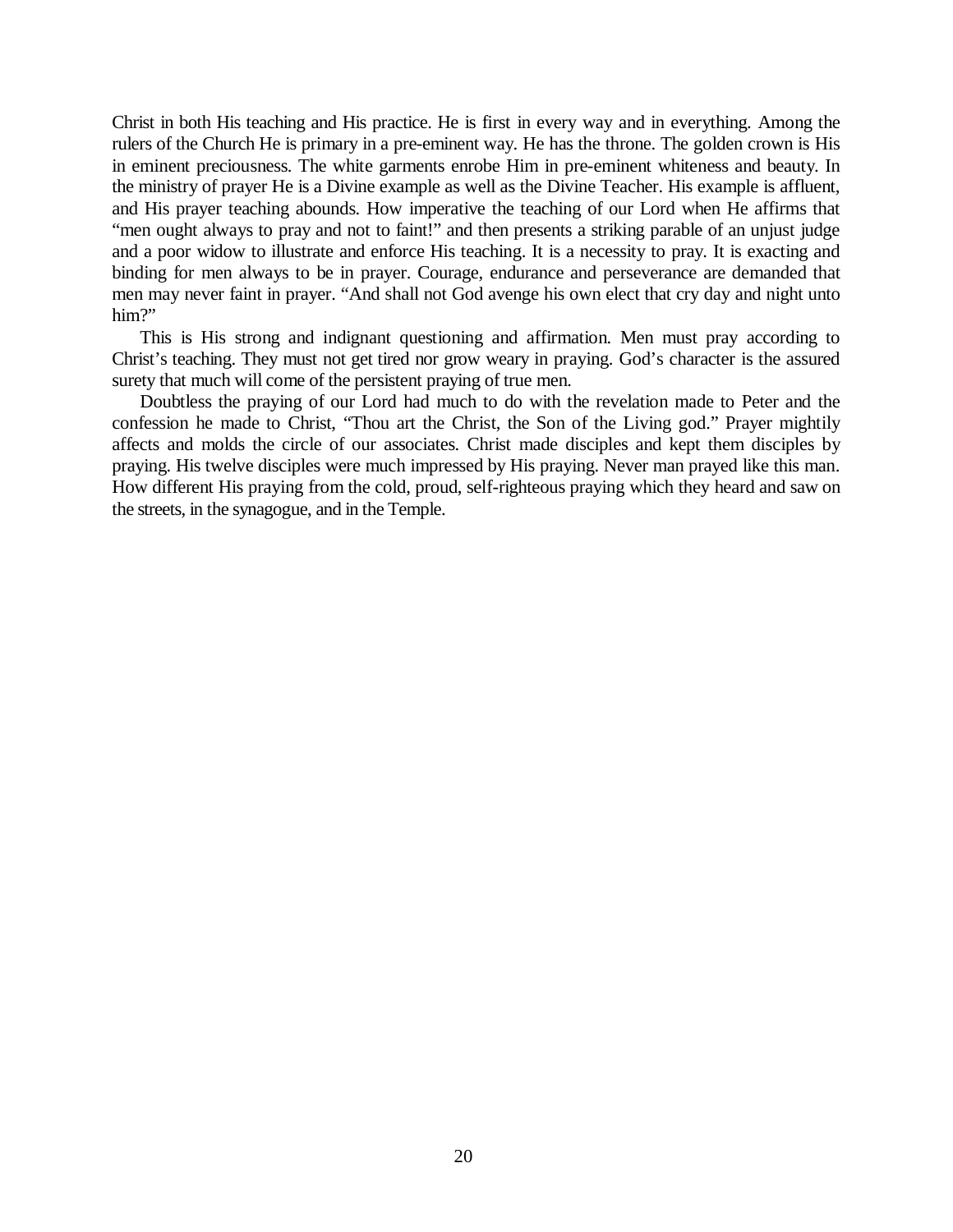#### **VI. JESUS CHRIST, THE DIVINE TEACHER OF PRAYER** *(Continued)*

*Luke tells us that as Jesus was praying in a certain place, when He ceased, one of His disciples said unto Him, ³Lord, teach us to pray.´ This disciple had heard Jesus preach, but did not feel like saying, ³Lord, teach us to preach.´ He could learn to preach by studying the methods of the Master. But there was something about the praying of Jesus that made the disciple feel that he did not know how to pray; that he had never prayed, and that he could not learn by listening even to the Master as He prayed. There is a profound something about prayer which never lies upon the surface. To learn it, one must go to the depths of the soul, and climb to the heights of God.²*A. C. Dixon, D.D.

Let it not be forgotten that prayer was one of the great truths which He came into the world to teach and illustrate. It was worth a trip from Heaven to earth to teach men this great lesson of prayer. A great lesson it was, a very difficult lesson for men to learn. Men are naturally averse to learning this lesson of prayer. The lesson is a very lowly one. None but God can teach it. It is a despised beggary, a sublime and heavenly vocation. The disciples were very stupid scholars, but were quickened to prayer by hearing Him pray and talk about prayer.

The dispensation of Christ's personality, while it was not and could not be the dispensation in its fullest and highest sense of need and dependence, yet Christ did try to impress on His disciples not alone a deep necessity of the necessity of prayer in general, but the importance of prayer to them in their personal and spiritual needs. And there came moments to them when they felt the need of a deeper and more thorough schooling in prayer and of their grave neglect in this regard. One of these hours of deep conviction on their part and of eager inquiry was when He was praying at a certain place and time, and they saw Him, and they said to Him, "Lord, teach us to pray, as John also taught his disciples."

As they listened to Him praying, they felt very keenly their ignorance and deficiency in praying. Who has not felt the same deficiency and ignorance? Who has not longed for a teacher in the Divine art of praying?

The conviction which these twelve men had of their defect in prayer arose from hearing their Lord and Master pray, but likewise from a sense of serious defect even when compared with John the Baptist's training of his disciples in prayer. As they listened to their Lord pray (for unquestionably He must have been seen and heard by them as He prayed, who prayed with marvelous simplicity, and power, so human and so Divine) such praying had a stimulating charm for them. In the presence and hearing of His praying, very keenly they felt their ignorance and deficiency in prayer. Who has not felt the same ignorance and deficiency?

We do not regret the schooling our Lord gave these twelve men, for in schooling them He schools us. The lesson is one already learned in the law of Christ. But so dull were they, that many a patient iteration and reiteration was required to instruct them in this Divine art of prayer. And likewise so dull are we and inapt that many a wearying patient repetition must be given us before we will learn any important lesson in the all-important school of prayer.

This Divine Teacher of prayer lays Himself out to make it clear and strong that God answers prayer, assuredly, certainly, inevitably; that it is the duty of the child to ask, and to press, and that the Father is obliged to answer, and to give for the asking. In Christ's teaching, prayer is no sterile, vain performance, not a mere rite, a form, but a request for an answer, a plea to gain, the seeking of a great good from God. It is a lesson of getting that for which we ask, of finding that for which we seek, and of entering the door at which we knock.

A notable occasion we have as Jesus comes down from the Mount of Transfiguration. He finds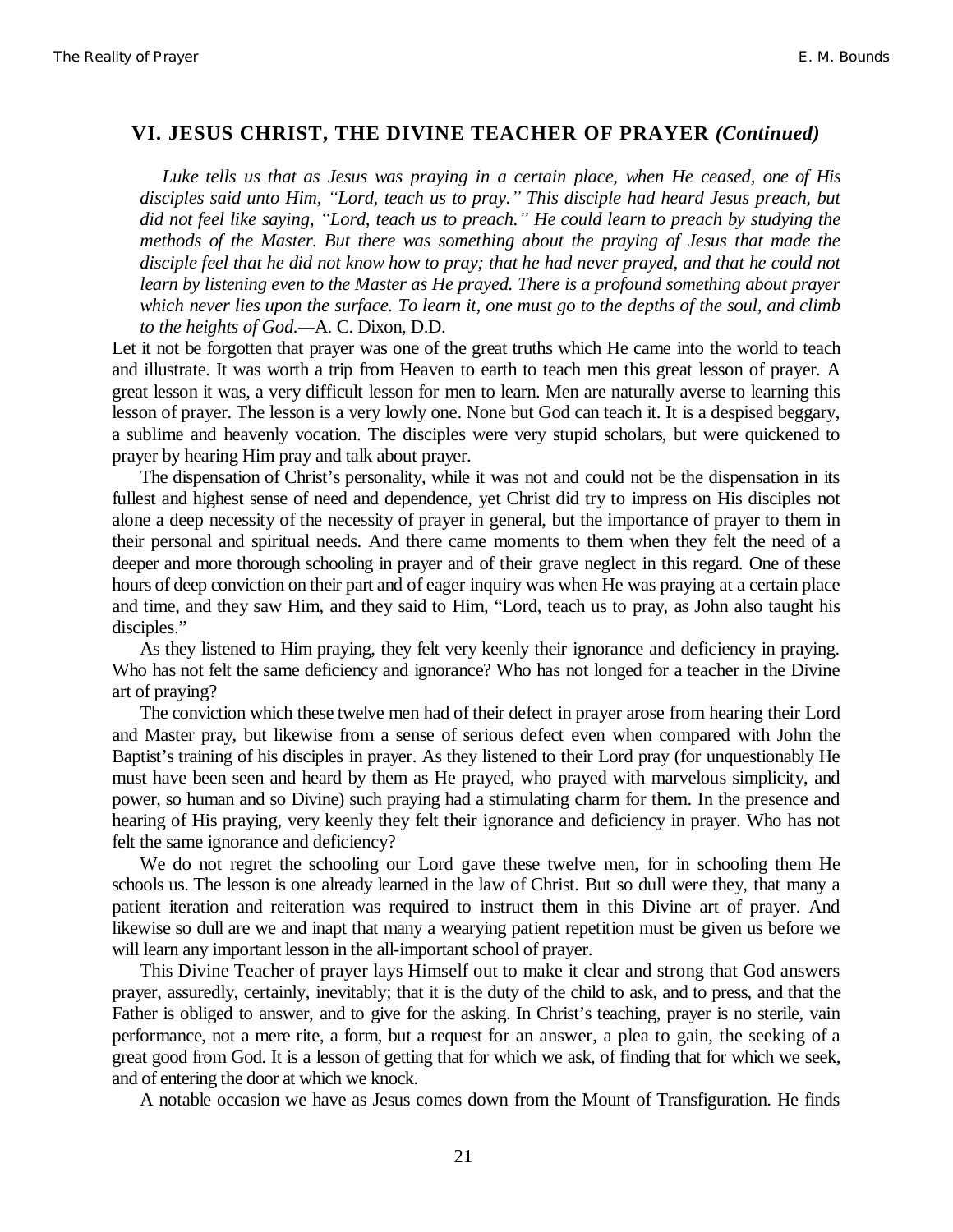His disciples defeated, humiliated and confused in the presence of their enemies. A father has brought his child possessed with a demon to have the demon cast out. They essayed to do it but failed. They had been commissioned by Jesus and sent to do that very work, but had signally failed. "And when he was come into the house, his disciples asked him privately, saying, Why could not we cast him out? And he said unto them, This kind can come forth by nothing but by prayer and fasting." Their faith had not been cultured by prayer. They failed in prayer before they failed in ability to do their work. They failed in faith because they had failed in prayer. That one thing which was necessary to do God's work was prayer. The work which God sends us to do cannot be done without prayer.

In Christ's teaching on prayer we have another pertinent statement. It was in connection with the cursing of the barren fig tree:

*³Jesus answered and said unto them, Verily I say unto you, if ye have faith, and doubt not, ye shall not only do this which is done to the fig tree, but also if ye shall say unto this mountain, Be thou removed and be thou cast into the sea; it shall be done.*

*³And all things whatsoever ye shall ask in prayer, believing, ye shall receive.´*

In this passage we have faith and prayer, their possibilities and powers conjoined. A fig tree had been blasted to the roots by the word of the Lord Jesus. The power and quickness of the result surprised the disciples. Jesus says to them that it need be no surprise to them or such a difficult work to be done. "If ye have faith" its possibilities to affect will not be confined to the little fig tree, but the gigantic, rock-ribbed, rock-founded mountains can be uprooted and moved into the sea. Prayer is leverage of this great power of faith.

It is well to refer again to the occasion when the heart of our Lord was so deeply moved with compassion as he beheld the multitudes because they fainted and were scattered as having no shepherd. Then it was He urged upon His disciples the injunction, "Pray ye the Lord of the harvest that he would send forth labourers into his harvest," dearly teaching them that it belonged to God to call into the ministry men whom He will, and that in answer to prayer the Holy Spirit does this very work.

Prayer is as necessary now as it was then to secure the needed labourers to reap earthly harvests for the heavenly garners. Has the Church of God ever learned this lesson of so vital and exacting import? God alone can choose the labourers and thrust them out, and this choosing He does not delegate to man, or church, convocation or synod, association or conference. And God is moved to this great work of calling men into the ministry by prayer. Earthly fields are rotting. They are untilled because prayer is silent. The labourers are few. Fields are unworked because prayer has not worked with God.

We have the prayer promise and the prayer ability put in a distinct form in the higher teachings of prayer by our Lord: "If ye abide in me, and my words abide in you, ye shall ask what ye will, and it shall be done unto you."

Here we have a fixed attitude of life as the condition of prayer. Not simply a fixed attitude of life toward some great principles or purposes, but the fixed attitude and unity of life with Jesus Christ. To live in Him, to dwell there, to be one with Him, to draw all life from Him, to let all life from Him flow through us—this is the attitude of prayer and the ability to pray. No abiding in Him can be separated from His Word abiding in us. It must live in us to give birth to and food for prayer. The attitude of the Person of Christ is the condition of prayer.

The Old Testament saints had been taught that "God had magnified his word above all his name." New Testament saints must learn fully how to exalt by perfect obedience that Word issuing from the lips of Him who is the Word. Praying ones under Christ must learn what praying ones under Moseshad already learned, that "man shall not live by bread alone, but by every word that proceedeth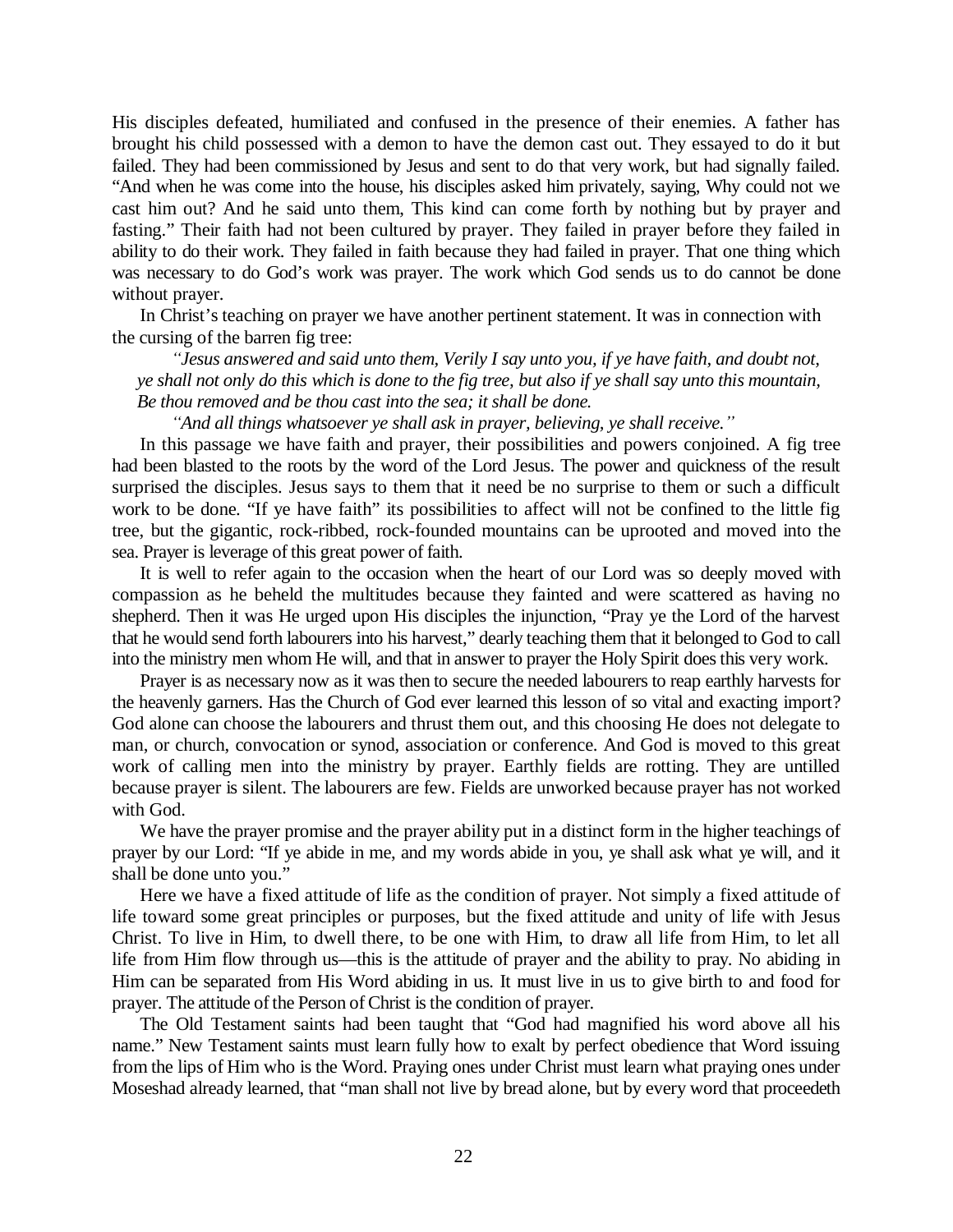out of the mouth of God." The life of Christ flowing through us and the words of Christ living in us, these give potency to prayer. They breathe the spirit of prayer, and make the body, blood and bones of prayer. Then it is Christ praying in me and through me, and all things which "I will" are the will of God. My will becomes the law and the answer, for it is written "Ye shall ask what ye will, and it shall be done unto you."

Fruit bearing our Lord puts to the front in our praying:

*³Ye have not chosen me, but I have chosen you, and ordained you, that ye shall go and bring forth fruit and that your fruit shall remain, that whatsoever ye shall ask of the Father in my name, he may give it you.´*

Barrenness cannot pray. Fruit bearing capacity and reality only can pray. It is not past fruitfulness, but present: "That your fruit should remain." Fruit, the product of life, is the condition of praying. A life vigourous enough to bear fruit, much fruit, is the condition and the source of prayer. "And in that day ye shall ask me nothing. Verily, verily, I say unto you, Whatsoever ye shall ask the Father in my name, he will give it you. Hitherto have ye asked nothing in my name: ask and ye shall receive, that your joy may be full." "In that day ye shall ask me nothing." It is not solving riddles, not revealing mysteries, not curious questionings. This is not our attitude, not our business under the Dispensation of the Spirit, but to pray, and to pray largely. Much true praying increases man's joy and God's glory.

"Whatsoever ye shall ask in my name, I will give," says Christ, and the Father will give. Both Father and Son are pledged to give the very things for which we ask. But the condition is "in His name." This does not mean that His name is talismanic, to give value by magic. It does not mean that His name in beautiful settings of pearl will give value to prayer. It is not that His name perfumed with sentiment and larded in and closing up our prayers and doings will do the deed How fearful the statement: "Many will say unto me in that day, Lord, Lord, have we not prophesied in thy name? and in thy name cast out devils? and in thy name done many wonderful works? And then will I profess unto them, I never knew you. Depart from me, ye that work iniquity." How blasting the doom of these great workers and doers who claim to work in His name!

It means far more than sentiment, verbiage, and nomenclature. It means to stand in His stead, to bear His nature, to stand for all for which He stood, for righteousness, truth, holiness and zeal. It means to be one with God as He was, one in spirit, in will and in purpose. It means that our praying is singly and solely for God's glory through His Son. It means that we abide in Him, that Christ prays through us, lives in us and shines out of us; that we pray by the Holy Spirit according to the will of God.

Even amid the darkness of Gethsemane, with the stupor which had settled upon the disciples, we have the sharp warning from Christ to His sluggish disciples, "Watch and pray lest ye enter into temptation. The spirit truly is willing, but the flesh is weak." How needful to hear such a warning, to awaken all our powers, not simply for the great crises of our lives, but as the inseparable and constant attendants of a career marked with perils and dangers on every hand.

As Christ nears the close of His earthly mission, nearer to the greater and more powerful dispensation of the Spirit, His teaching about prayer takes on a more absorbing and higher form. It has now become a graduating school. His connection with prayer becomes more intimate and more absolute. He becomes in prayer what He is in all else pertaining to our salvation, the beginning and the end, the first and the last. His name becomes all potent. Mighty works are to be done by the faith which can pray in His name. Like His nature, His name covers all needs, embraces all worlds, and gets all good.

*³Believest thou not that I am in the Father and the Father in me? The words that I speak unto you I speak not of myself: but the Father that dwelleth in me, he doeth the works.*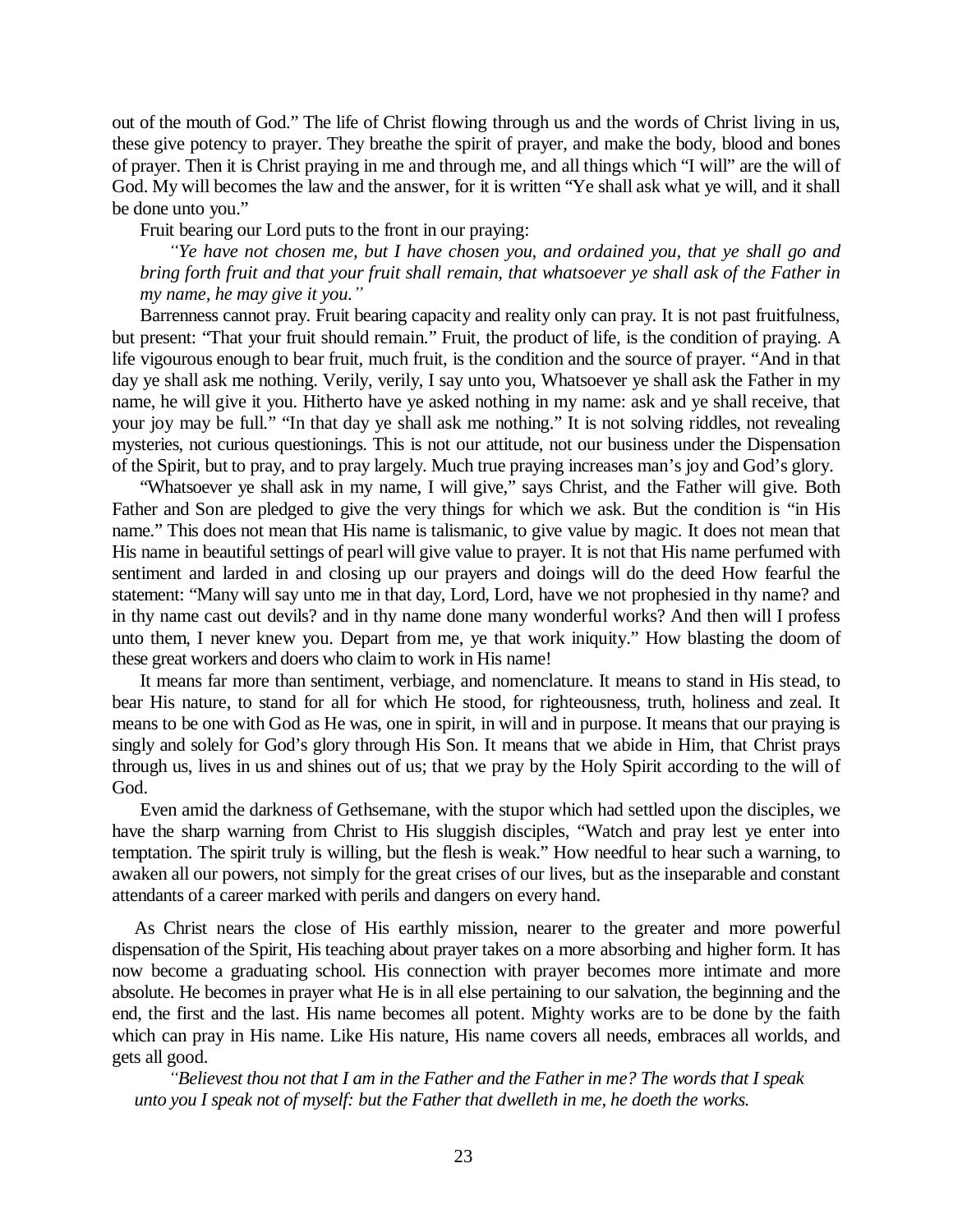*³Believe me that I am in the Father and the Father in me: or else believe me for the very works¶ sake.*

*³Verily, verily, I say unto you, He that believeth on me, the works that I do shall he do also; and greater works than these shall he do; because I go unto my Father.*

*³And whatsoever ye shall ask in my name, that will I do, that the Father may be glorified in the Son.*

*³If ye shall ask anything in my name I will do it.´*

The Father, the Son and the praying one are all bound up together. All things are in Christ, and all things are in prayer in His name. "If ye shall ask anything in my name." The key which unlocks the vast storehouse of God is prayer. The power to do greater works than Christ did lies in the faith which can grasp His name truly and in true praying.

In the last of His life, note how He urges prayer as a preventive of the many evils to which they were exposed. In view of the temporal and fearful terrors of the destruction of Jerusalem, He charges them to this effect: "Pray ye that your flight be not in winter."

How many evils in this life which can be escaped by prayer! How many fearful temporal calamities can be mitigated, if not wholly relieved, by prayer! Notice how, amid the excesses and stupefying influences to which we are exposed in this world, Christ charges us to pray:

*³And take heed to yourselves, lest at any time your hearts be overcharged with surfeiting, and drunkenness, and cares of this life, and so that day come upon you unawares.*

*³For as a snare shall it come on all them that dwell on the face of the whole earth.*

*³Watch ye therefore and pray always, that ye may be accounted worthy to escape all these*

*things that shall come to pass, and to stand before the Son of man.´*

In view of the uncertainty of Christ's coming to judgment, and the uncertainty of our going out of this world, He says: "But of that day and that hour knoweth no man, no, not the angels which are in Heaven, neither the Son, but the Father. Take ye heed, watch and pray, for ye know not when the time is."

We have the words of Jesus as given in His last interview with His twelve disciples, found in the Gospel of John, chapters fourteen to seventeen, inclusive. These are true, solemn parting words. The disciples were to move out into the regions of toil, and peril, bereft of the personal presence of their Lord and Master. They were to be impressed that prayer would serve them in everything, and its use, and unlimited possibilities would in some measure supply their loss, and by it they would be able to command all the possibilities of Jesus Christ and God the Father.

It was the occasion of momentous interest to Jesus Christ. His work was to receive its climax and crown in His death and His resurrection. His glory and the success of His work and of its execution, under the mastery and direction of the Holy Spirit, was to be committed to His apostles.

To them it was an hour of strange wonderment and of peculiar, mysterious sorrow, only too well assured of the fact that Jesus was to leave them. All else was dark and impalpable.

He was to give them His parting words and pray His parting prayer. Solemn, vital truths were to be the weight and counsel of that hour. He speaks to them of Heaven. Young men, strong though they were, yet they could not meet the duties of their preaching life and their apostolic life, without the fact, the thought, the hope and the relish of Heaven. These things were to be present constantly in all sweetness, in all their vigour, in all freshness, in all brightness. He spoke to them about their spiritual and conscious connection with Himself, an abiding indwelling, so close and continuous that His own life would flow into them, as the life of the vine flows into the branches. Their lives and their fruitfulness were dependent upon this. Then praying was urged upon them as one of the vital, essential forces. This was the one thing upon which all the Divine force depended, and this was the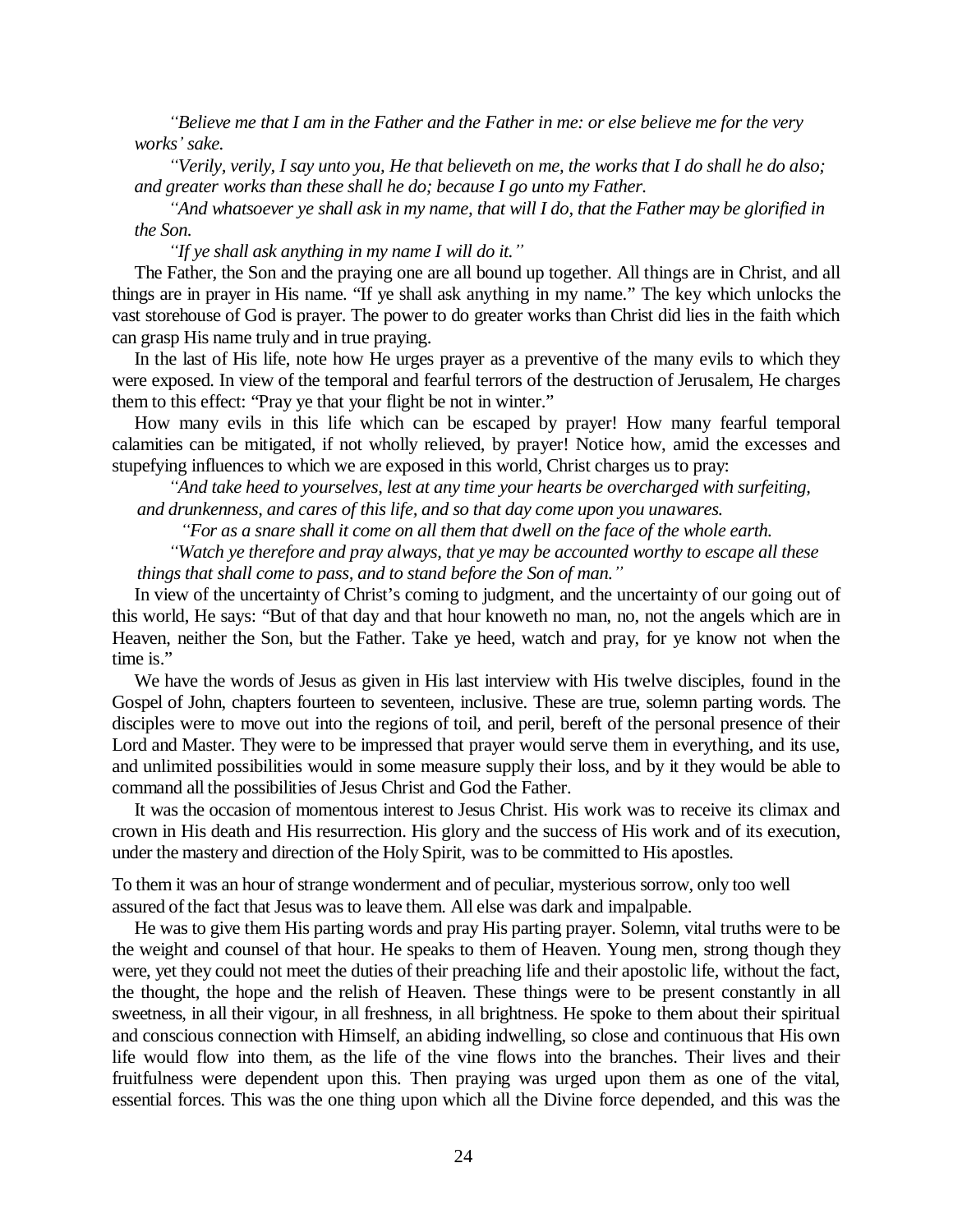avenue and agency through which the Divine life and power were to be secured and continued in their ministry.

He spake to them about prayer. He had taught them many lessons upon this all-important subject as they had been together. This solemn hour he seizes to perfect his teaching. They must be made to realize that they have an illimitable and exhaustless storehouse of good in God and that they can draw on Him at all times and for all things without stint, as Paul said in after years to the Philippians, "My God shall supply all your need according to His riches in glory by Christ Jesus."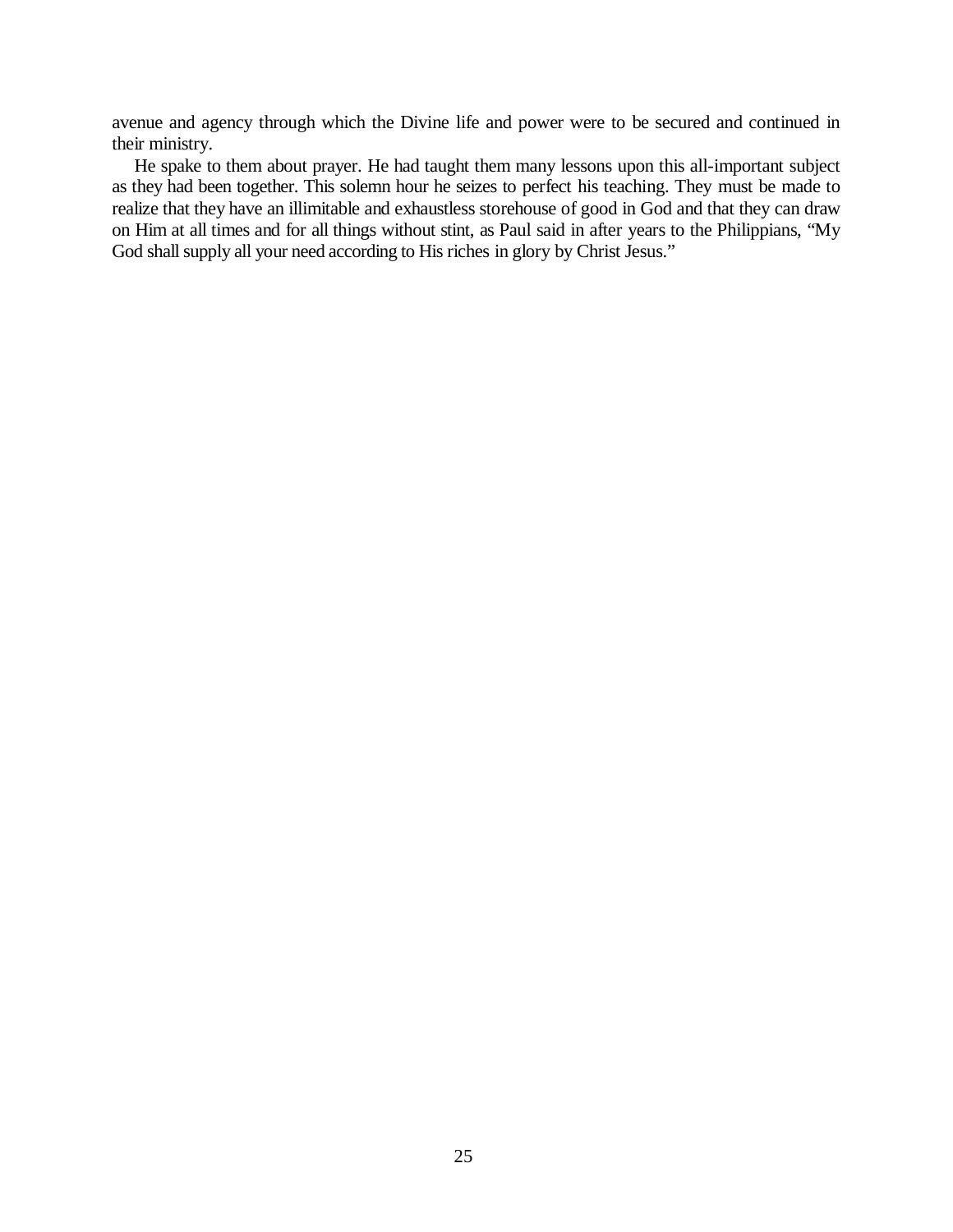#### **VII. JESUS CHRIST AN EXAMPLE OF PRAYER**

*Christ, when He saw that He must die, and that nowHis time was come, He wore His body out: He cared not, as it were, what became of Him: He wholly spent Himself in preaching all day, and in praying all night, preaching in the temple those terrible parables and praying in the garden such prayers, as the seventeenth of John, and ³Thy will be done!´ even to a bloody sweat.²*Thomas Goodwin.

The Bible record of the life of Jesus Christ gives but a glance of His busy doing, a small selection of His many words, and only a brief record of His great works. But even in this record we see Him as being much in prayer. Even though busy and exhausted by the severe strain and toils of His lift, "in the morning a great while before day, he rose up and went out and departed into a desert place, and there prayed." Alone in the desert and in the darkness with God! Prayer filled the life of our Lord while on earth. His life was a constant stream of incense sweet and perfumed by prayer. When we see how the life of Jesus was but one of prayer, then we must conclude that to be like Jesus is to pray like Jesus and is to live like Jesus. A serious life it is to pray as Jesus prayed.

We cannot follow any chronological order in the praying of Jesus Christ. What were His steps of advance and skill in the Divine art of praying we know not. He is in the act of prayer when we find Him at the fords of the Jordan, when the waters of baptism, at the hands of John the Baptist, are upon Him. So passing over the three years of His ministry, when closing the drama of His life in that terrible baptism of fear, pain, suffering, and shame, we find Him in the spirit, and also in the very act of praying. The baptism of the Cross, as well as the baptism of the Jordan, are sanctified by prayer. With the breath of prayer in His last sigh, He commits His spirit to God. In His first recorded utterances, as well as His first acts, we find Him teaching His disciples how to pray as His first lesson, and as their first duty. Under the shadow of the Cross, in the urgency and importance of His last interview with His chosen disciples, He is at the same all-important business, teaching the world's teachers how to pray, trying to make prayerful those lips and hearts out of which were to flow the Divine deposits of truth.

The great eras of His life were created and crowned with prayer. What were His habits of prayer during His stay at home and His toil as a carpenter in Nazareth, we have no means of knowing. God has veiled it, and guess and speculation are not only vain and misleading, but proud and prurient. It would be presumptuous searching into that which God has hidden, which would make us seek to be wise above that which was written, trying to lift up the veil with which God has covered His own revelation.

We find Christ in the presence of the famed, the prophet and the preacher. He has left His Nazareth home and His carpenter shop by God's call. He is now at a transitional point. He has moved out to His great work. John's baptism and the baptism of the Holy Ghost are prefatory and are to qualify Him for that work. This epochal and transitional period is marked by prayer.

*³Now when all the people were baptized, it came to pass that Jesus, being also baptized, and praying, the heaven was opened.*

*³And the Holy Ghost descended in a bodily shape like a dove upon him, and a voice came from heaven, which said, Thou art my beloved Son; in thee I am well pleased.´*

It is a supreme hour in His history, different and in striking contrast with, but not in opposition to, the past. The descent and abiding of the Holy Spirit in all His fullness, the opening heavens, and the attesting voice which involved God's recognition of His only Son—all these are the result, if not the direct creation and response to His praying on that occasion.

"As He was praying," so we are to be praying. If we would pray as Christ prayed, we must be as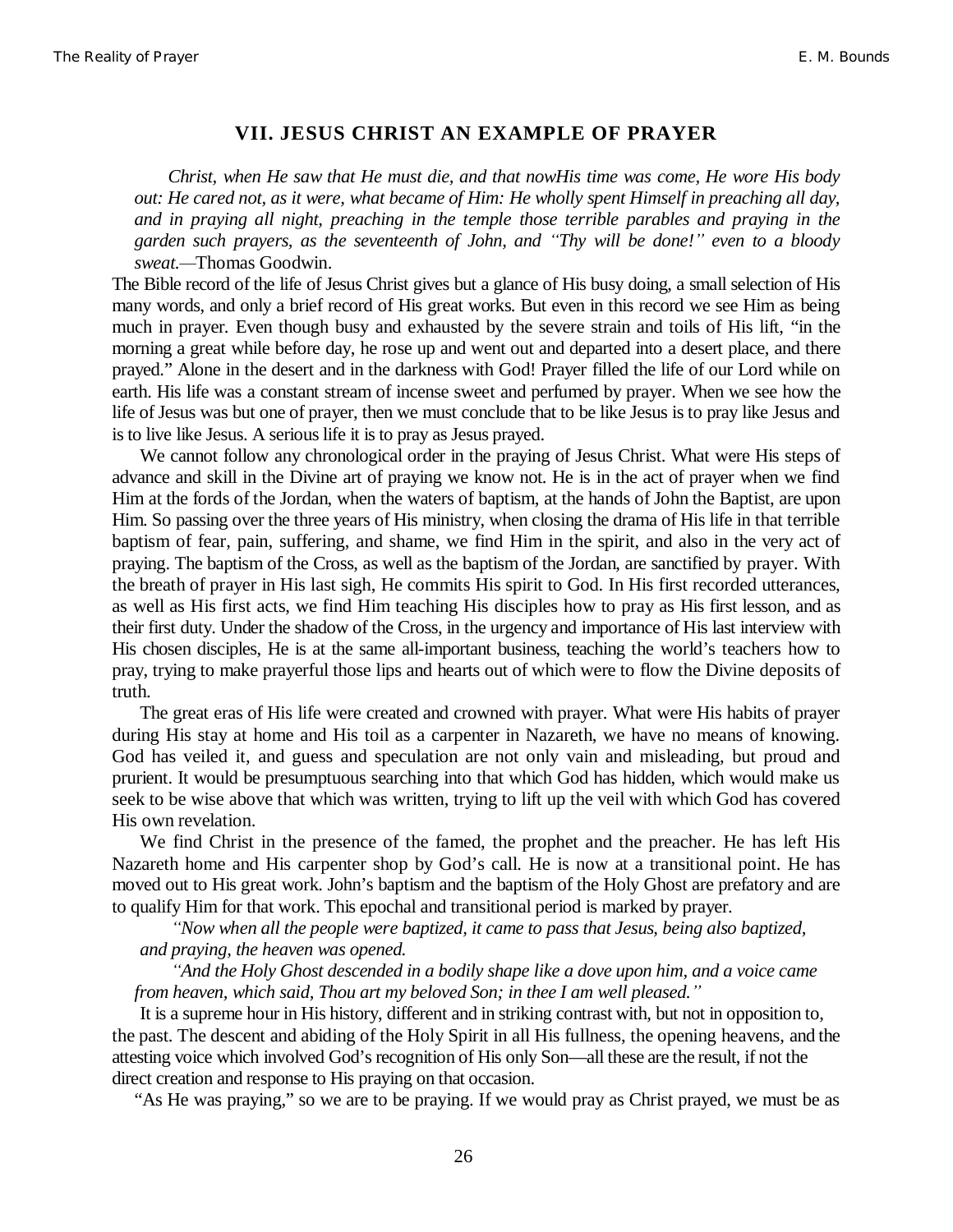Christ was, and must live as Christ lived. The Christ character, the Christ life, and the Christ spirit, must be ours if we would do the Christ praying, and would have our prayers answered as He had His prayers answered. The business of Christ even now in Heaven at His Father's right hand is to pray. Certainly if we are His, if we love Him, if we live for Him, and if we live close to Him, we will catch the contagion of His praying life, both on earth and in Heaven. We will learn His trade and carry on His business on earth.

Jesus Christ loved all men, He tasted death for all men, He intercedes for all men. Let us ask then, are we the imitators, the representatives, and the executors of Jesus Christ? Then must we in our prayers run parallel with His atonement in its extent. The atoning blood of Jesus Christ gives sanctity and efficiency to our prayers. As worldwide, as broad, and as human as the man Christ Jesus was, so must be our prayers. The intercessions of Christ's people must give currency and expedition to the work of Christ, carry the atoning blood to its benignant ends, and help to strike off the chains of sin from every ransomed soul. We must be as praying, as tearful, and as compassionate as was Christ.

Prayer affects all things. God blesses the person who prays. He who prays goes out on a long voyage for God and is enriched himself while enriching others, and is blessed himself while the world is blessed by his praying. To "live a quiet and peaceable life in all godliness and honesty" is the wealthiest wealth.

The praying of Christ was real. No man prayed as He prayed. Prayer pressed upon Him as a solemn, all-imperative, all-commanding duty, as well as a royal privilege in which all sweetness was condensed, alluring and absorbing. Prayer was the secret of His power, the law of His life, the inspiration of His toil and the source of His wealth, His joy, His communion and His strength.

To Christ Jesus prayer occupied no secondary place, but was exacting and paramount, a necessity, a life, the satisfying of a restless yearning and a preparation for heavy responsibilities.

Closeting with His Father in counsel and fellowship, with vigour and in deep joy, all this was His praying. Present trials, future glory, the history of His Church, and the struggles and perils of His disciples in all times and to the very end of time—all these things were born and shaped by His praying.

Nothing is more conspicuous in the life of our Lord than prayer. His campaigns were arranged and His victories were gained in the struggles and communion of His all night praying. By prayer He rent the heavens. Moses and Elijah and the transfiguration glory wait on His praying. His miracles and teaching had their power from the same source. Gethsemane's praying crimsoned Calvary with serenity and glory. His sacerdotal prayer makes the history and hastens the triumph of His Church on earth. What an inspiration and command to pray is the prayer life of Jesus Christ while in this world! What a comment it is on the value, the nature and the necessity of prayer!

The dispensation of the Person of Jesus Christ was a dispensation of prayer. A synopsis of His teaching and practice of prayer was that "Men ought aways to pray and not to faint."

As the Jews prayed in the name of their patriarchs and invoked the privileges granted to them by covenant with God; as we have a new Name and a new covenant, more privileged and more powerful and more all-comprehensive, more authoritative and more Divine; and as far as the Son of God is lifted above the patriarchs in divinity, glory and power, by so much should our praying exceed theirs in range of largeness, glory and power of results.

Jesus Christ prayed to God as Father. Simply and directly did He approach God in the charmed and revered circle of the Father. The awful, repelling fear was entirely absent, lost in the supreme confidence of a child.

Jesus Christ crowns His life, His works and His teaching with prayer. How His Father attests His relationship and puts on Him the glory of answered prayer at His Baptism and Transfiguration when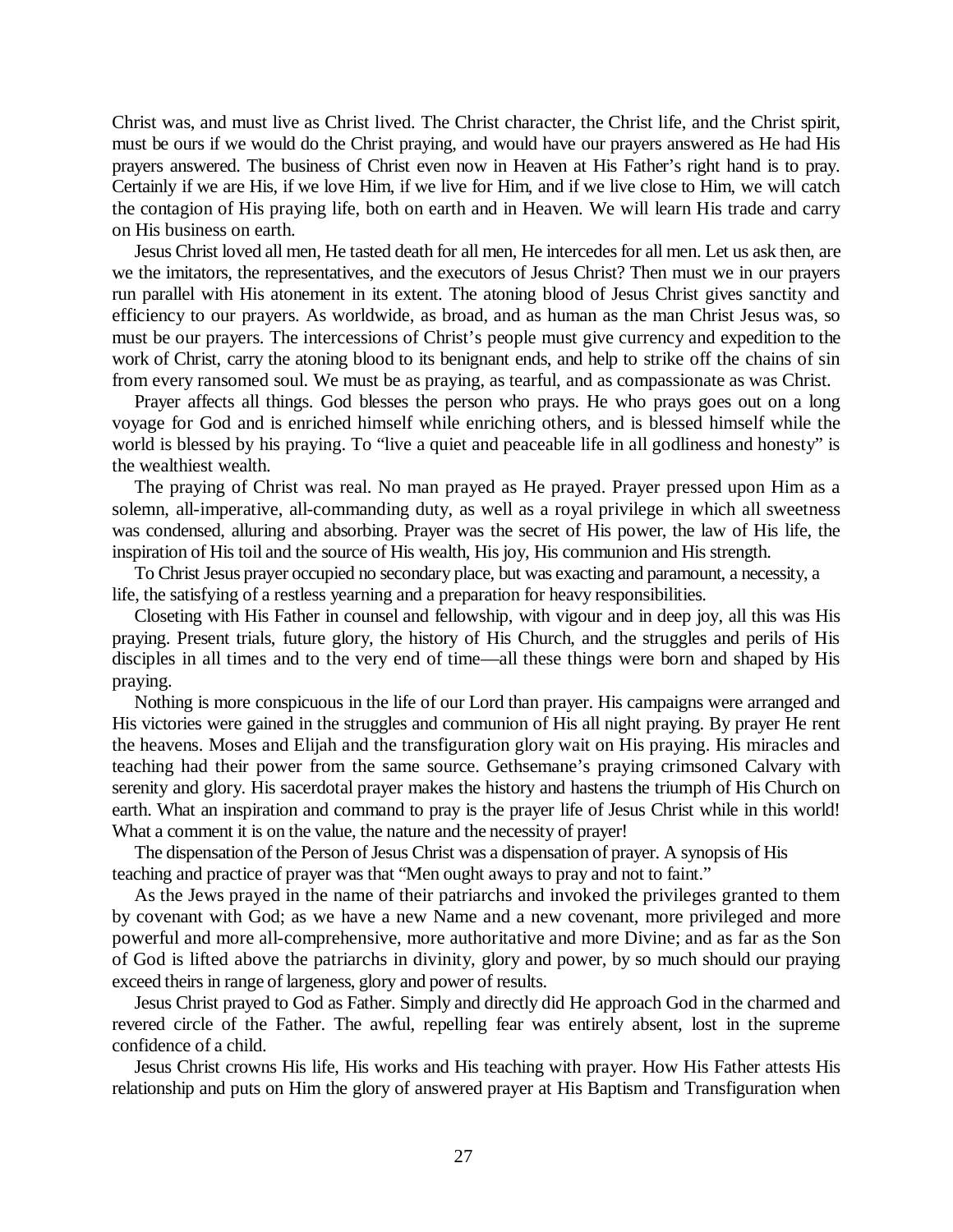all other glories are growing dim in the night which settles on Him! What almighty potencies are in prayer when we are charged and surcharged with but one inspiration and aim! "Father, glorify thy name." This sweetens all, brightens all, conquers all and gets all. "Father, glorify thy name." That guiding star will illumine the darkest night and calm the wildest storm and will make us brave and true. An imperial principle it is. It will make an imperial Christian.

The range and potencies of prayer, so clearly shown by Jesus in life and teaching, but reveal the great purposes of God. They not only reveal the Son in the reality and fullness of His humanity, but also reveal the Father.

Christ prayed as a child. The spirit of a child was found in Him. At the grave of Lazarus "Jesus lifted up His eyes and said, Father." Again we hear Him begin His prayer after this fashion: "In that hour Jesus rejoiced in spirit, and said, I thank thee, O Father." So also on other occasions we find Him in praying addressing God as His Father, assuming the attitude of the child asking something of the Father. What confidence, simplicity and artlessness! What readiness, freeness and fullness of approach are all involved in the spirit of a child! What confiding trust, what assurance, what tender interest! What profound solicitudes,and tender sympathy on the Father's part! What respect deepening into reverence! What loving obedience and grateful emotions glow in the child's heart! What Divine fellowship and royal intimacy! What sacred and sweet emotions! All these meet in the hour of prayer when the child of God meets His Father in Heaven, and when the Father meets His child! We must live as children if we would ask as children. We must act as children if we would pray as children. The spirit of prayer is born of the child spirit.

The profound reverence in this. relation of paternity must forever exclude all lightness, frivolity and pertness, as well as all undue familiarity. Solemnity and gravity become the hour of prayer. It has been well said: "The worshipper who invokes God under the name of Father and realises the gracious and beneficent love of God, must at the same time remember and recognise God's glorious majesty, which is neither annulled nor impaired, but rather supremely intensified through His fatherly love. An appeal to God as Father, if not associated with reverence and homage before the Divine Majesty, would betray a want of understanding of the character of God." And, we might add, would show a lack of the attributes of a child.

Patriarchs and prophets knew something of the doctrine of the Fatherhood of God to God's family. They "saw it afar off, were persuaded of it, and embraced it," but understood it not, in all its fullness, "God having provided some better thing for us, that they without us should not be made perfect."

"Behold he prayeth!" was God's statement of wonderment and surprise to the timid Ananias in regard to Saul of Tarsus. "Behold he prayeth!" applied to Christ has in it far more of wonderment and mystery and surprise. He, the Maker of all worlds, the Lord of angels and of men, co-equal and coeternal with the Everlasting God; the "brightness of the Father's glory and the express image of his person"; "fresh from his Father's glory and from his Father's throne."—"Behold he prayeth!"

To find Him in lowly, dependent attitude of prayer, the suppliant of all suppliants, His richest legacy and His royal privilege to pray—this is the mystery of all mysteries, the wonder of all wonders.

Paul gives in brief and comprehensive statement the habit of our Lord in prayer in Hebrews 5:7— "Who, in the days of his flesh, when he had offered up prayers and supplications, with strong crying and tears, unto him that was able to save him from death, and was heard in that he feared." We have in this description of our Lord's praying the outgoing of great spiritual forces. He prayed with "prayers and supplications." It was no formal, tentative effort. He was intense, personal and real. He was a pleader for God's good. He was in great need and He must cry with "strong cryings," made stronger still by His tears. In an agony the Son of God wrestled. His praying was no playing a mere part. His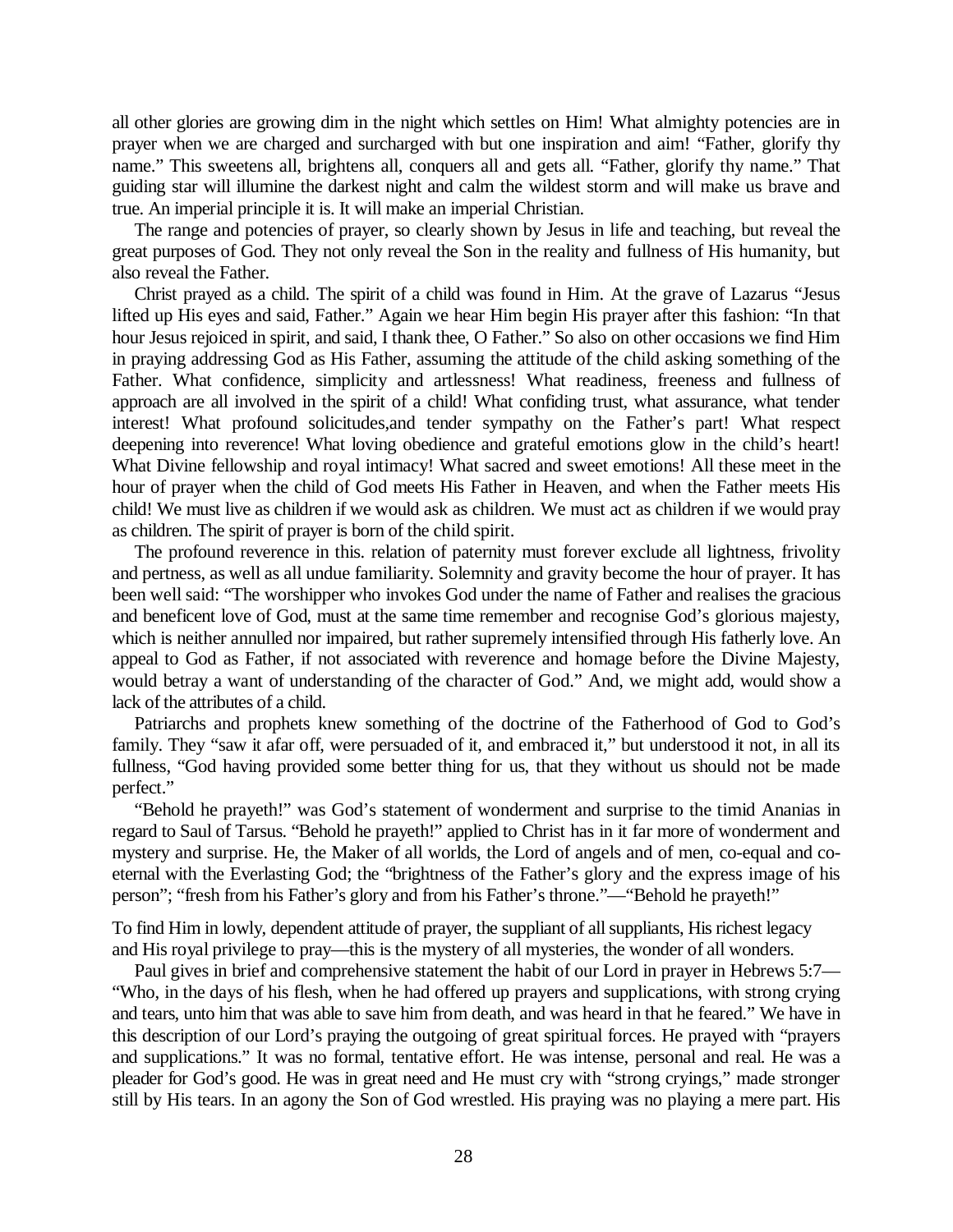soul was engaged, and all His powers were taxed to a strain. Let us pause and look at Him and learn how to pray in earnest. Let us learn how to win in an agony of prayer that which seems to be withholden from us. A beautiful word is that, "feared," which occurs only twice in the New Testament, the fear of God.

Jesus Christ was always a busy man with His work, but never too busy to pray. The divinest of business filled His heart and filled His hands, consumed His time, exhausted His nerves. But with Him even God's work must not crowd out God's praying. Saving people from sin or suffering must not, even with Christ, be substituted for praying, nor abate in the least the time or the intensity of these holiest of seasons. He filled the day with working for God; He employed the night with praying to God. The day-working made the night-praying a necessity. The night-praying sanctified and made successful the day-working. Too busy to pray gives religion Christian burial, it is true, but kills it nevertheless.

In many cases only the bare fact, yet important and suggestive fact, is stated that He prayed. In other cases the very words which came out of His heart and fell from His lips are recorded. The man of prayer by pre-eminence was Jesus Christ. The epochs of His life were created by prayer, and all the minor details outlines and inlines of His life were inspired, coloured and impregnated by prayer.

The prayer words of Jesus were sacred words. By them God speaks to God, and by them God is revealed and prayer is illustrated and enforced. Here is prayer in its purest form and in its mightiest potencies. It would seem that earth and heaven would uncover head and open ears most wide to catch the words of His praying who was truest God and truest man, and divinest of suppliants, who prayed as never man prayed. His prayers are our inspiration and pattern to pray.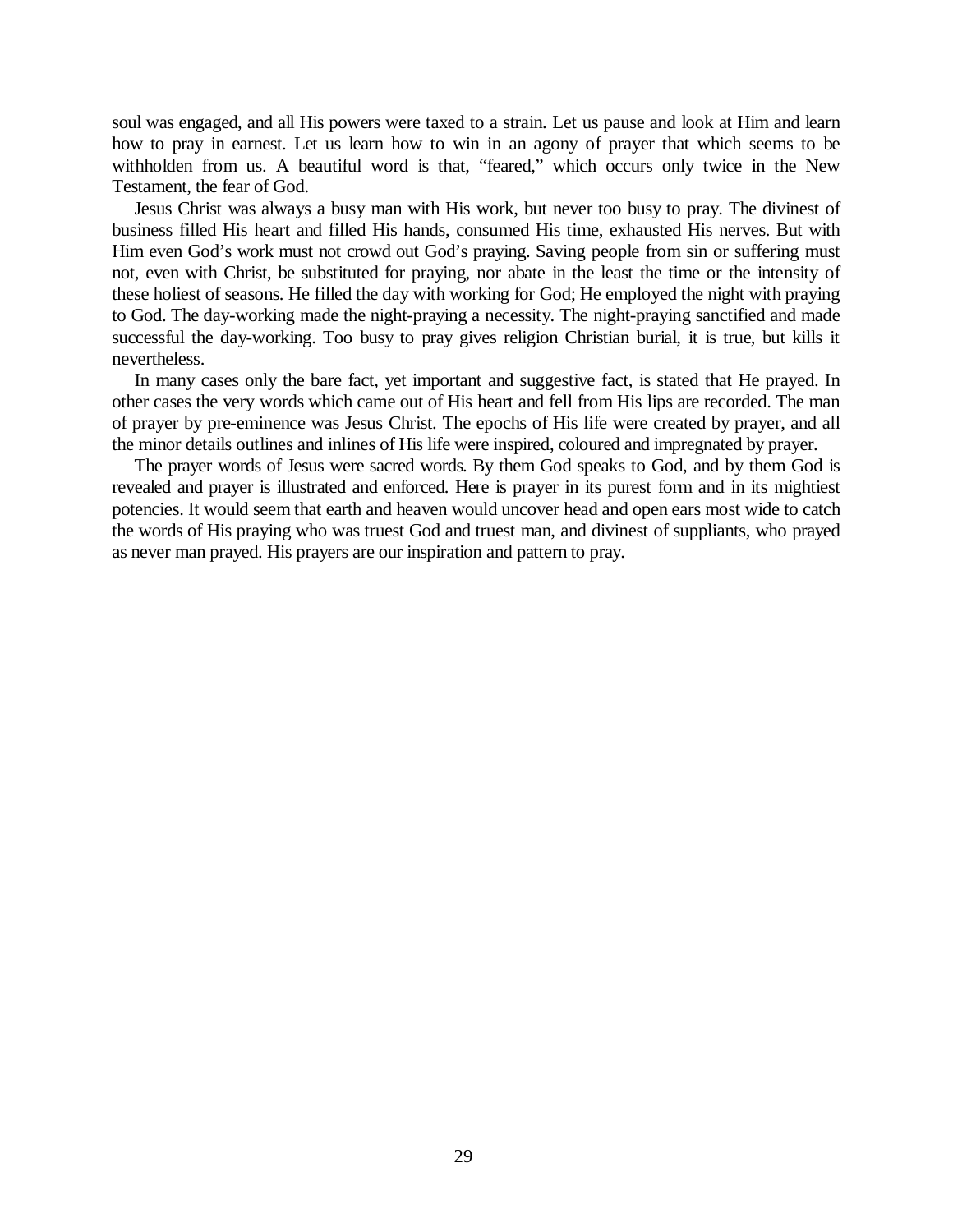## **VIII. PRAYER INCIDENTS IN THE LIFE OF OUR LORD**

*There was a great cape at the south of Africa and so many storms and so much loss of life until it was called the Cape of Death. One day in 1789a bold navigator shoved the prow of his vessel into the storms that thundered around it and found a calm sea. He then named it the Cape of Good Hope. So there is a cape that jutted out from earth into the sea of eternity called death. All were afraid of it. All navigators, sooner or later, must contend with these murky waters. But once upon a time, nearly two thousand years ago, a brave navigator from heaven came and drove the prow of His frail humanity bark down into the gloomy waters of this cape and lay under its awful power for three days. Emerging therefrom, He found it to be the door to endless calm and joy, and now we call it Good Hope.²*John W. Baker

One of Christ's most impassioned and sublime pæans of prayer and praise is found recorded by both Matthew and Luke, with small verbal contrasts and with some diversity of detail and

environments. He is reviewing the poor results of His ministry and remarking upon the feeble responses of man to God's vast outlay of love and mercy. He is arraigning the ingratitude of men

to God, and is showing the fearfully destructive results of their indifference with their increased opportunities, favours and responsibilities.

In the midst of these arraignments, denunciations and woes, the seventy disciples return to report the results of their mission. They were full of exhilaration at their success, and evinced it with no little self-gratulation. The spirit of Jesus was diverted, relieved and refreshed by their animation, catching somewhat the contagion of their joy, and sharing in their triumph. He rejoiced, gave thanks, and prayed a prayer wonderful for its brevity, its inspiration and its revelation:

*³In that hour Jesus rejoiced in spirit, and said, I thank thee, O Father, Lord of Heaven and earth, that thou hast hid these things from the wise and prudent, and hast revealed them unto babes: even so, Father; for so it seemed good in thy sight.*

*³All things are delivered to me of my Father; and no man knoweth who the Son is, but the Father; and who the Father is, but the Son, and he to whom the Son will reveal him,´*

The Christ life was in the image of His Father. He was the "express image of His person." And so the spirit of prayer with Christ was to do God's will. His constant asseveration was that He "came to do His Father's will," and not His own will. When the fearful crisis came in His life in Gethsemane, and all its darkness, direness and dread, with the crushing weight of man's sins and sorrows which were pressing down upon Him, His spirit and frame crushed, and almost expiring, then He cried out for relief, yet it was not His will which was to be followed. It was only an appeal out of weakness and death for God's relief in God's way. God's will was to be the law and the rule of His relief, if relief came.

So he who follows Christ in prayer must have God's will as his law, his rule and his inspiration. In all praying, it is the man who prays. The life and the character flow into the closet. There is a mutual action and reaction. The closet has much to do with making the character, while the character has much to do with making the closet. It is "the effectual fervent prayer of the righteous man which availeth much." It is with them who "call upon the Lord out of a pure heart" we are to consort. Christ was the greatest of prayers because He was the holiest of men. His character is the praying character. His spirit is the life and power of prayer. He is not the best prayer who has the greatest fluency, the most brilliant imagination, the richest gifts, and the most fiery ardour, but he who has imbibed most of the spirit of Christ.

It is he whose character is the nearest to a facsimile of Christ. His prayer referred to just named, in the form of thanksgiving, sets forth the characters upon whom God's power is bestowed and to whom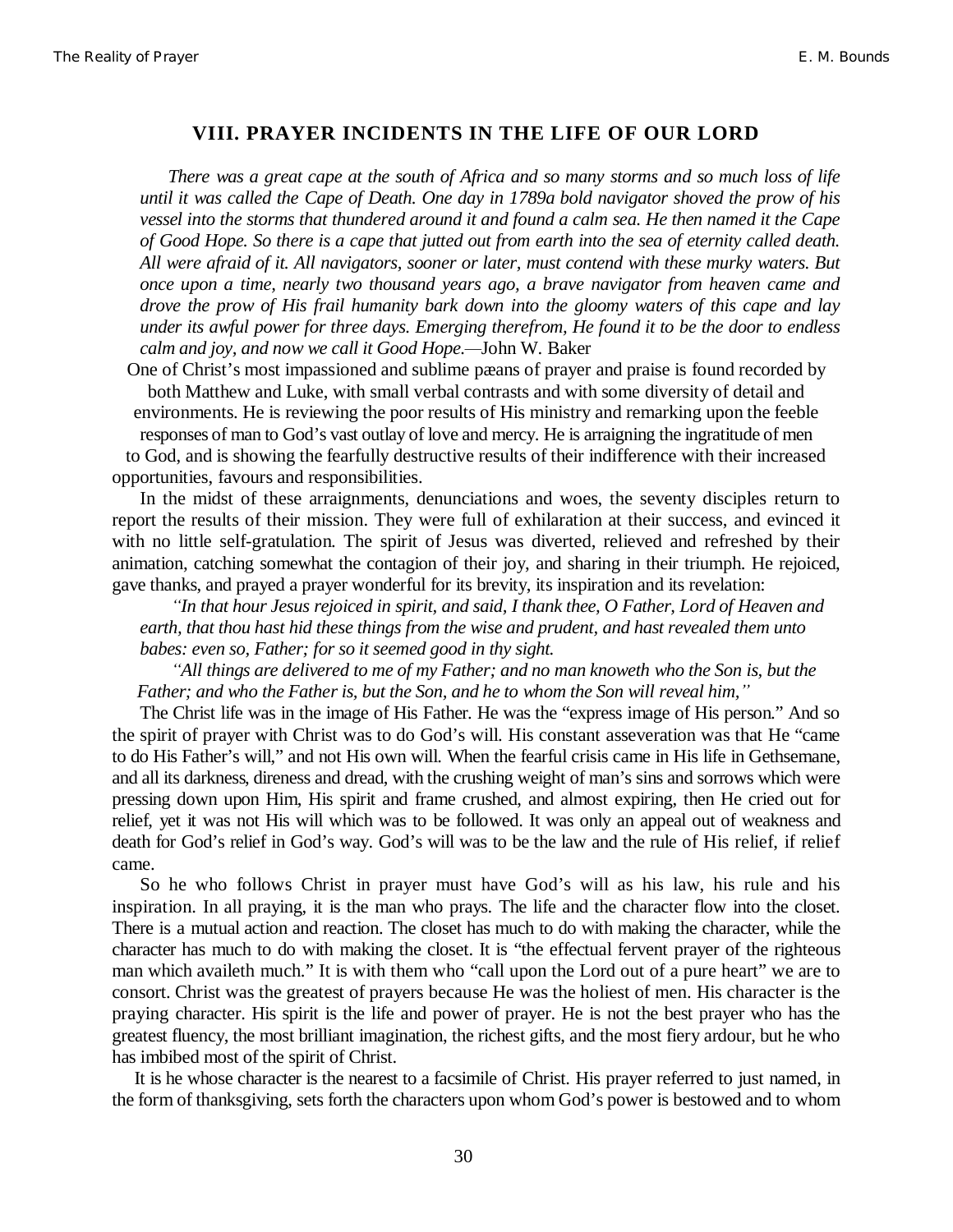God's person and will are revealed. "Hid these things from the wise and prudent," those, for instance, who are wise in their own eyes, skilled in letters, cultured, learned, philosophers, scribes, doctors, rabbis—"prudent"—one who can put things together, having insight, comprehension, expression. God's revelation of Himself and His will cannot be sought out and understood by reason, intelligence nor great learning. Great men and great minds are neither the channels nor depositories of God's revelation by virtue of their culture, braininess nor wisdom. God's system in redemption and providence is not to be thought out, open only to the learned and wise. The learned and the wise, following their learning and their wisdom, have always sadly and darkly missed God's thoughts and God's ways.

The condition of receiving God's revelation and of holding God's truth is one of the heart, not one of the head. The ability to receive and search out is like that of the child, the babe, the synonym of docility, innocence and simplicity. These are the conditions on which God reveals Himself to men. The world by wisdom cannot know God. The world by wisdom can never receive nor understand God, because God reveals Himself to men's hearts, not to their heads. Only hearts can ever know God, can feel God, can see God, and can read God in His Book of Books. God is not grasped by thought but by feeling. The world gets God by revelation, not by philosophy. It is not apprehension, the mental ability to grasp God, but plasticity, ability to be impressed, that men need. It is not by hard, strong, stern, great reasoning that the world gets God or gets hold of God, but by big, soft, pure hearts. Not so much do men need light to see God as they need hearts to feel God.

Human wisdom, great natural talents, and the culture of the schools, howsoever good they may be, can neither be the repositories nor conservors of God's revealed truth. The tree of knowledge has been the bane of faith, ever essaying to reduce revelation to a philosophy and to measure God by man. In its pride, it puts God out and puts men into God's truth. To become babes again, on our mother's bosom, quieted, weaned, without clamour or protest, is the only position in which to know God. A calmness on the surface, and in the depths of the soul, in which God can mirror His will, His Word and Himself—this is the attitude toward Him through which He can reveal Himself, and this attitude is the right attitude of prayer.

Our Lord taught us the lesson of prayer by putting into practice in His life what He taught by His lips. Here is a simple but important statement, full of meaning; "And when he had sent the multitudes away, he went up into a mountain apart topray: and when the evening was come He was there alone."

The multitudes had been fed and were dismissed by our Lord.

The Divine work of healing and teaching must be stayed awhile in order that time, place and opportunity for prayer might be secured,—Prayer, the divinest of all labour, the most important of all ministries. Away from the eager, anxious, seeking multitudes, He has gone while the day is yet bright, to be alone with God. The multitudes tax and exhaust Him, The disciples are tossed on the sea, but calmness reigns on the mountain top where our Lord is kneeling in secret prayer—where prayer rules. "When Jesus therefore perceived that they would come and take him by force, to make him a king, he departed again into a mountain alone."

He must be alone in that moment with God. Temptation was in that hour. The multitude had feasted on the five loaves and the two fishes. Filled with food and excited beyond measure, they would fain make Him king. He flees from the temptation to secret prayer, for here is the source of His strength to resist evil. What a refuge was secret prayer even to Him! What a refuge to us from the world's dazzling and delusive crowns! What safety there is to be alone with God when the world tempts us, allures us, attracts us!

The prayers of our Lord were prophetic and illustrative of the great truth that the greatest measure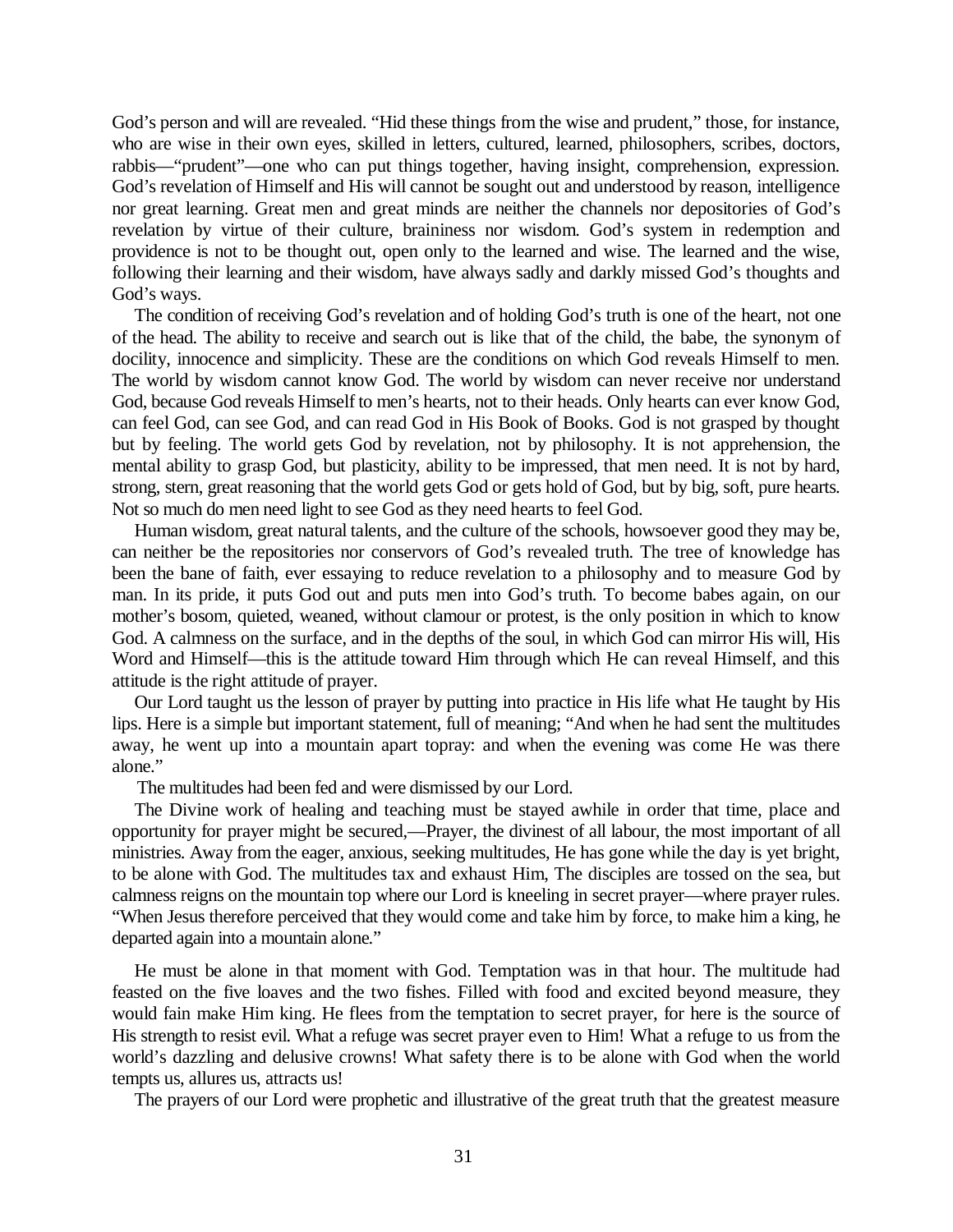of the Holy Spirit, the attesting voice and opening Heavens are only secured by prayer. This is suggested by His baptism by John the Baptist, when He prayed as He was baptised, and immediately the Holy Spirit descended upon Him like a dove. More than prophetic and illustrative is this hour to Him. This critical hour is real and personal, consecrating and qualifying Him for God's highest purposes. Prayer to Him, just as it is to us, was a necessity, an absolute, invariable condition of securing God's fullest, consecrating and qualifying power. The Holy Spirit came upon Him in fullness of measure and power in the very act of prayer.

And so the Holy Spirit comes upon us in fullness of measure and power only in answer to ardent and intense praying. The heavens were opened to Christ, and access and communion established and enlarged by prayer. Freedom and fullness of access and closeness of communion are secured to us as the heritage of prayer. The voice attesting His Sonship came to Christ in prayer. The witness of our sonship, clear and indubitable, is secured only by praying. The constant witness of our sonship can only be retained by those who pray without ceasing. When the stream of prayer is shallow and arrested, the evidence of our sonship becomes faint and inaudible.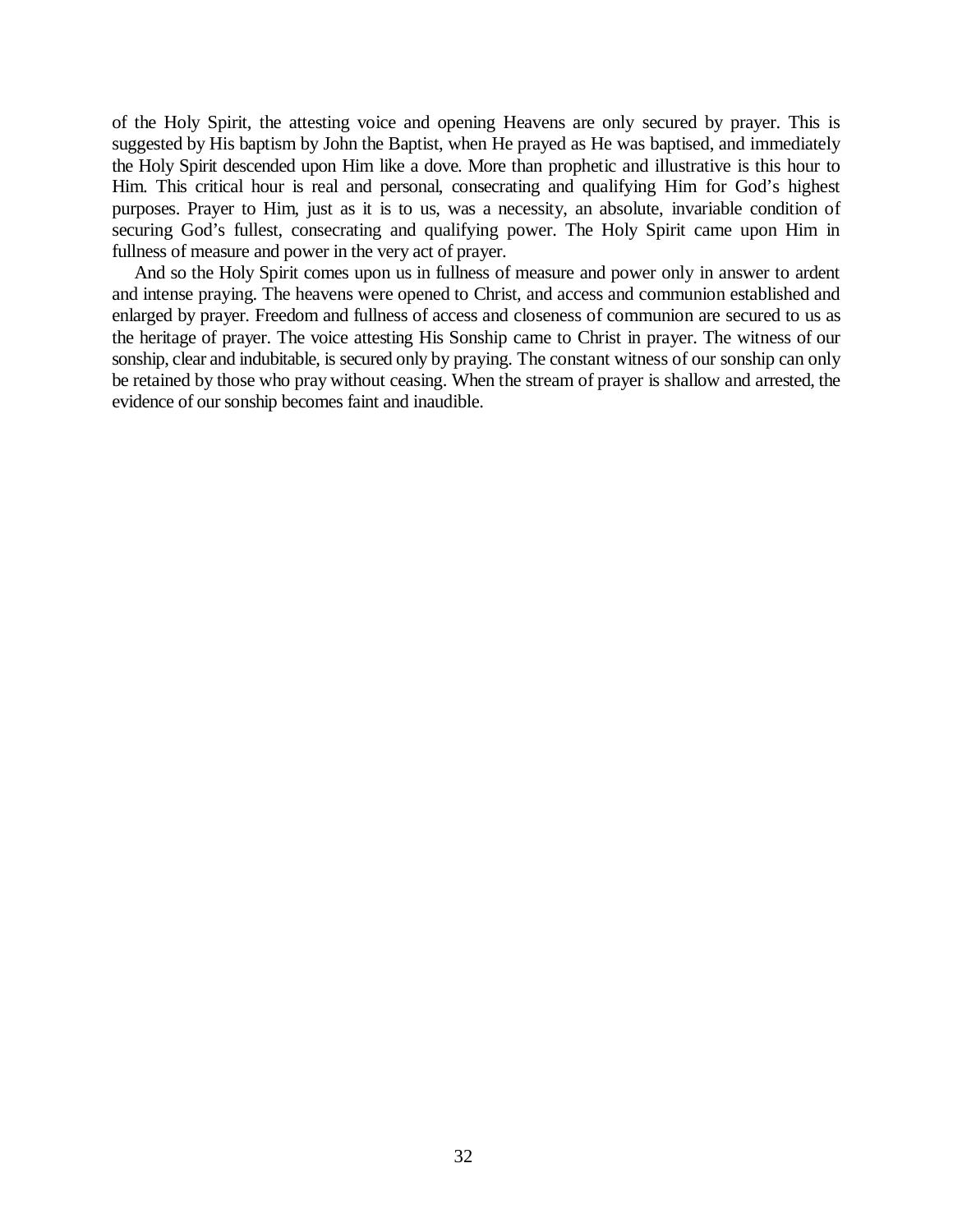#### **IX. PRAYER INCIDENTS IN THE LIFE OF OUR LORD** *(Continued)*

*Sin is so unspeakably awful in its evil that it struck down, as to death and hell, the very Son of God Himself. He had been amazed enough at sin before. He had seen sin making angels of heaven into devils of hell. Death and all its terrors did not much move or disconcert our Lord. No. It was not death: It was sin. It was hell-fire in His soul. It was the coals, and the oil, and the rosin, and the juniper, and the turpentine of the fire that is not quenched.—Alexander Whyte, D.D.* 

We note that from the revelation and inspiration of a transporting prayer-hour of Christ, as its natural sequence, there sounds out that gracious encouraging proclamation for heavy-hearted, restless, weary souls of earth, which has so impressed, arrested and drawn humanity as it has fallen on the ears of heavy-laden souls, which has so sweetened and relieved men of their toils and burdens:

*³Come unto me, all ye that labor and are heavy laden, and I will give you rest.*

*³Take my yoke upon you, and lean of me; for I am meek and lowly in heart: and ye shall find rest unto your souls.*

*³For my yoke is easy, and my burden is light.´*

At the grave of Lazarus and as preparatory to and as a condition of calling him back to life, we have our Lord calling upon His Father in Heaven. "Father, I thank thee that thou hast heard me, and I know that thou hearest me always." The lifting to Heaven of Christ's eyes—how much was there in it! How much of confidence and plea was in that look to Heaven! His very look, the lifting up of His eyes, carried His whole being Heavenward, and caused a pause in that world, and drew attention and help. All Heaven was engaged, pledged and moved when the Son of God looked up at this grave. O for a people with the Christly eye, Heaven lifted and Heaven arresting! As it was with Christ, so ought we to be so perfected in faith, so skilled in praying, that we could lift our eyes to Heaven and say with Him, with deepest humility, and with commanding confidence, "Father, I thank thee that thou hast heard me."

Once more we have a very touching and beautiful and instructive incident in Christ's praying, this time having to do with infants in their mothers' arms, parabolic as well as historical:

*³Then were there brought unto him little children, that he should put his hands on them, and pray: and the disciples rebuked them.*

*³But when Jesus saw it he was much displeased, and said unto them, Suffer the little children to come unto me, and forbid them not; for of such is the kingdom of God.*

*³Verily I say unto you, whosoever shall not receive the kingdom of God as a little child, he shall not enter therein.*

*³And he took them up in his arms, put his hands upon them and blessed them.´*

This was one of the few times when stupid ignorance and unspiritual views aroused His indignation and displeasure. Vital principles were involved. The foundations were being destroyed, and worldly views actuated the disciples. Their temper and their words in rebuking those who brought their infants to Christ were exceedingly wrong. The very principles which He came to illustrate and propagate were being violated. Christ received the little ones. The big ones must become little ones. The old ones must become young ones ere Christ will receive them. Prayer helps the little ones. The cradle must be invested with prayer. We are to pray for our little ones. The children are now to be brought to Jesus Christ by prayer, as He is in Heaven and not on earth.

They are to be brought to Him early for His blessing, even when they are infants. His blessing descends upon these little ones in answer to the prayers of those who bring them. With untiring importunity are they to be brought to Christ in earnest, persevering prayer by their fathers and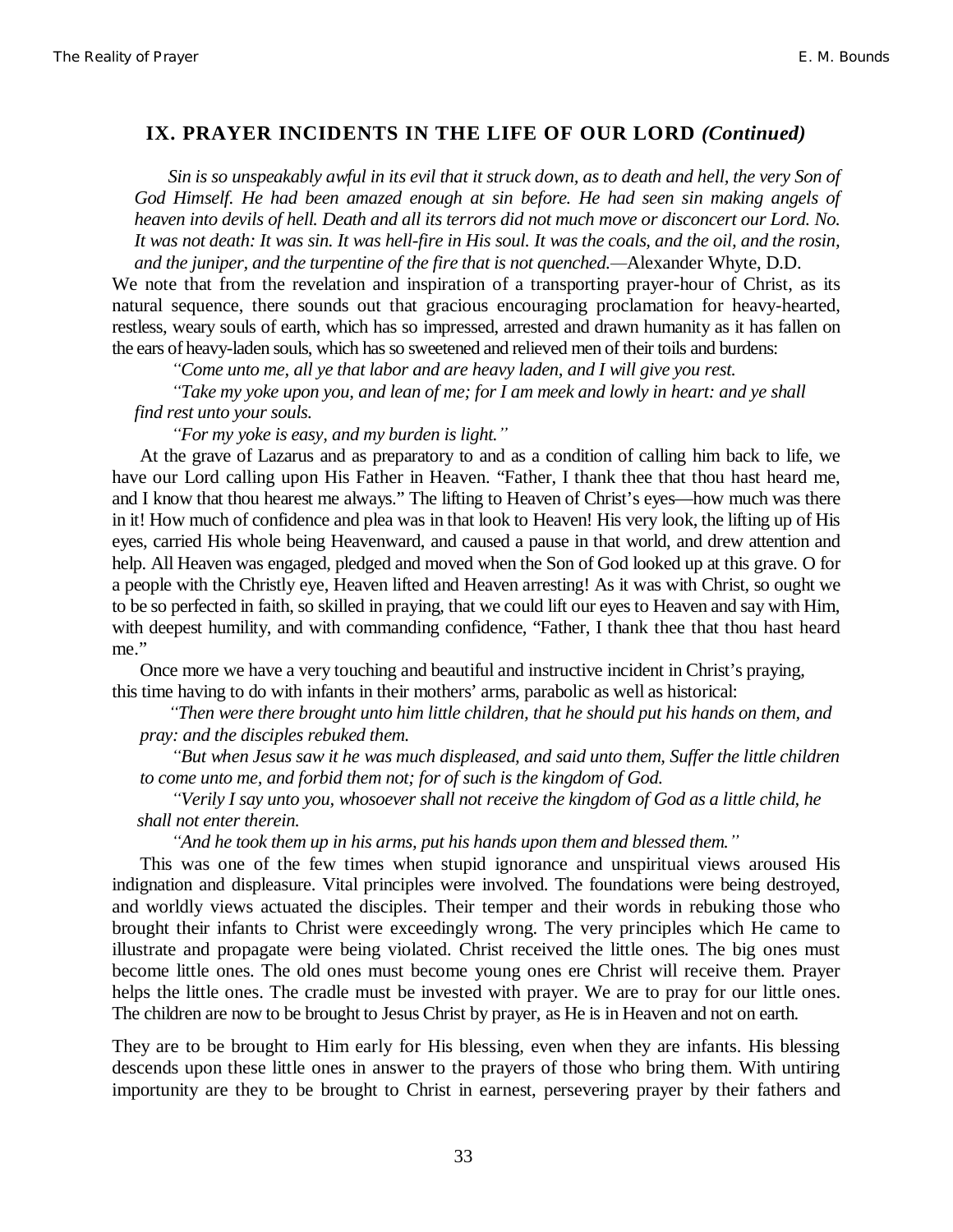mothers. Before they know, themselves, anything about coming of their own accord, parents are to present them to God in prayer, seeking His blessing upon their offspring and at the same time asking for wisdom, for grace and Divine help to rear them that they may come to Christ when they arrive at the years of accountability of their own accord.

Holy hands and holy praying have much to do with guarding and training young lives and to form young characters for righteousness and Heaven. What benignity, simplicity, kindness, unworldliness and condescension and meekness, linked with prayerfulness, are in this act of this Divine Teacher!

It was as Jesus was praying that Peter made that wonderful confession of his faith that Jesus was the Son of God:

*³And it came to pass, as he was alone praying, his disciples were with him; and he asked them, saying, Whom say the people that I am?*

*³And they said, Some say that thou art John the Baptist; some, Elias; and others, Jeremias or one of the prophets.*

*³He saith unto them, But whom say ye that l am?*

 $i$ <sup>4</sup> And Simon Peter answered and said, Thou art the Christ, the Son of the living God. "And *Jesus answered and said unto him, Blessed art thou, Simon Bar-Jona; for flesh and blood hath not revealed it unto thee, but my Father which is in heaven.*

*³And I say also unto thee, that thou art Peter, and upon this rock I will build my church: and the gates of hell shall not prevail against it.*

*³And I will give unto thee the keys of the kingdom of Heaven; and whatsoever thou shalt bind on earth shall be bound in heaven; and whatsoever thou shalt loose on earth shall be loosed in heaven.´*

It was after our Lord had made large promises to His disciples that He had appointed unto each of them a kingdom, and that they should sit at His table in His kingdom and sit on thrones judging the twelve tribes of Israel, that He gave those words of warning to Simon Peter, telling him that He had prayed for Peter. "And the Lord said, Simon, Simon, behold Satan hath desired to have you, so that he may sift you as wheat. But I have prayed for thee that thy faith fail not. And when thou art converted, strengthen thy brethren."

Happy Peter, to have such an one as the Son of God to pray for him! Unhappy Peter, to be so in the toils of Satan as to demand so much of Christ's solicitude! How intense are the demands upon our prayers for some specific cases! Prayer must be personal in order to be to the fullest extent beneficial. Peter drew on Christ's praying more than any other disciple because of his exposure to greater perils, Pray for the most impulsive, the most imperilled ones by name. Our love and their danger give frequency, inspiration, intensity and personality to praying.

We have seen how Christ had to flee from the multitude after the magnificent miracle of feeding the five thousand as they sought to make Him king. Then prayer was His escape and His refuge from this strong worldly temptation. He returns from that night of prayer with strength and calmness, and with a power to perform that other remarkable miracle of great wonder of walking on the sea.

Even the loaves and fishes were sanctified by prayer before He served them to the multitude. "He looked up to Heaven and gave thanks." Prayer should sanctify our daily bread and multiply our seed sown.

He looked up to heaven and heaved a sigh when He touched the tongue of the deaf man who had an impediment in his speech. Much akin was this sigh to that groaning in spirit which He evinced at the grave of Lazarus. "Jesus therefore again groaning in himself, cometh to the grave." Here was the sigh and groan of the Son of God over a human wreck, groaning that sin and hell had such a mastery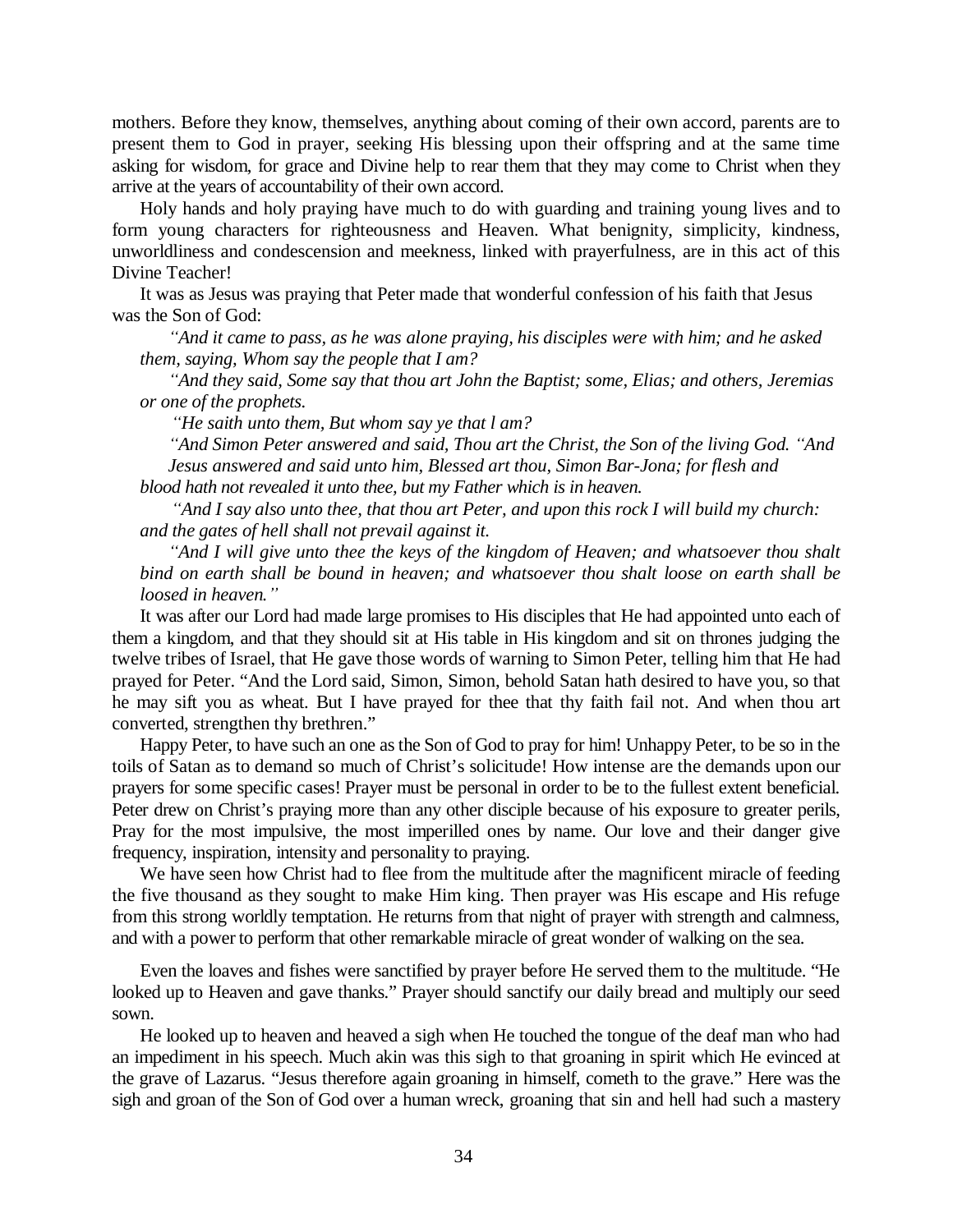over man; troubled that such a desolation and ruin were man's sad inheritance. This is a lesson to be ever learned by us. Here is a fact ever to be kept in mind and heart and which must ever, in some measure, weigh upon the inner spirits of God's children. We who have received the first fruit of the Spirit groan within ourselves at sin's waste, and death, and are filled with longings for the coming of a better day.

Present in all great praying, making and marking it, is the man. It is impossible to separate the praying from the man. The constituent elements of the man are the constituents of his praying. The man flows through his praying. Only the fiery Elijah could do Elijah's fiery praying. We can get holy praying only from a holy man. Holy being can never exist without holy doing. Being is first, doing comes afterward. What we are gives being, force and inspiration to what we do. Character, that which is graven deep, ineradicably, imperishably within us, colours all we do.

The praying of Christ, then, is not to be separated from the character of Christ. If He prayed more unweariedly, more self-denyingly, more holily, more simply and directly than other men, it was because these elements entered more largely into His character than into that of others.

The transfiguration marks another epoch in His life, and that was pre-eminently a prayer epoch. Luke gives an account with the animus and aim of the event:

*³And it came to pass about an eight days after these sayings, he took Peter and John and James, and went up into a mountain to pray.*

*³And as he prayed, the fashion of his countenance was altered, and his raiment was white and glistering.*

*³And, behold, there talked with him two men, which were Moses and Elias:*

*³Who appeared in glory, and spake of his decease which he should accomplish at*

#### *Jerusalem.´*

The selection was made of three of His disciples for an inner circle of associates, in prayer. Few there be who have the spiritual tastes or aptitude for this inner circle. Even these three favoured ones could scarcely stand the strain of that long night of praying. We know that He went up on that mountain to pray, not to be transfigured. But it was as He prayed, the fashion of His countenance was altered and His raiment became white and glistering. There is nothing like prayer to change character and whiten conduct. There is nothing like prayer to bring heavenly visitants and to gild with heavenly glory earth's mountain to us, dull and drear. Peter calls it the holy mount, made so by prayer.

Three times did the voice of God bear witness to the presence and person of His Son, Jesus Christ—at His baptism by John the Baptist, and then at His transfiguration the approving, consoling and witnessing voice of His Father was heard. He was found in prayer both of these times. The third time the attesting voice came, it was not on the heights of His transfigured glory, nor was it as He was girding Himself to begin His conflict and to enter upon His ministry, but it was when He was hastening to the awful end. He was entering the dark mystery of His last agony, and looking forward to it. The shadows were deepening, a dire calamity was approaching and an unknown and untried dread was before Him. Ruminating on His approaching death, prophesying about it, and forecasting the glory which would follow, in the midst of His high and mysterious discourse, the shadows come like a dread eclipse and He bursts out in an agony of prayer:

*³Now is my soul troubled; and what shall I say? Father, save me from this hour: but for*

*this cause came I unto this hour.*

*³Father, glorify thy name. Then came there a voice from heaven, saying, I have both glorified it and will glorify it again.*

*³The people therefore that stood by, and heard it, said that it thundered: others said, An angel spoke to him.*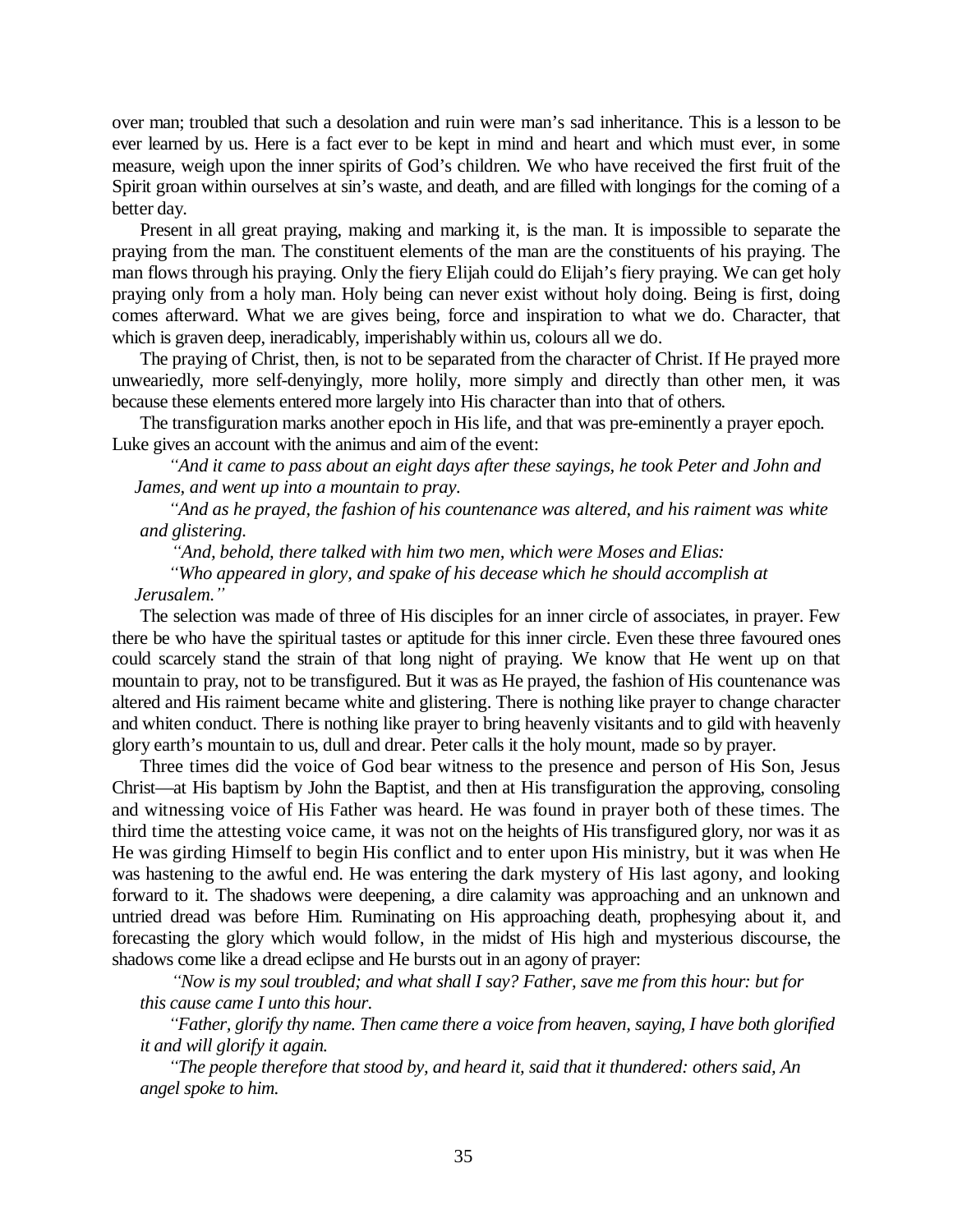*³Jesus answered and said, This voice came not because of me, but for your sakes.´* But let it be noted that Christ is meeting and illuminating this fateful and distressing hour with prayer. How even thus early the flesh reluctantly shrank from the contemplated end!

How fully does His prayer on the cross for His enemies synchronise with all He taught about love to our enemies, and with mercy and forgiveness to those who have trespassed against us! "Then said Jesus, Father, forgive them; for they know not what they do," Apologising for His murderers and praying for them, while they were jeering and mocking Him at His death pains and their hands were reeking with His blood! What amazing generosity, pity and love!

Again, take another one of the prayers on the cross. How touching the prayer and how bitter the cup! How dark and desolate the hour as He exclaims, "My God, my God, why hast thou forsaken me?" This is the last stroke that rends in twain His heart, more exquisite in its bitterness and its anguish and more heart-piercing than the kiss of Judas. All else was looked for, all else was put in His book of sorrows. But to have His Father's face withdrawn, God-forsaken, the hour when these distressing words escaped the lips of the dying Son of God! And yet how truthful He is! How childlike we find Him! And so when the end really comes, we hear Him again speaking to His Father: "Father, into thy hands I commit my spirit. And having said this, he gave up the ghost."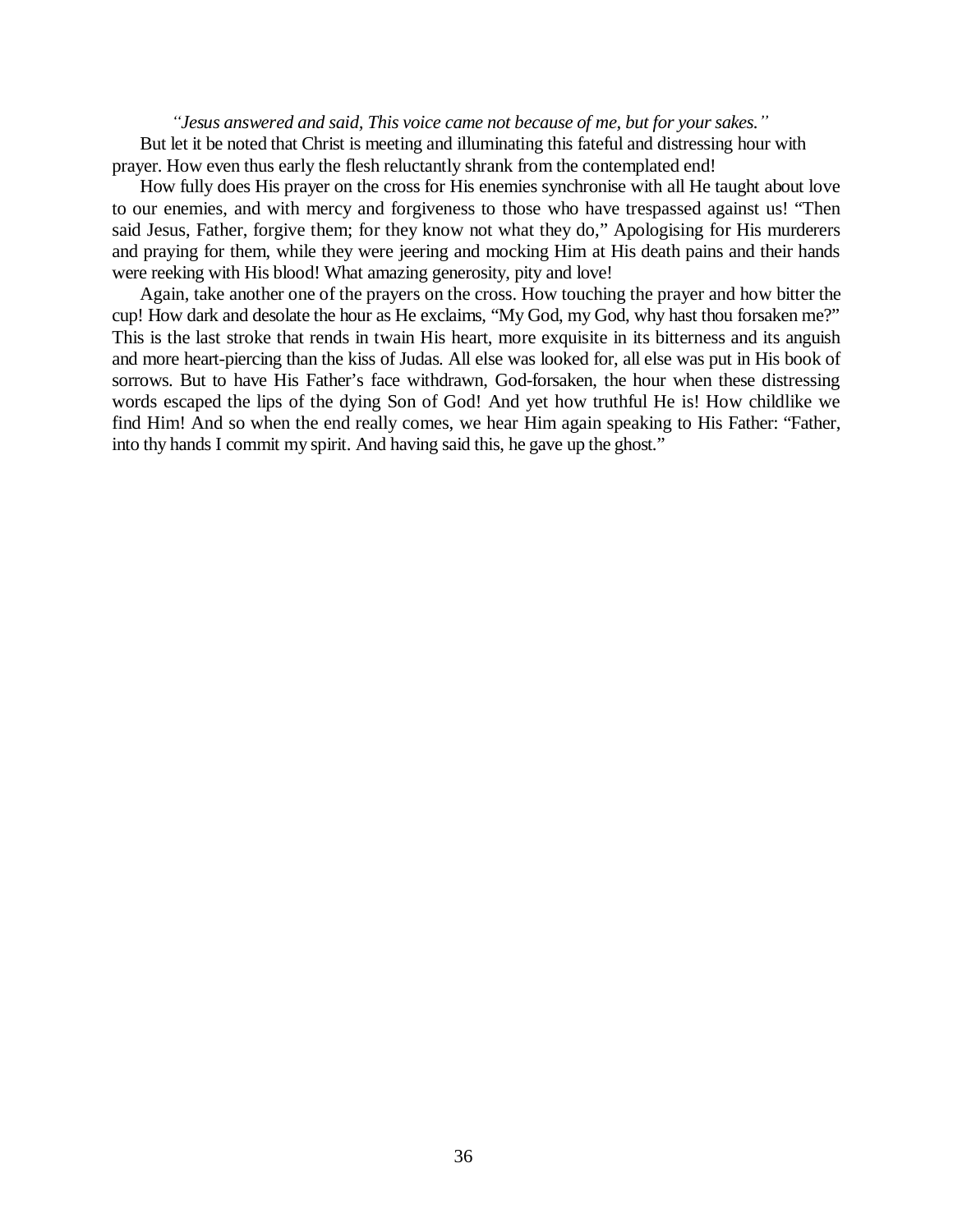#### **X. OUR LORD¶S MODEL PRAYER**

*What satisfaction must it be to learn from God Himself with what words and in what manner, He would have us pray to Him so as not to pray in vain! We do not sufficiently consider the value of this prayer; the respect and attention which it requires; the preference to be given to it; its fulness and perfection; the frequent use we should make of it; and the spirit which we should bring with it. "Lord, teach us how to pray."*—Adam Clark

Jesus gives us the pattern prayer in what is commonly known as "The Lord's Prayer." In this model, perfect prayer He gives us a law form to be followed, and yet one to be filled in and enlarged as we may decide when we pray. The outlines and form are complete, yet it is but an outline, with many a blank, which our needs and convictions are to fill in.

Christ puts words on our lips, words which are to be uttered by holy lives. Words belong to the life of prayer. Wordless prayers are like human spirits; pure and high they may be, but too ethereal and impalpable for earthly conflicts and earthly needs and uses. We must have spirits clothed in flesh and blood, and our prayers must be likewise clothed in words to give them point and power, a local habitation, and a name.

This lesson of "The Lord's Prayer," drawn forth by the request of the disciples, "Lord, teach us to pray," has something in form and verbiage like the prayer sections of the Sermon on the Mount. It is the same great lesson of praying to "Our Father which art in Heaven," and is one of insistent importunity. No prayer lesson would be complete without it. It belongs to the first and last lessons in prayer. God's Fatherhood gives shape, value and confidence to all our praying.

He teaches us that to hallow God's name is the first and the greatest of prayers. A desire for the glorious coming and the glorious establishment of God's glorious kingdom follows in value and in sequence the hallowing of God's name. He who really hallows God's name will hail the coming of the Kingdom of God, and will labour and pray to bring that kingdom to pass and to establish it. Christ's pupils in the school of prayer are to be taught diligently to hallow God's name, to work for God's kingdom, and to do God's will perfectly, completely and gladly, as it is done in Heaven.

Prayer engages the highest interest and secures the highest glory of God. God's name, God's kingdom and God's will are all in it. Without prayer His name is profaned, His kingdom fails, and His will is decried and opposed. God's will can be done on earth as it is done in Heaven. God's will done on earth makes earth like Heaven. Importunate praying is the mighty energy which establishes God's will on earth as it is established in Heaven.

He is still teaching us that prayer sanctifies and makes hopeful and sweet our daily toil for daily bread. Forgiveness of sins is to be sought by prayer, and the great prayer plea we are to make for forgiveness is that we have forgiven all those who have sinned against us. It involves love for our enemies so far as to pray for them, to bless them and not curse them, and to pardon their offences against us whatever those offences may be.

We are to pray, "Lead us not into temptation," that is, that while we thus pray, the tempter and the temptation are to be watched against, resisted and prayed against.

All these things He had laid down in this law of prayer, but many a simple lesson of comment, expansion, and expression He adds to His statute law.

In this prayer He teaches His disciples, so familiar to thousands in this day who learned it at their mother's knees in childhood, the words are so childlike that children find their instruction, edification and comfort in them as they kneel and pray. The most glowing mystic and the most careful thinker finds each his own language in these simple words of prayer. Beautiful and revered as these words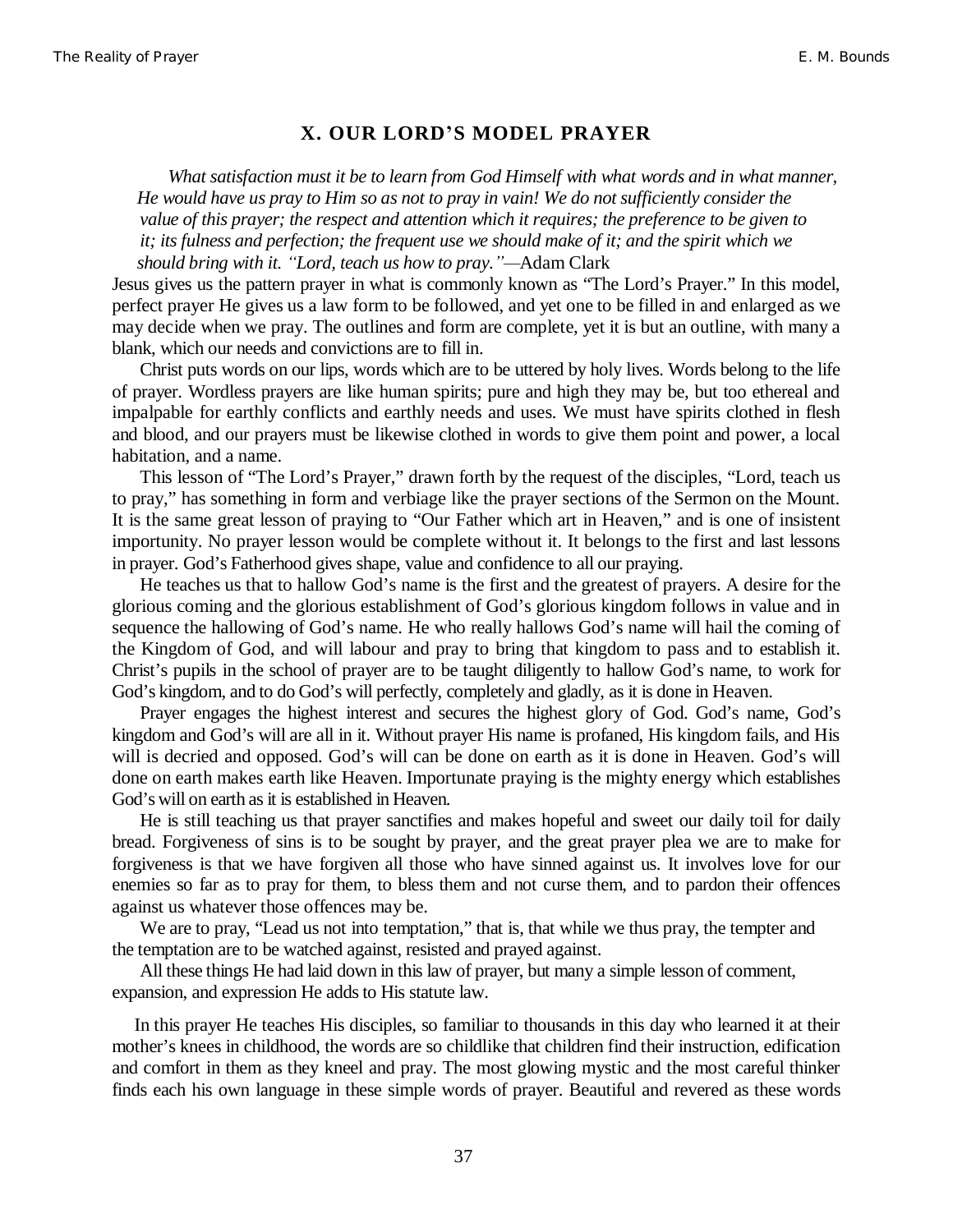are, they are our words for solace, help and learning.

He led the way in prayer that we might follow His footsteps. Matchless leader in matchless praying! Lord, teach us to pray as Thou didst Thyself pray!

How marked the contrast between the Sacerdotal Prayer and this "Lord's Prayer," this copy for praying He gave to His disciples as the first elements of prayer. How simple and childlike! No one has ever approached in composition a prayer so simple in its petitions and yet so comprehensive in all of its requests.

How these simple elements of prayer as given by our Lord commend themselves to us! This prayer is for us as well as for those to whom it was first given. It is for the child in the A B C of prayer, and it is for the graduate of the highest institutions of learning. It is a personal prayer, reaching to all our needs and covering all our sins. It is the highest form of prayer for others. As the scholar can never in all his after studies or learning dispense with his A B C, and as the alphabet gives form, colour and expression to all after learning, impregnating all and grounding all, so the learner in Christ can never dispense with the Lord's Prayer. But he may make it form the basis of his higher praying, this intercession for others in the Sacerdotal Prayer.

The Lord's Prayer is ours by our mother's knee and fits us in all the stages of a joyous Christian Life. The Sacerdotal Prayer is ours also in the stages and office of our royal priesthood as intercessors before God. Here we have oneness with God, deep spiritual unity, and unswerving loyalty to God, living and praying to glorify God.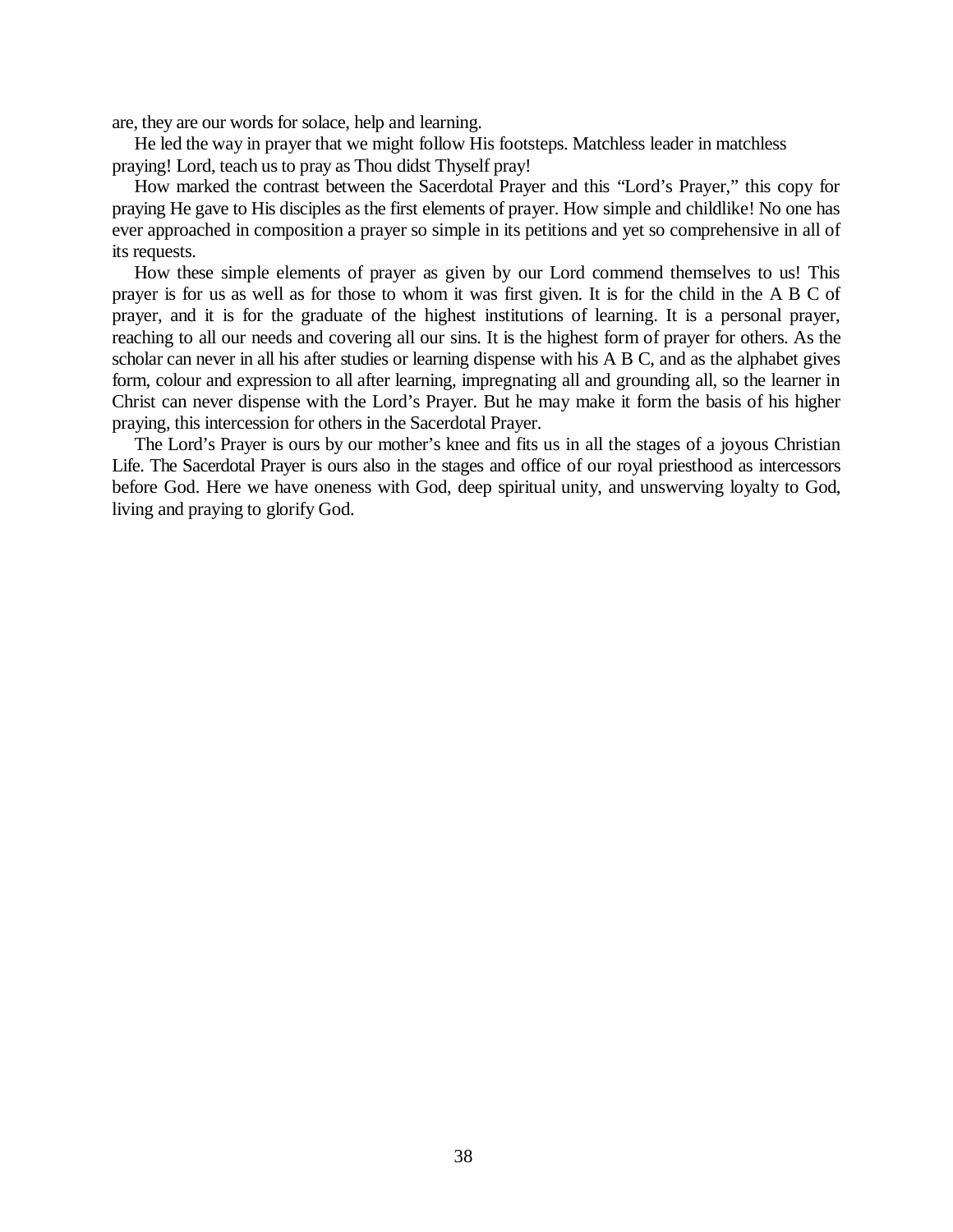#### **XI. OUR LORD¶S SACERDOTAL PRAYER**

*Jesus closes His life with inimitable calmness, confidence and sublimity. 'I have glorified Thee; I have finished the work which Thou gavest me to do.´ The annals of earth have nothing comparable to it in real security and sublimity. May we come to our end thus, in supreme loyalty* to Christ.—Edward Bounds

We come now to consider our Lord's Sacerdotal Prayer, as found recorded in the seventeenth chapter of John's Gospel.

Obedience to the Father and abiding in the Father, these belong to the Son, and these belong to us, as partners with Christ in His Divine work of intercession. How tenderly and with what pathos and how absorbingly He prays for His disciples! "I pray for them; I pray not for the world." What a pattern of prayerfulness for God's people! For God's people are God's cause, God's Church and God's Kingdom. Pray for God's people, for their unity, their sanctification, and their glorification. How the subject of their unity pressed upon Him! These walls of separation, these alienations, these riven circles of God's family, and these warring tribes of ecclesiastics—how He is torn and bleeds and suffers afresh at the sight of these divisions! Unity—that is the great burden of that remarkable Sacerdotal Prayer. "That they may be one, even as we are one." The spiritual oneness of God's people—that is the heritage of God's glory to them, transmitted by Christ to His Church.

First of all, in this prayer, Jesus prays for Himself, not now the suppliant as in Gethsemane, not weakness, but strength now. There is not now the pressure of darkness and of hell, but passing for the time over the fearful interim, He asks that He may be glorified, and that His exalted glory may secure glory to His Father. His sublime loyalty and fidelity to God are declared, that fidelity to God which is of the very essence of interceding prayer. Our devoted lives pray. Our unswerving loyalty to God are eloquent pleas to Him and give access and confidence in our advocacy. This prayer is gemmed, but its walls are adamant. What profound and granite truths! What fathomless mysteries! What deep and rich experiences do such statements as these involve:

*³And this is life eternal, that they might know thee, the only true God, and Jesus Christ whom thou hast sent.*

*³And all mine are thine, and thine are mine, and I am glorified in them.*

*³And I have declared unto them thy name, and will declare it, that the love wherewith thou hast loved me may be in them, and I in them.*

*³And now, O Father, glorify thou me with thine own self with the glory which I had with thee before the world was.´*

Let us stop and ask, have we eternal life? Do we know God experimentally, consciously, and do we know Him really and personally? Do we know Jesus Christ as a person, and as a personal Saviour? Do we know Him by a heart acquaintance, and know Him well? This, this only, is eternal life. And is Jesus glorified in us? Let us continue this personal inquiry. Do our lives prove His divinity? And does Jesus shine brighter because of us? Are we opaque or transparent bodies, and do we darken or reflect His pure light? Once more let us ask: Do we seek God's glory? Do we seek glory where Christ sought it? "Glorify thou me with thy own self." Do we esteem the presence and the possession of God our most excellent glory and our supreme good?

How closely does He bind Himself and His Father to His people! His heart centers upon them in this high hour of holy communion with His Father.

*³I have manifested thy name unto the men which thou gavest me out of the world; thine they were, and thou gavest them me; and they have kept thy word.*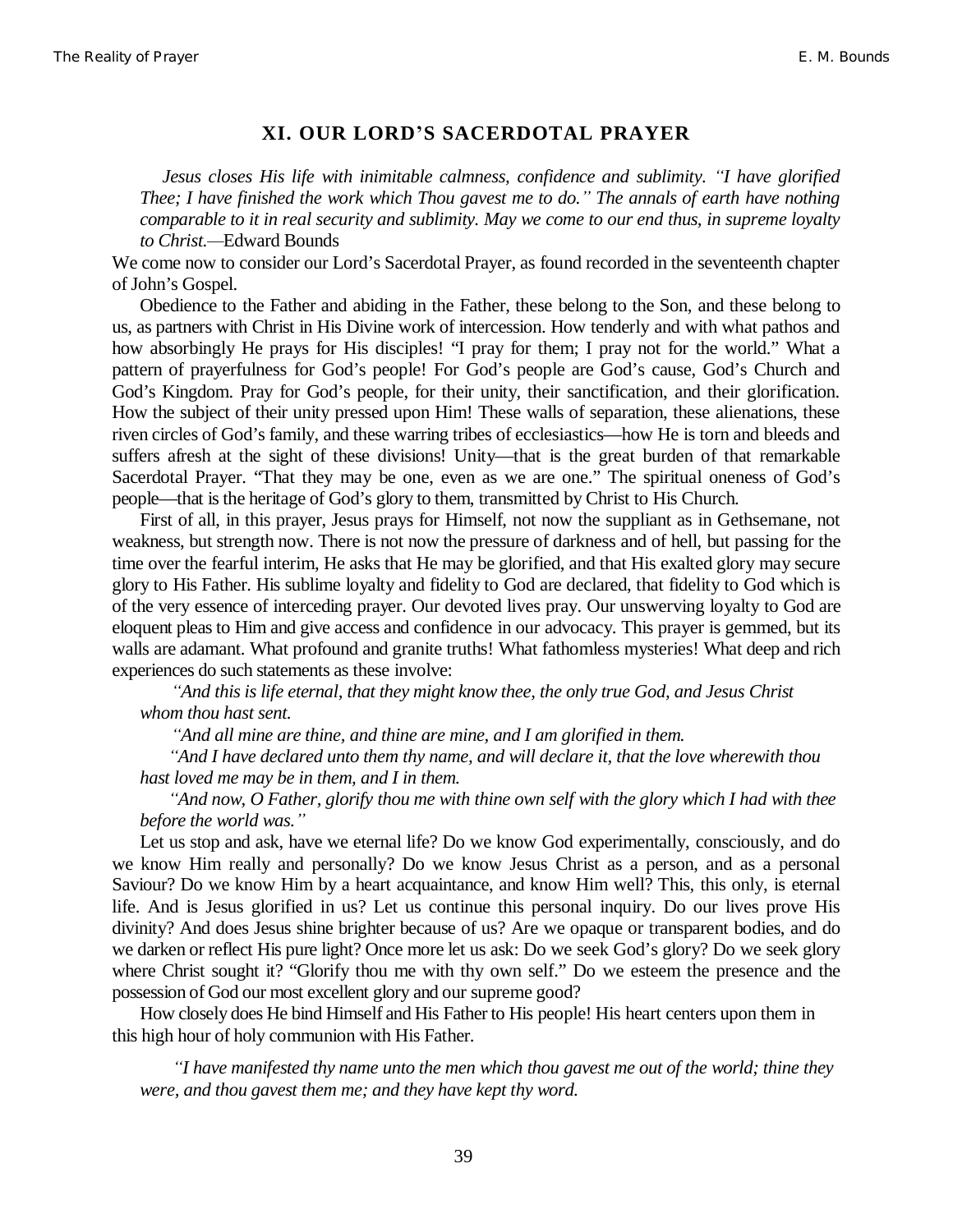*³Now they have known that all things whatsoever thou hast given me are of thee.*

*³For I have given unto them the words which thou gavest me; and they have received them, and have known surely that I came out from thee, and they have believed that thou didst send me.*

*³I pray for them; I pray not for the world; but for them which thou hast given me; for they are thine.*

*³And all mine are thine, and thine are mine; and I am glorified in them.´*

He prays also for keeping for these disciples. Not only were they to be chosen, elected and possessed, but were to be kept by the Father's watchful eyes and by the Father's omnipotent hand. "And now I am no more in the world, but these are in the world, and I come to thee. Holy Father, keep through thine own name those whom thou hast given me, that they may be one, as we are."

He prays that they might be kept by the Holy Father, in all holiness by the power of His Name. He asks that His people may be kept from sin, from all sin, from sin in the concrete and sin in the abstract, from sin in all its shapes of evil, from all sin in this world. He prays that they might not only be fit and ready for Heaven, but ready and fit for earth, for its sweetest privileges, its sternest duties, its deepest sorrows, and its richest joys; ready for all of its trials, consolations and triumphs. "I pray not that thou shouldest take them out of the world, but that thou shouldest keep them from the evil."

He prays that they may be kept from the world's greatest evil, which is sin. He desires that they may be kept from the guilt, the power, the pollution and the punishment of sin. The Revised Version makes it read, "That thou shouldst keep them from the evil one." Kept from the devil, so that he might not touch them, nor find them, nor have a place in them; that they might be all owned, possessed,filled and guarded by God. "Kept by the power of God through faith unto salvation."

He places us in the arms of His Father, on the boom of His Father, and in the heart of His Father. He calls God into service, puts Him to the front, and places us under His Father's closer keeping, under His Father's shadow, and under the covert of His Father's wing. The Father's rod and staff are for our security, for our comfort, for our refuge, for our strength and guidance.

These disciples were not to be taken out of the world, but kept from its evil, its monster evil, which is itself. "This present evil world." How the world seduces, dazzles, and deludes the children of men! His disciples are chosen out of the world, out of the world's bustle and earthliness, out of its alldevouring greed of gain, out of its money-desire, money-love, and money-toil. Earth draws and holds as if it was made out of gold and not out of dirt; as though it was covered with diamonds and not with graves.

"They are not of the world, even as I am not of the world." Not only from sin and Satan were they to be kept, but also from the soil, stain and the taint of worldliness, as Christ was free from it Their relation to Christ was not only to free them from the world's defiling taint, its unhallowed love, and its criminal friendships, but the world's hatred would inevitably follow their Christ-likeness. No result so necessarily and universally follows its cause as this. "The world hath hated them because they are not of the world, even as I am not of the world."

How solemn and almost awful the repetition of the declaration, "They are not of the world, even as I am not of the world." How pronounced, radical and eternal was our Lord Christ's divorce from the world! How pronounced, radical and eternal is that of our Lord's true followers from the world! The world hates the disciple as it hated his Lord, and will crucify the disciple just as it crucified his Lord. How pertinent the question, have we the Christ unworldliness? Does the world hate us as it hated our Lord? Are His words fulfilled in us?

*³If the world hate you, ye know that it hated me before it hated you.*

*³If ye were of the world, the world would love his own; but because ye are not of the world, but I have chosen you out of the world, therefore the world hateth you.´*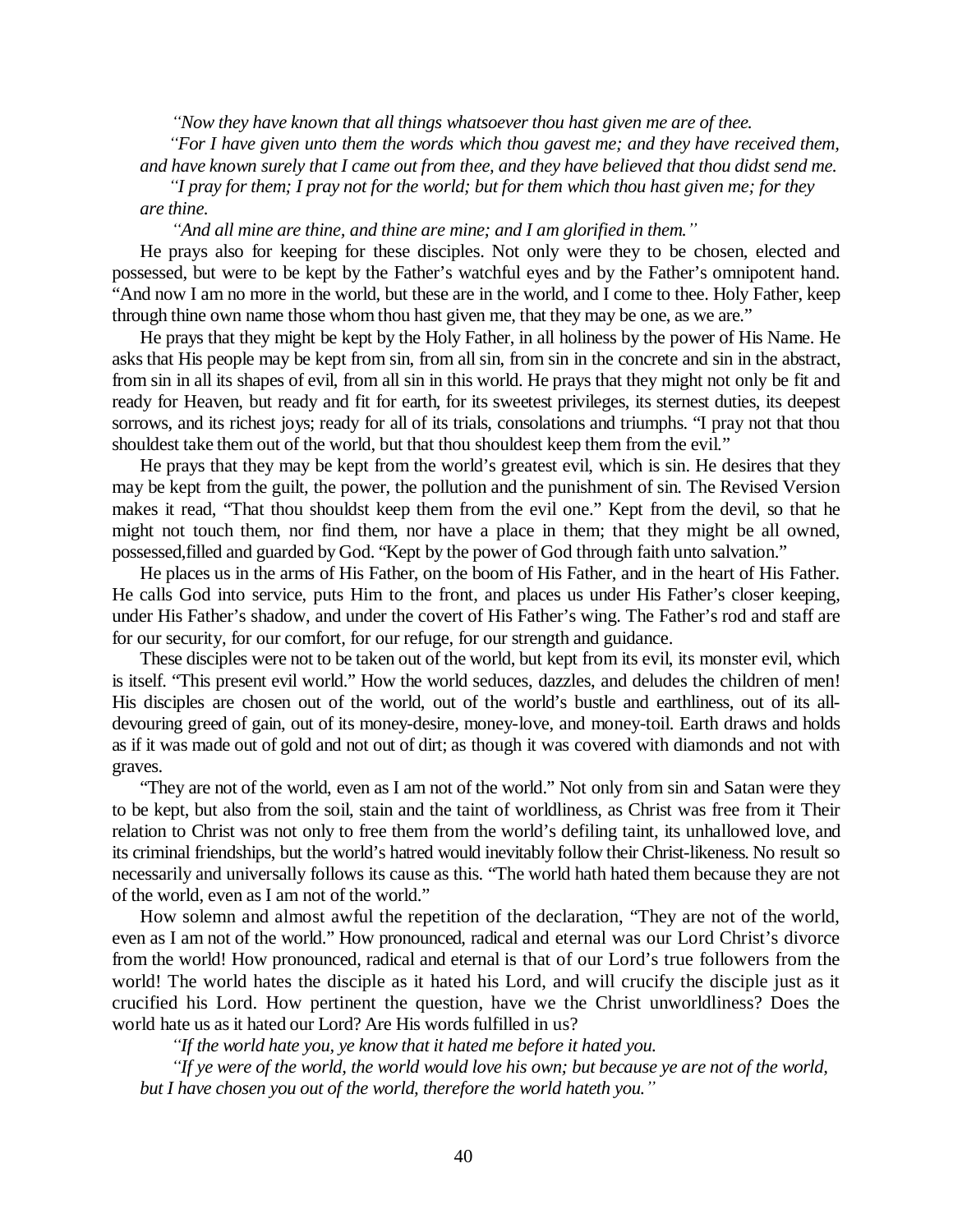He puts Himself before us clear cut as the full portraiture of an unworldly Christian. Here is our changeless pattern. "They are not of the world even as I am not of the world." We must be cut after this pattern.

The subject of their unity pressed upon Him. Note how He called His Father's attention to it, and see how He pleaded for this unity of His followers: "And now I am no more in the world, but these are in the world and I come to thee. Holy Father, keep through thine own name those whom thou hast given me, that they may be one, as we are."

Again He returns to it as He sees the great crowds flocking to His standard as the ages pass on:

*³That they all may be one; as thou, Father, art in me, and I in thee, that they also may be one in us; that the world may believe that thou hast sent me.*

*³And the glory which thou gavest me I have given them; that they may be one, even as we are one.*

*³I in them and thou in me that they may be made perfect in one; and that the world may know that thou hast sent me, and hast loved them, as thou hast loved me.´*

Notice how intently His heart was set on this unity. What shameful history, and what bloody annals has this lack of unity written for God's Church! These walls of separations, these alienations, these riven circles of God's family, these warring tribes of men, and these internecine fratricidal wars! He looks ahead and sees how Christ is torn, how He bleeds and suffers afresh in all these sad things of the future. The unity of God's people was to be the heritage of God's glory promised to them. Division and strife are the devil's bequest to the Church, a heritage of failure, weakness, shame and woe.

The oneness of God's people was to be the one credential to the world of the divinity of Christ's mission on earth. Let us ask in all candor, are we praying for this unity as Christ prayed for it? Are we seeking the peace, the welfare, the glory, the might and the divinity of God's cause as it is found in the unity of God's people?

Going back again, note, please, how He puts Himself as the exponent and the pattern of this unworldliness which He prays may possess His disciples. He sends them into the world just as His Father sent Him into the world. He expects them to be and do, just as He was and as He did for His Father. He sought the sanctification of His disciples that they might be wholly devoted to God and purified from all sin. He desired in them a holy life and a holy work for God. He devoted Himself to death in order that they might be devoted in life to God. For a true sanctification He prayed, a real, whole, and thorough sanctification, embracing soul, body and mind, for time and eternity. With Him the word itself had much to do with their true sanctification. "Sanctify them through thy truth; thy word is truth. And for their sakes I sanctify myself, that they also might be sanctified by the truth."

Entire devotedness was to be the type of their sanctification. His prayer for their sanctification marks the pathway to full sanctification. Prayer is that pathway. All the ascending steps to that lofty position of entire sanctification are steps of prayer, increasing prayerfulness in spirit and increasing prayerfulness in fact. "Pray without ceasing" is the imperative prelude to "the very God of peace sanctify you wholly." And prayer is but the continued interlude and doxology of this rich grace in the heart: "I pray God your whole spirit and soul and body be preserved blameless unto the coming of our Lord Jesus Christ. Faithful is he that calleth you, who also will do it."

We can only meet our full responsibilities and fulfill our high mission when we go forth sanctified as Christ our Lord was sanctified. He sends us into the world just as His Father sent Him into the world. He expects us to be as He was, to do as He did, and to glorify the Father just as He glorified the Father.

What longings He had to have us with Him in Heaven: "Father, I will that they also whom thou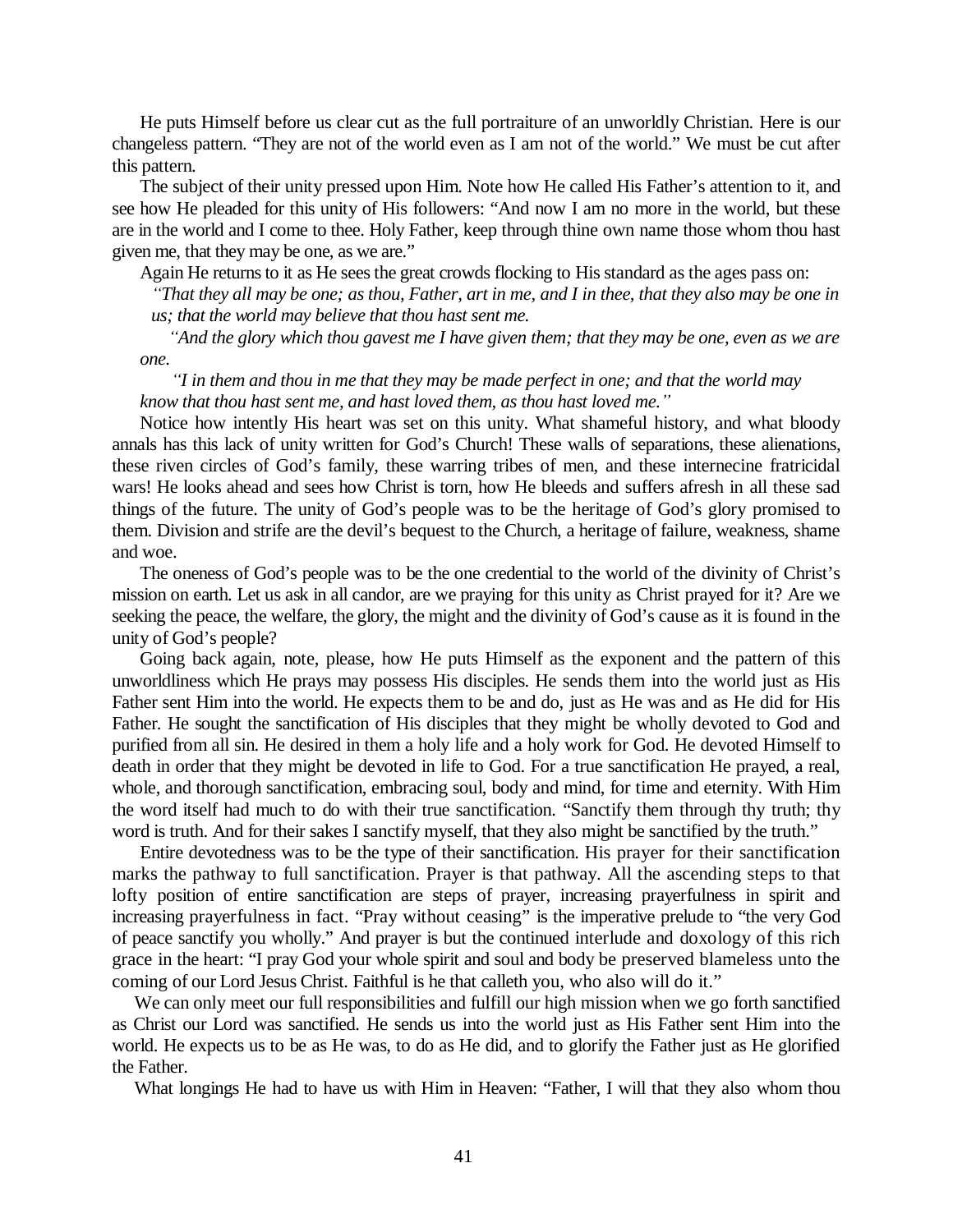hast given me, be with me where I am; that they may behold my glory, which thou hast given me." What response do our truant hearts make to this earnest, loving, Christly longing? Are we as eager for Heaven as He is to have us there? How calm, how majestic and how authoritative is His "I will"!

He closes His life with inimitable calmness, confidence and sublimity. "I have glorified thee on the earth; I have finished the work which thou gavest me to do."

The annals of earth have nothing comparable to it in real serenity and sublimity. May we come to our end thus in supreme loyalty to Christ.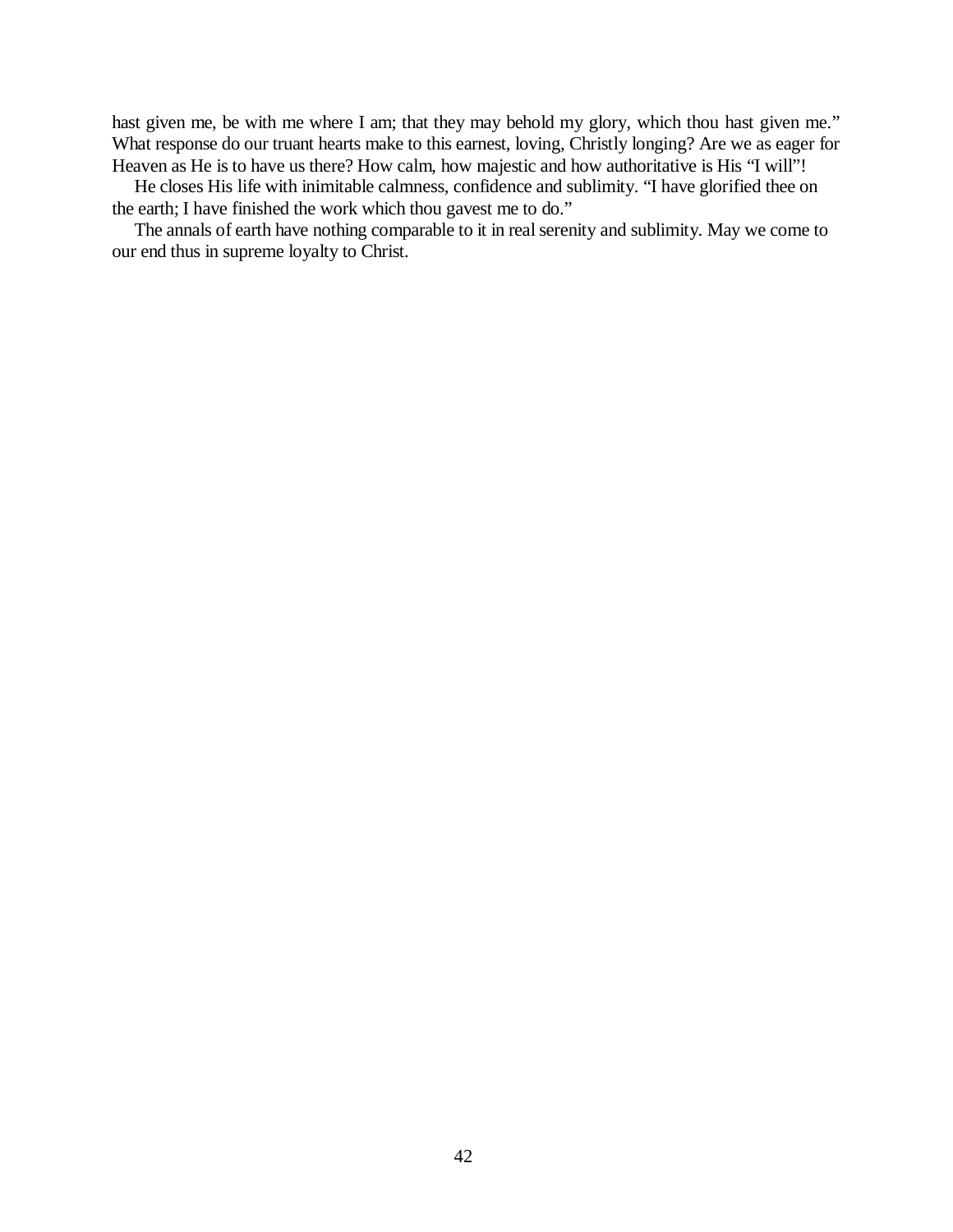#### **XII. THE GETHSEMANE PRAYER**

*The cup! the cup! the cup! Our Lord did not use many words: but He used His few words again and again, till this cup! and Thy will!²Thy will be done, and this cup²was all His prayer. ³The cup! The cup! The cup!´ cried Christ: first on His feet: and then on His knees: and then on His face....* "*Lord, teach us to pray!*"—Alexander Whyte, D.D.

We come to Gethsamane. What a contrast! The sacerdotal prayer had been one of intense feelings of universal grasp, and of world-wide and illimitable sympathy and solicitude for His church. Perfect calmness and perfect poise reigned. Majestic He was and simple and free from passion or disquiet. The Royal Intercessor and Advocate for others, His petitions are like princely edicts, judicial and authoritative. How changed now! In Gethsemane He seems to have entered another region, and becomes another man. His sacerdotal prayer, so exquisite in its tranquil flow, so unruffled in its strong, deep current, is like the sun, moving in meridian, unsullied glory, brightening, vitalising, ennobling and blessing everything. The Gethsemane prayer is that same sun declining in the west, plunged into an ocean of storm and cloud, storm-covered, storm-eclipsed with gloom, darkness and terror on every side.

The prayer in Gethsemane is exceptional in every way. The super-incumbent load of the world's sin is upon Him. The lowest point of His depression has been reached. The bitterest cup of all, His bitter cup, is being pressed to His lips. The weakness of all His weaknesses, the sorrow of all His sorrows, the agony of all His agonies are nowupon Him. The flesh is giving out with its fainting and trembling pulsations, like the trickling of His heart's blood. His enemies have thus far triumphed. Hell is in a jubilee and bad men are joining in the hellish carnival.

Gethsemane was Satan's hour, Satan's power, and Satan's darkness. It was the hour of massing all of Satan's forces for a final, last conflict Jesus had said, "The prince of this world cometh and findeth nothing in me." The conflict for earth's mastery is before Him. The spirit led and drove Him into the stern conflict and severe temptation of the wilderness. But His Comforter, His Leader and His inspiration through His matchless history, seems to have left Him now. "He began to be sorrowful and very heavy," and we hear Him under this great pressure exclaiming, "My soul is exceeding sorrowful, even unto death." The depression, conflict and agony had gone to the very core of His spirit, and had sunk Him to the very verge of death. "Sore amazed" He was.

Surprise and awe depress His soul. "Very heavy" was the hour of hell's midnight which fell upon His spirit. Very heavy was this hour when all the sins of all the world, of every man, of all men, fell upon His immaculate soul, with all their stain and all their guilt.

He cannot abide the presence of His chosen friends. They cannot enter into the depths and demands of this fearful hour. His trusted and set watchers were asleep. His Father's face is hid. His Father's approving voice is silent. The Holy Spirit, who had been with Him in all the trying hours of His life, seems to have withdrawn from the scene. Alone He must drink the cup, alone He must tread the winepress of God's fierce wrath and of Satan's power and darkness, and of man's envy, cruelty and vindictiveness. The scene is well described by Luke:

*³And he came out and went, as he was wont, to the Mount of Olives: and his disciples also followed him.*

*³And when he was at the place, he said unto them, Pray that ye enter not into temptation. ³And he was withdrawn from them about a stone¶s cast, and kneeled down and prayed.*

*³Saying, Father, if thou be willing remove this cup from me; nevertheless, not my will, but thine, be done.*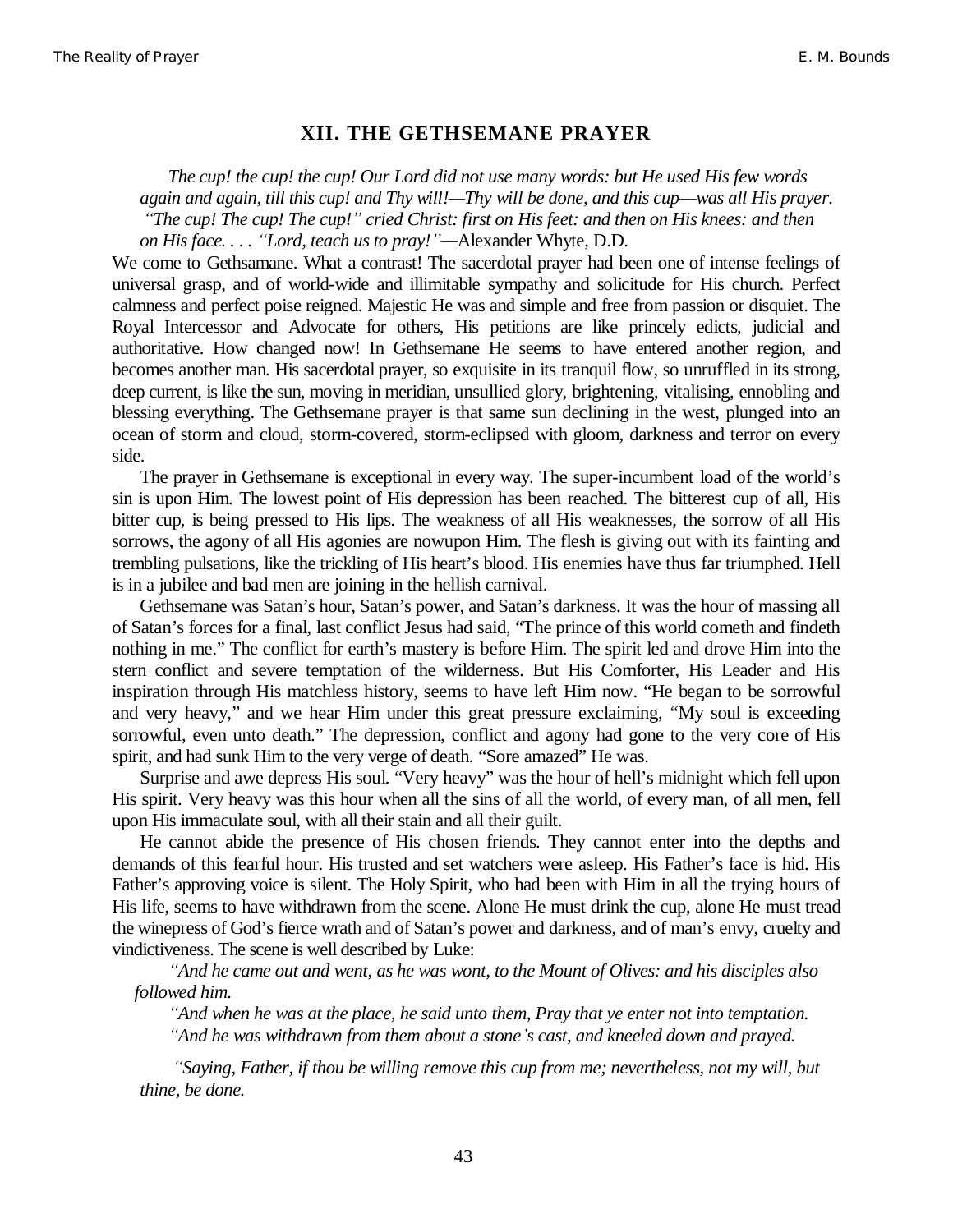*³And there appeared an angel unto him from heaven, strengthening him.*

*³And being in an agony he prayed more earnestly; and his sweat was as it were great drops of blood falling down to the ground.*

*³And when he rose up from prayer, and was come to his disciples, he found them sleeping for sorrow.*

*³And said unto them, Why sleep ye? Rise and pray, lest ye enter into temptation.´*

The prayer agony of Gethsemane crowns Calvary with glory and while the prayers offered by Christ on the cross are the union of weakness and strength, of deepest agony and desolation, accompanied with sweetest calm, divinest submission and implicit confidence.

Nowhere in prophet or priest, king or ruler, of synagogue or church, does the ministry of prayer assume such marvels of variety, power and fragrance as in the life of Jesus Christ. It is the aroma of God's sweetest spices, aflame with God's glory, and consumed by God's will.

We find in this Gethsemane prayer that which we find nowhere else in the praying of Christ. "O, my Father, if it be possible, let this cup pass from me; nevertheless, not as I will, but as thou wilt." This is different from the whole tenor and trend of His praying and doing. How different from His. sacerdotal prayer! "Father, I will," is the law and life of that prayer. In His last directions for prayer, He makes our will the measure and condition of prayer. "If ye abide in me, and my words abide in you, ye shall ask what ye will, and it shall be done unto you," He said to the Syrophoenician woman, "Great is thy faith! Be it unto thee as thou wilt."

But in Gethsemane His praying was against the declared will of God. The pressure was so heavy upon Him, the cup was so bitter, the burden was so strange and intolerable, that the flesh cried out for relief. Prostrate, sinking, sorrowful unto death, He sought to be relieved from that which seemed too heavy to bear. He prayed, however, not in revolt against God's will, but in submission to that will, and yet to change God's plan and to alter God's purposes He prayed. Pressed by the weakness of the flesh, and by the powers of hell in all their dire, hellish malignity and might, Jesus was on this one only occasion constrained to pray against the will of God. He did it, though, with great wariness and pious caution. He did it with declared and inviolable submission to God's will. But this was exceptional.

Simple submission to God's will is not the highest attitude of the soul to God. Submission may be seeming, induced by conditions, nothing but all enforced surrender, not cheerful but grudging, only a temporary expedient, a fitful resolve. When the occasion or calamity which called it forth is removed, the will returns to its old ways and to its old self.

Jesus Christ prayed always with this one exception in conformity with the will of God. He was one with God's plan, and one with God's will. To pray in conformity with God's will was the life and law of Christ. The same was law of His praying. Conformity, to live one with God, is a far higher and diviner life than to live simply in submission to God. To pray in conformity—together with God—is a far higher and diviner way to pray than mere submission. At its best state, submission is non-rebellion, an acquiescence, which is good, but not the highest. The most powerful form of praying is positive, aggressive, mightily outgoing and creative. It molds things, changes things and brings things to pass.

Conformity means to "stand perfect and complete in all the will of God." It means to delight to do God's will, to run with eagerness and ardour to carry out His plans. Conformity to God's will

involves submission, patient, loving, sweet submission. But submission in itself falls short of and does not include conformity. We may be submissive but not conformed. We may accept results against which we have warred, and even be resigned to them.

Conformity means to be one with God, both in result and in processes. Submission may be one with God in the end. Conformity is one with God in the beginning, and the end. Jesus had conformity, absolute and perfect, to God's will, and by that He prayed. This was the single point where there was a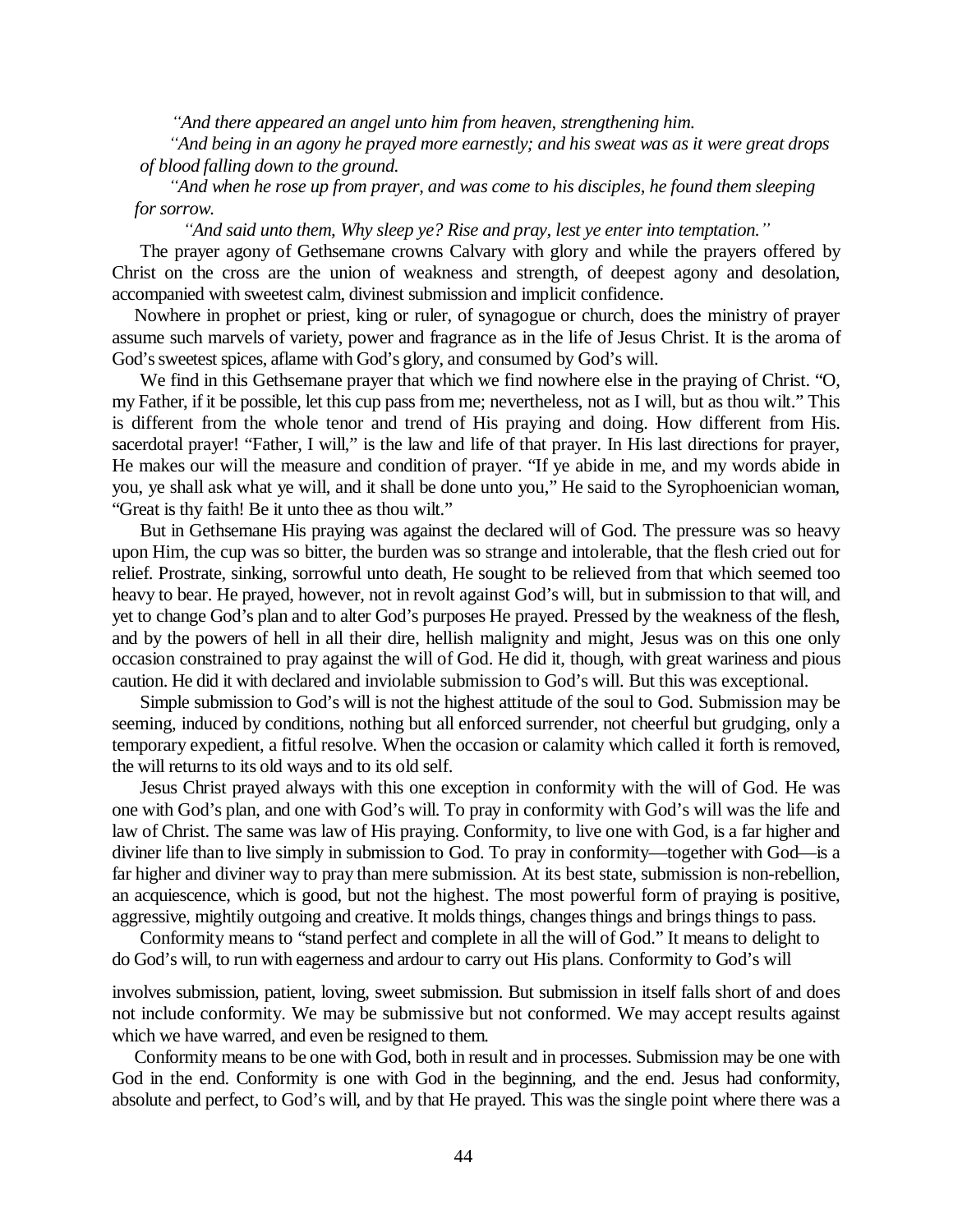drawing back from God's processes, extorted by insupportable pain, fear and weariness. His submission was abject, loyal and confiding, as His conformity had been constant and perfect. Conformity is the only true submission, the most loyal, the sweetest and the fullest.

Gethsemane has its lessons of humble supplications as Jesus knelt alone in the garden. Of burdened prostration, as He fell on His face, of intense agony, of distressing dread, of hesitancy and shrinking back, of crying out for relief—yet amid it all of cordial submission to God, accompanied with a singleness of purpose for His glory.

Satan will have for each of us his hour and power of darkness and for each of us the bitter cup and the fearful spirit of gloom.

We can pray against God's will, as Moses did, to enter the Promised Land; as Paul did about the thorn in the flesh; as David did for his doomed child; as Hezekiah did to live. We must pray against God's will three times when the stroke is the heaviest, the sorrow is the keenest, and the grief is the deepest. We may lie prostrate all night, as David did, through the hours of darkness. We may pray for hours, as Jesus did, and in the darkness of many nights, not measuring the hours by the clock, nor the nights by the calendar. It must all be, however, the prayer of submission.

When sorrow and the night and desolation of Gethsemane fall in heaviest gloom on us, we ought to submit patiently and tearfully, if need be, but sweetly and resignedly, without tremour, or doubt, to the cup pressed by a Father's hand to our lips. "Not my will, but thine, be done," our broken hearts shall say. In God's own way, mysterious to us, that cup has in its bitterest dregs, as it had for the Son of God, the gem and gold of perfection. We are to be put into the crucible to be refined. Christ was made perfect in Gethsemane, not by the prayer, but by the suffering. "For it became him to make the captain of their salvation perfect through suffering." The cup could not pass because the suffering must go on and yield its fruit of perfection. Through many an hour of darkness and of hell's power, through many a sore conflict with the prince of this world, by drinking many a bitter cup, we are to be made perfect. To cry out against the terrific and searching flame of the crucible of a Father's painful processes is natural and is no sin, if there be perfect acquiescence in the answer to our prayer, perfect submission to God's will, and perfect devotion to His glory.

If our hearts are true to God, we may plead with Him about His way, and seek relief from His painful processes. But the fierce fire of the crucible and the agonising victim with His agonising and submissive prayer, is not the normal and highest form of majestic and all-commanding prayer. We can cry out in the crucible, and can cry out against the flame which purifies and perfects us. God allows this, hears this, and answers this, not by taking us out of the crucible, nor by mitigating the fierceness of the flame, but by sending more than an angel to strengthen us. And yet crying out thus, with full submission, does not answer the real high, world-wide, royal and eternity-reaching behests of prayer.

The prayer of submission must not be so used as to vitiate or substitute the higher and mightier prayer of faith. Nor must it be so stressed as to break down importunate and prevailing prayer,

which would be to disarm prayer of its efficiency and discrown its glorious results and would be to encourage listless, sentimental and feeble praying.

We are ever ready to excuse our lack of earnest and toilsome praying, by a fancied and delusive view of submission. We often end praying just where we ought to begin. We quit praying when God waits and is waiting for us to really pray. We are deterred by obstacles from praying, or we succumb to difficulties, and call it submission to God's will. A world of beggarly faith, of spiritual laziness, and of half-heartedness in prayer, are covered under the high and pious name of submission. To have no plan but to seek God's plan and carry it out, is of the essence and inspiration of Christly praying. This is far more than putting in a clause of submission. Jesus did this once in seeking to change the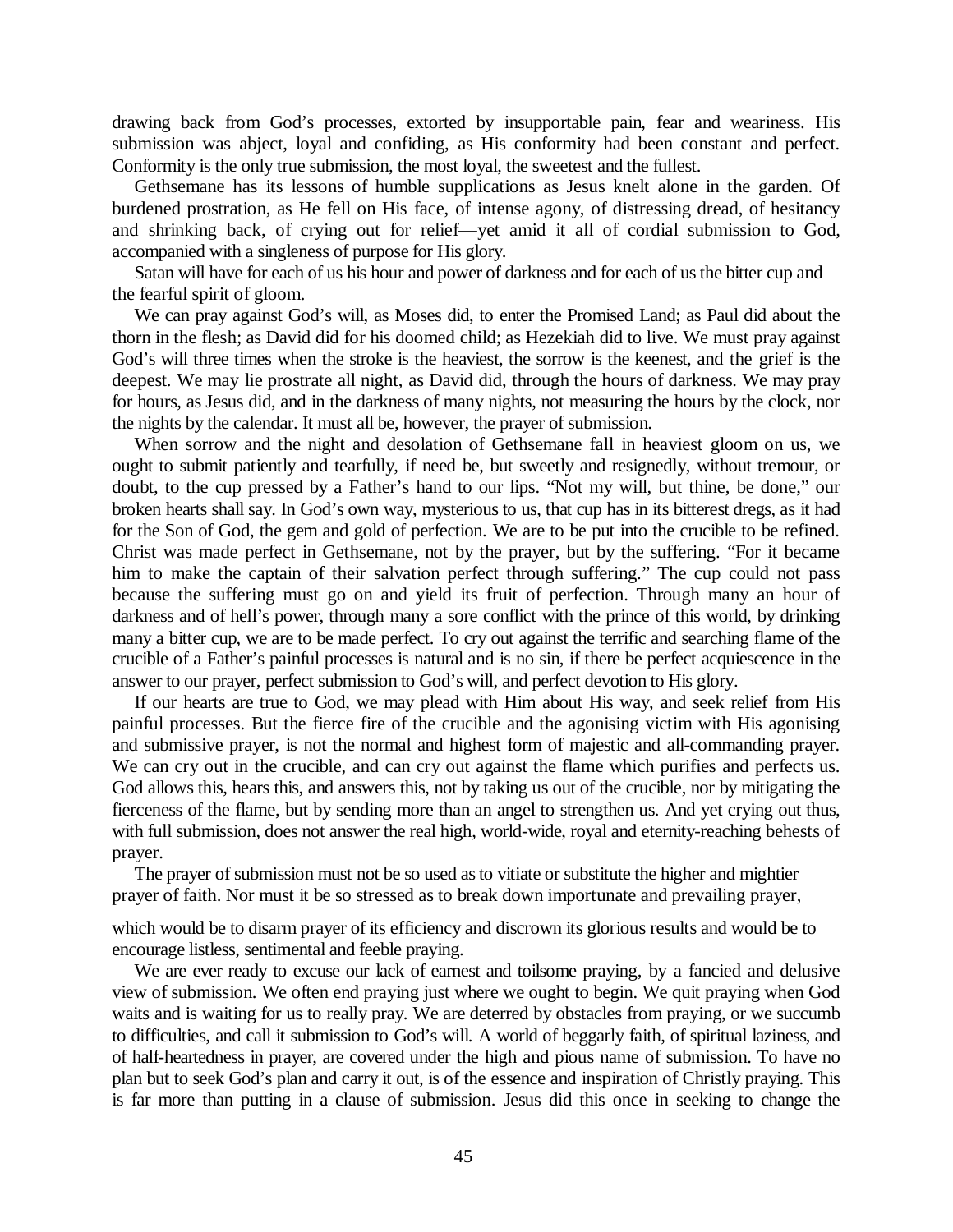purpose of God, but all His other praying was the output of being perfectly at one with the plans and purposes of God. It is after this order we pray when we abide in Him and when His word abides in us. Then we ask what we will and it is done. It is then our prayers fashion and create things. Our wills then become God's will and His will becomes ours. The two become one, and there is not a note of discord.

"And this is the confidence that we have in him, that, if we ask anything according to his will, he heareth us." And if we know that He hear us, whatsoever we ask, we know that we have the petitions that we desired of Him. And then it proves true: "And whatsoever we ask, we receive of him, because we keep his commandments, and do those things that are pleasing in his sight."

What restraint, forbearance, self-denial, and loyalty to duty to God, and what deference to the Old Testament Scriptures are in that statement of our Lord: "Thinkest thou that I cannot now pray to my Father, and he shall presently give me more than twelve legions of angels? But how then shall the scriptures be fulfilled, that thus it must be?"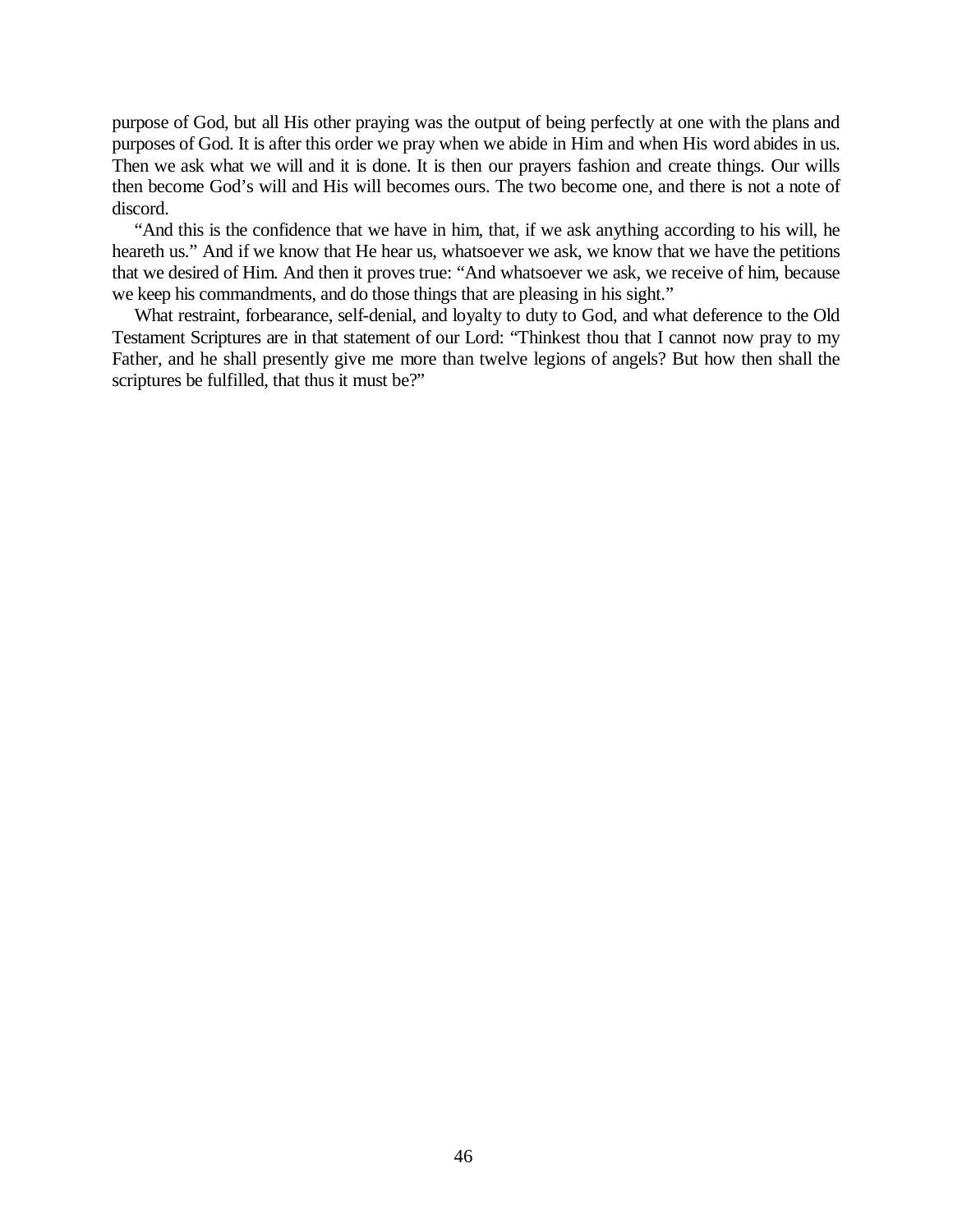#### **XIII. THE HOLY SPIRIT AND PRAYER**

*During the great Welsh Revival a minister was said to be very successful in winning souls by one sermon that he preached²hundreds were converted. Far away in a valley news reached a brother minister of the marvelous success of this sermon. He desired to find out the secret of the man¶s great success.²He walked the long way, and came to the minister¶s poor cottage, and the first thing he said was: ³Brother, where did you get that sermon?´ He was taken into a poorly furnished room and pointed to a spot where the carpet was worn threadbare, near a window that looked out upon the everlasting hills and solemn mountains and said, "Brother, there is where I got that sermon. My heart was heavy for men. One night I knelt there—and cried for power as I never preached before. The hours passed until midnight struck, and the stars looked down on a sleeping world, but the answer came not. I prayed on until I saw a faint streak of grey shoot up, then it war silver—silver became purple and gold. Then the sermon came and the power came and men fell under the influence of the Holy Spirit.*<sup>*''*</sup>—G. H. Morgan

The Gospel without the Holy Spirit would be vain and nugatory. The gift of the Holy Spirit was vital to the work of Jesus Christ in the atonement. As Jesus did not begin His work on earth till He was anointed by the Holy Spirit, so the same Holy Spirit is necessary to carry forward and make effective the atoning work of the Son of God. As His anointing by the Holy Ghost at His baptism

was an era in His life, so also is the coming of the Holy Spirit at Pentecost a great era in the work of redemption in making effective the work of Christ's Church.

The Holy Spirit is not only the bright lamp of the Christian Dispensation, its Teacher and Guide, but is the Divine Helper.

He is the enabling agent in God's new dispensation of doing. As the pilot takes his stand at the wheel to guide the vessel, so the Holy Ghost takes up His abode in the heart to guide and empower all its efforts. The Holy Ghost executes the whole gospel through the man by His presence and control of the spirit of the man.

In the execution of the atoning work of Jesus Christ, in its general and more comprehensive operation, or in its minute and personal application, the Holy Spirit is the one efficient Agent, absolute and indispensable.

The gospel cannot be executed but by the Holy Ghost. He only has the regal authority to do this royal work. Intellect cannot execute it, neither can learning, nor eloquence, nor truth, not even the revealed truth can execute the gospel. The marvelous facts of Christ's life told by hearts unanointed by the Holy Spirit will be dry and sterile, or "like a story told by an idiot, full of sound and fury, signifying nothing." Not even the precious blood can execute the gospel. Not any, nor all of these, though spoken with angelic wisdom, angelic eloquence, can execute the gospel with saving power. Only tongues set on fire by the Holy Spirit can witness the saving power of Christ with power to save others.

No one dared move from Jerusalem to proclaim or utter the message along its streets to the dying multitudes till the Holy Spirit came in baptismal power. John could not utter a word, though he had pillowed his head on Christ's bosom and caught the pulsations of Christ's heart, and though his brain was full of the wondrous facts of that life and of the wondrous words which fell from His lips. John must wait till a fuller and richer endowment than all of these came on him. Mary could not live over that Christ-life in the home of John, though she had nurtured the Christ and stored heart and mind full of holy and motherly memories, till she was empowered by the Holy Spirit.

The coming of the Holy Spirit is dependent upon prayer, for prayer only can compass with its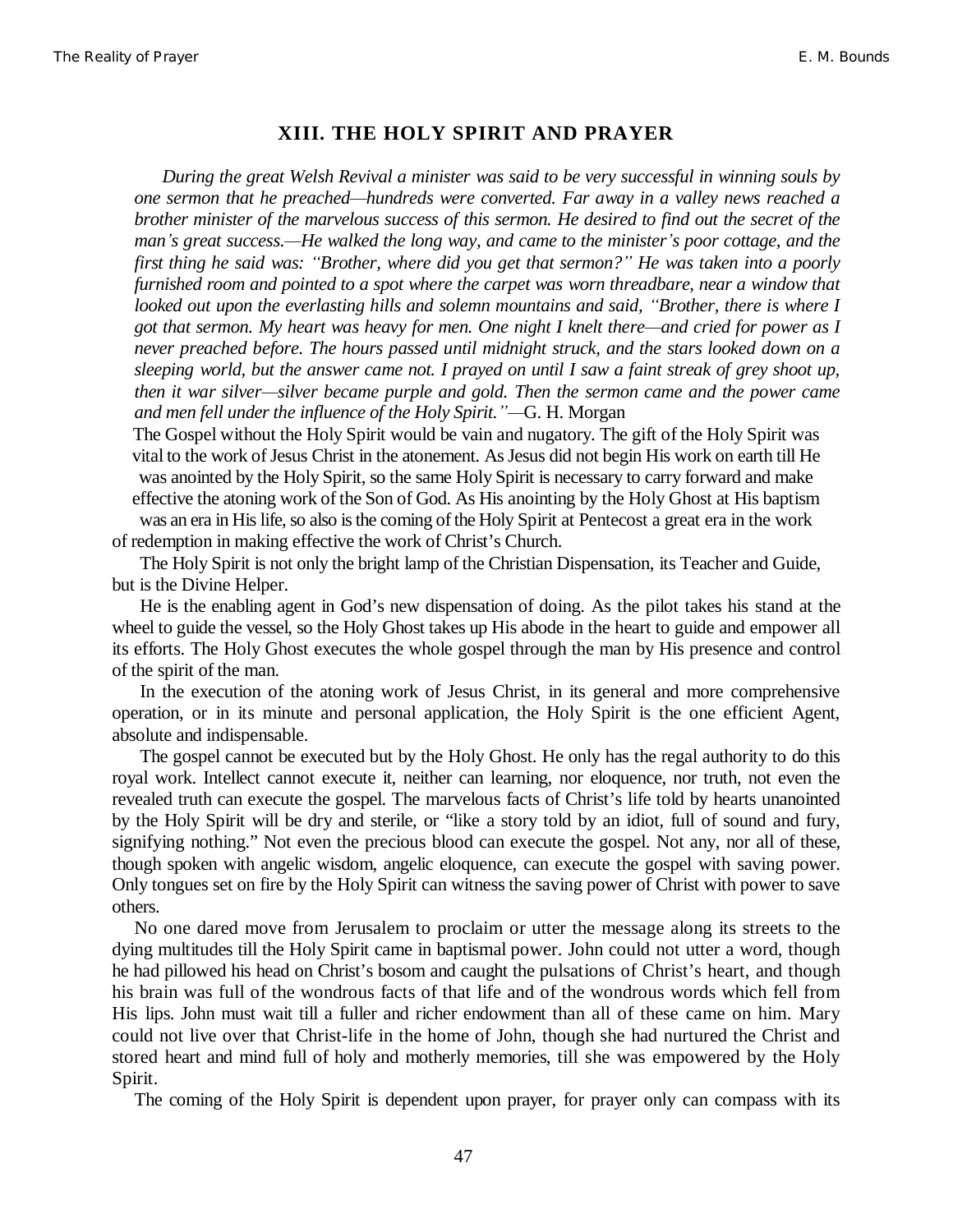authority and demands, the realm where this Person of the Godhead has His abode. Even Christ was subject to this law of prayer. With Him, it is, it ever has been, and ever will be, "Ask, and it shall be given you; seek and ye shall find; knock, and it shall be opened unto you." To His disconsolate disciples, He said, "I will pray the Father, and He will give you another Comforter." This law of prayer for the Holy Spirit presses on the Master and on the disciples as well. Of so many of God's children it may truly be said, "Ye have Him not because ye ask not." And of many others it might be said, "Ye have Him in faint measure because ye pray for Him in faint measure."

The Holy Spirit is the spirit of all grace and of each grace as well. Purity, power, holiness, faith, love, joy and all grace are brought into being and perfected by Him. Would we grow in grace in particular? Would we be perfect in all graces? We must seek the Holy Spirit by prayer.

We urge the seeking of the Holy Spirit. We need Him, and we need to stir ourselves up to seek Him. The measure we receive of Him will be gauged by the fervour of faith and prayer with which we seek Him. Our ability to work for God, and to pray to God, and live for God, and affect others for God, will be dependent on the measure of the Holy Spirit received by us, dwelling in us, and working through us.

Christ lays down the clear and explicit law of prayer in this regard for all of God's children. The world needs the Holy Spirit to convict it of sin and of righteousness and judgment to come and to make it feel its guiltiness in God's sight. And this spirit of conviction on sinners comes in answer to the prayers of God's people. God's children need Him more and more, need His life, His more abundant life, His super-abundant life. But that life begins and ever increases as the child of God prays for the Holy Spirit. "If ye, then, being evil, know how to give good gifts unto your children, how much more shall your Heavenly Father give the Holy Spirit to them that ask him?" This is the law, a condition brightened by a promise and sweetened by a relationship.

The gift of the Holy Spirit is one of the benefits flowing to us from the glorious presence of Christ at the right hand of God, and this gift of the Holy Spirit, together with all the other gifts of the enthroned Christ, are secured to us by prayer, as the condition. The Bible by express statement, as well as by its general principles and clear and constant intimations, teaches us that the gift of the Holy Spirit is connected with and conditioned in prayer. That the Holy Spirit is in the world as God is in the world, is true. That the Holy Spirit is in the world as Christ is in the world is also true. And it is also true that there is nothing predicated of Him being in us and in the world that is not predicated of God and Christ being in us, and in the world. The Holy Spirit was in the world in measure before Pentecost, and in the measure of His operation then He was prayed for and sought for, and the principles are unchanged. The truth is, if we cannot pray for the Holy Spirit we cannot pray for any good thing from God, for He is the sum of all good to us. The truth is we seek after the Holy Spirit just as we seek after God, just as we seek after Christ, with strong cryings and tears, and we are to seek always for more and more of His gifts, and power, and grace. The truth is, that the presence and power of the Holy Spirit at any given meeting is conditioned on praying faith.

Christ lays down the doctrine that the reception of the Holy Spirit is conditioned on prayer, and He Himself illustrated this universal law, for when the Holy Spirit came upon Him at His baptism, He was praying. The Apostolic Church in action illustrates the same great truth.

A few days after Pentecost the disciples were in an agony of prayer, "and when they had prayed, the place was shaken where they were assembled together; and they were all filled with the Holy Spirit." This incident destroys every theory which denies prayer as the condition of the coming and recoming of the Holy Spirit after Pentecost, and confirms the view that Pentecost as the result of a long struggle of prayer is illustrative and confirmatory that God's great and most precious gifts and conditioned on asking, seeking, knocking, prayer, ardent, importunate prayer.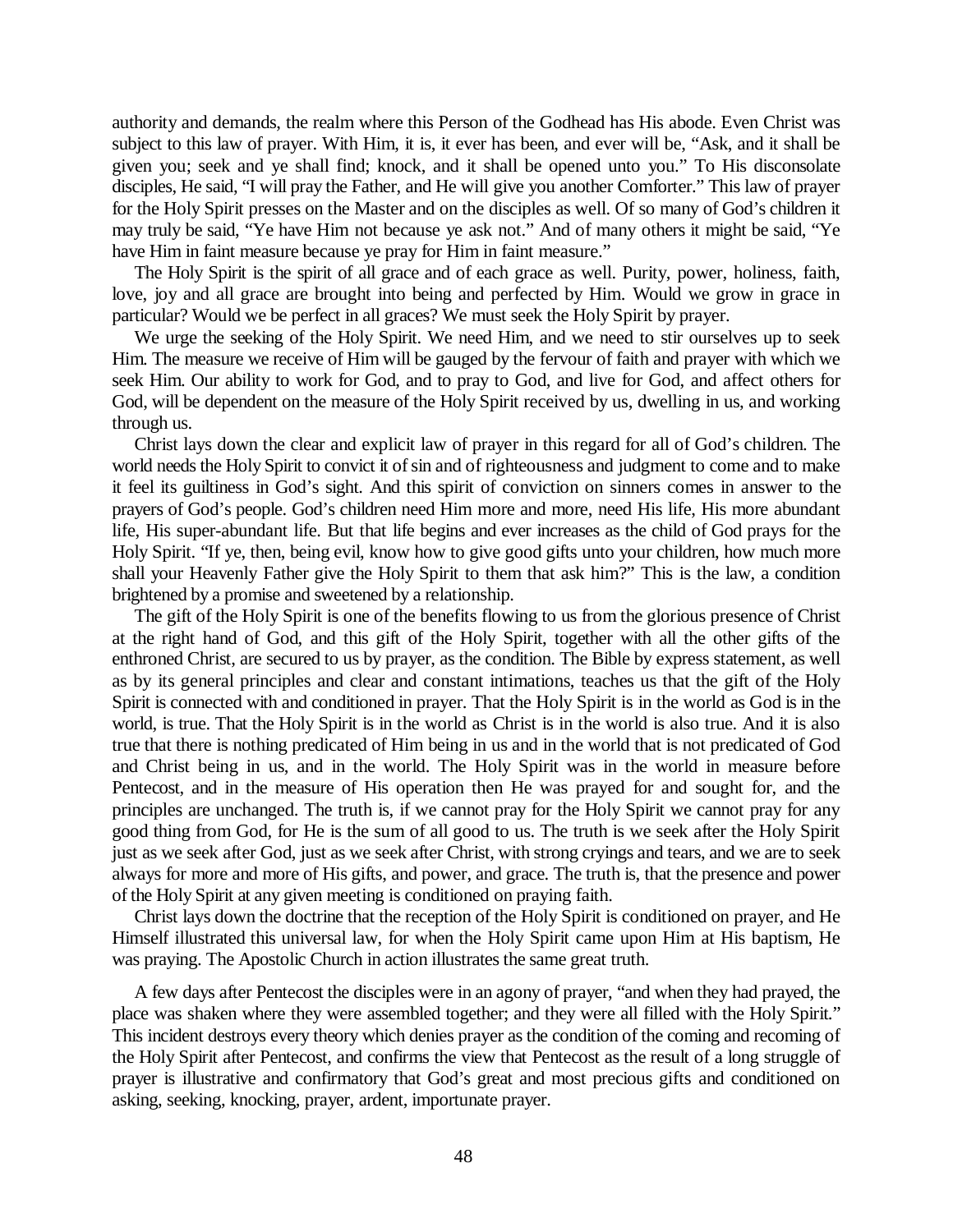The same truth comes to the front very prominently in Philip's revival at Samaria. Though filled with joy by believing in Christ, and though received into the Church by water baptism, they did not receive the Holy Spirit till Peter and John went down there and prayed with and for them.

Paul's praying was God's proof to Ananias that Paul was in a state which conditioned him to receive the Holy Spirit.

The Holy Spirit is not only our Teacher, our Inspirer and our Revealer, in prayer, but the power of our praying in measure and force is measured by the Spirit's power working in us, as the will and work of God, according to God's good pleasure. In Ephes. 3, after the marvelous prayer of Paul for the Church, he seemed to be apprehensive that they would think he had gone beyond the ability of God in his large asking. And so he closes his appeal for them with the words, that God was able to do exceeding abundantly above all that we ask or think. The power of God to do for us was measured by the power of God in us. "According to," says the Apostle, that is, after the measure of, "the power that worketh in us." The projecting power of praying outwardly was the projecting power of God in us. The feeble operation of God in us brings feeble praying. The mightiest operation of God in us brings the mightiest praying. The secret of prayerlessness is the absence of the work of the Holy Spirit in us. The secret of feeble praying everywhere is the lack of God's Spirit in His mightiness.

The ability of God to answer and work through our prayers is measured by the Divine energy that God has been enabled to put in us by the Holy Spirit. The projecting power of praying is the measure of the Holy Spirit in us. So the statement of James in the fifth chapter of his Epistle is to this effect:

"The fervent effectual prayer of a righteous man availeth much." The prayer inwrought in the heart by the almighty energy of the Holy Spirit works mightily in its results just as Elijah's prayer did.

Would we pray efficiently and mightily? Then the Holy Spirit must work in us efficiently and mightily. Paul makes the principle of universal application. "Whereunto I also labour, striving according to his working, which worketh in me mightily." All labour for Christ which does not spring from the Holy Spirit working in us, is nugatory and vain. Our prayers and activities are so feeble and resultless, because He has not worked in us and cannot work in us His glorious work. Would you pray with mighty results? Seek the mighty workings of the Holy Spirit in your own spirit.

Here we have the initial lesson in prayer for the Holy Spirit which was to enlarge to its full fruitage in Pentecost. It is to be noted that in John 14:16, where Jesus engages to pray the Father to send another Comforter, who would dwell with His disciples and be in them, that this is not a prayer that the Holy Spirit might do His work in making us children of God by regeneration, but it was for that fuller grace and power and Person of the Holy Spirit which we can claim by virtue of our relation as children of God. His work in us to make us the children of God and His Person abiding with us and in us, as children of God, are entirely different stages of the same Spirit in His relation to us. In this latter work, His gifts and works are greater, and His presence, even Himself, is greater than His works or gifts. His work in us prepares us for Himself. His gifts are the dispensations of His presence. He puts and makes us members of the body of Christ by His work. He keeps us in that body by His Presence and Person. He enables us to discharge the functions as members of that body by His gifts.

The whole lesson culminates in asking for the Holy Spirit as the great objective point of all praying. In the direction in the Sermon on the Mount, we have the very plain and definite promise, "If ye, being evil, know how to give good gifts unto your children, how much more shall your

Father in Heaven give good things to them that ask him?" In Luke we have "good things" substituted by "the Holy Spirit." All good is comprehended in the Holy Spirit and He is the sum and climax of all good things.

How complex, confusing and involved is many a human direction about obtaining the gift of the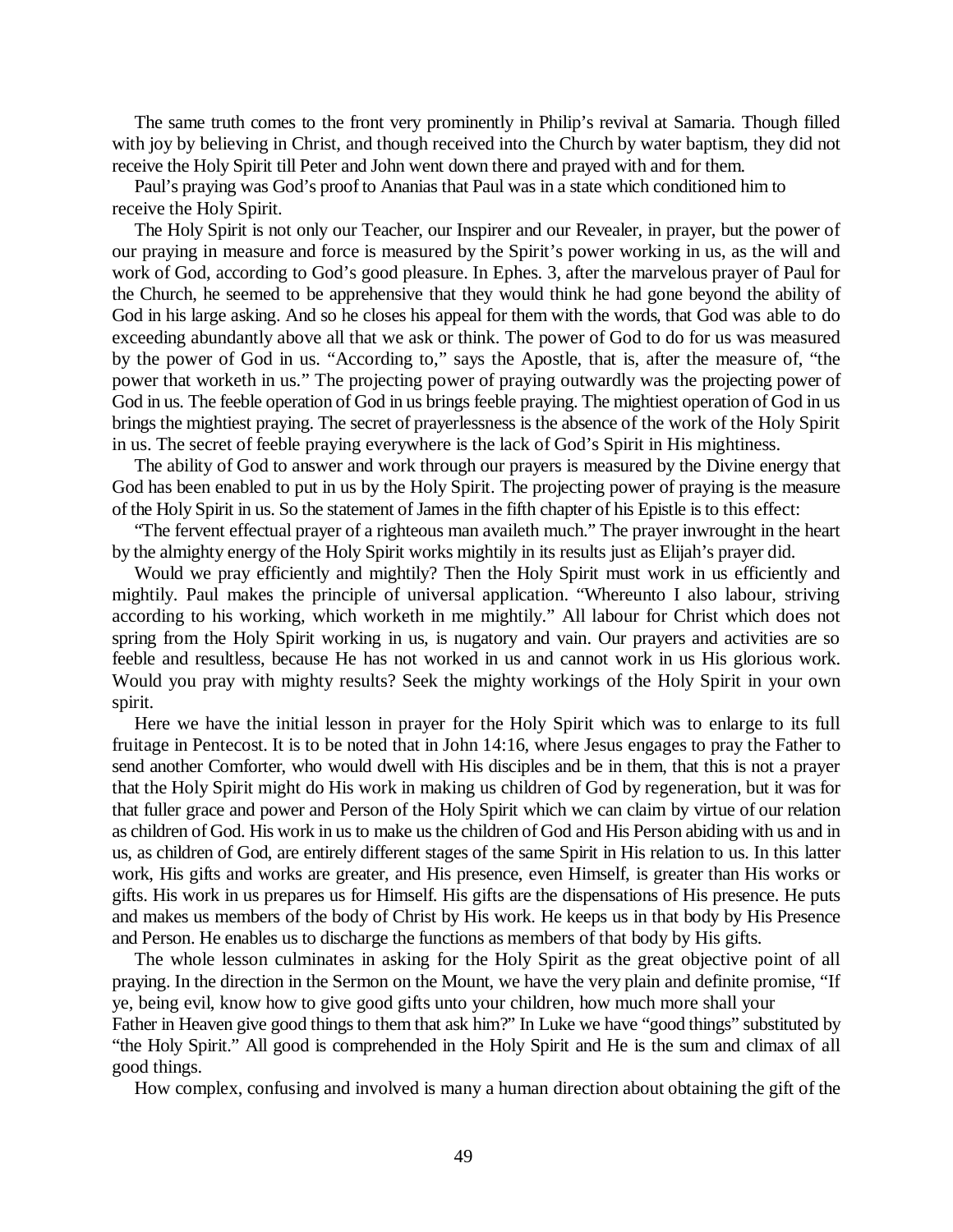Holy Spirit as the abiding Comforter, our Sanctifier and the one who empowers us! How simple and direct is our Lord's direction—ASK! This is plain and direct. Ask with urgency, ask without fainting. Ask, seek, knock, till He comes. Your Heavenly Father will surely send Him if you ask for Him. Wait in the Lord for the Holy Spirit. It is the child waiting, asking, urging and praying perseveringly for the Father's greatest gift and for the child's greatest need, the Holy Spirit.

How are we to obtain the Holy Spirit so freely promised to those who seek Him believingly? Wait, press, and persevere with all the calmness and with all the ardour of a faith which knows no fear, which allows no doubt, a faith which staggers not at the promise through unbelief, a faith which in its darkest and most depressed hours against hope believes in hope, which is brightened by hope and strengthened by hope, and which is saved by hope.

Wait and pray—here is the key which unlocks every castle of despair, and which opens' every treasure-store of God. It is the simplicity of the child's asking of the Father, who gives with a largeness, liberality, and cheerfulness, infinitely above everything ever known to earthly parents. Ask for the Holy Spirit—seek for the Holy Spirit—knock for the Holy Spirit. He is the Father's greatest gift for the child's greatest need.

In these three words, "ask," "seek" and "knock," given us by Christ, we have the repetition of the advancing steps of insistency and effort. He is laying Himself out in command and promise in the strongest way, showing us that if we will lay ourselves out in prayer and will persevere, rising to higher and stronger attitudes and sinking to deeper depths of intensity and effort, that the answer must inevitibly come. So that it is true the stars would fail to shine before the asking, the seeking and the knocking would fail to obtain what is needed and desired.

There is no elect company here, only the election of undismayed, importunate, never-fainting effort in prayer: "For to him that knocketh, it shall be opened." Nothing can be stronger than this declaration assuring us of the answer unless it be the promise upon which it is based, "And I say unto you, ask and it shall be given you."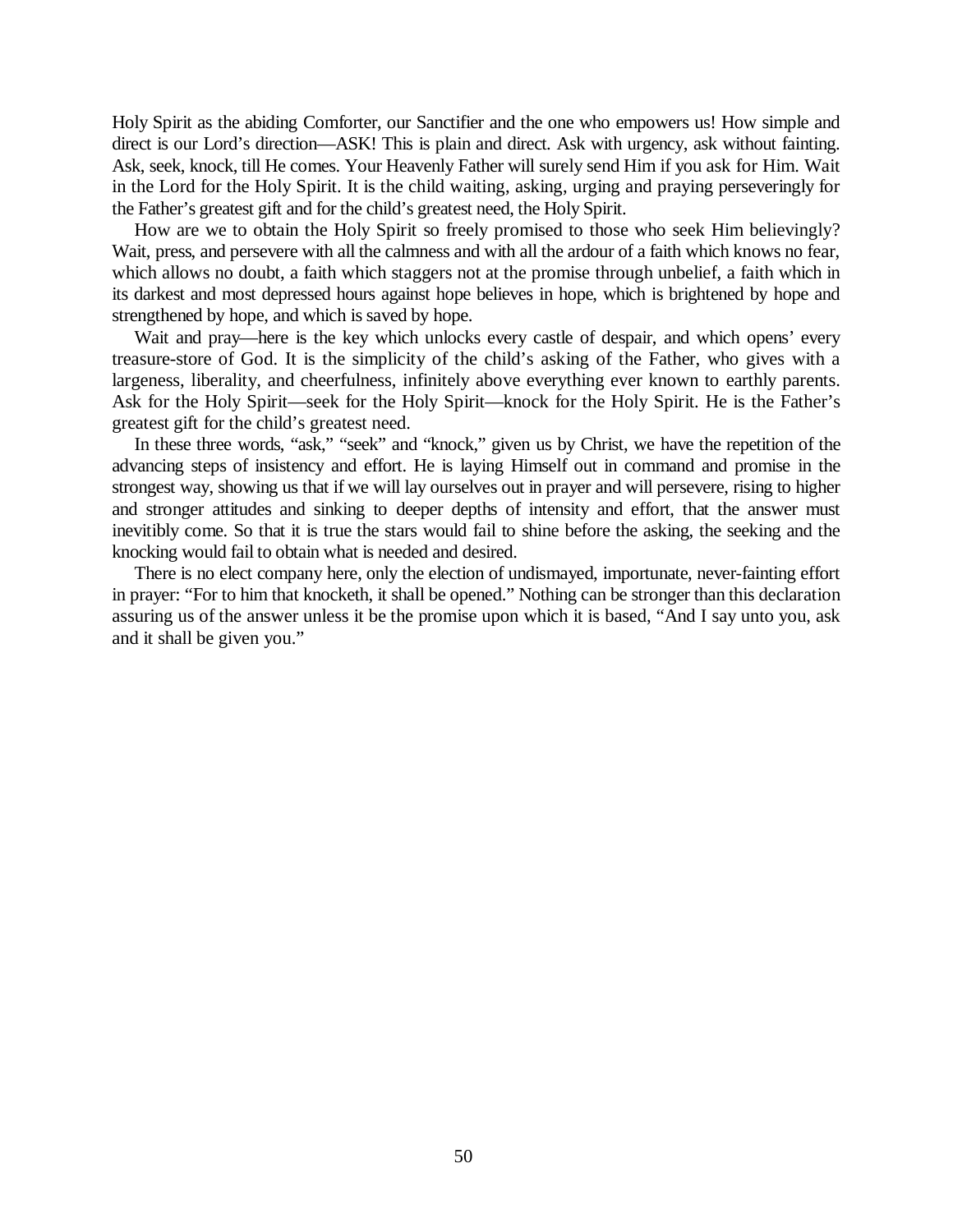#### **XIV. THE HOLY SPIRIT OUR HELPER IN PRAYER**

*We must pray in the Spirit., in the Holy Ghost, if we would pray at all. Lay this, I beseech you, to heart. Do not address yourselves to prayer as to a work to be accomplished in your own natural strength. It is a work of God, of God the Holy Ghost, a work of His in you and by you, and in which you must be fellow-workers with Him—but His work notwithstanding.*—Archbishop Trench

One of the revelations of the New Testament concerning the Holy Spirit is that He is our helper in prayer. So we have in the following incident in our Lord's life the close connection between the Holy Spirit's work and prayer:

*³At that time Jesus rejoiced in spirit and said, I thank thee, O Father, Lord of heaven and earth, that thou hast hid these things from the wise and prudent, and hast revealed them unto babes; even so, Father, for it seemed good in thy sight.´*—Luke 10:21.

Here we have revelations of what God is to us. Only the child's heart can know the Father, and only the child's heart can reveal the Father. It is by prayer only that all things are delivered to us by the Father through the Son. It is only by prayer that all things are revealed to us by the Father and by the Son. It is only in prayer that the Father gives Himself to us, which is much more every way than all other things whatsoever.

The Revised Version reads: "At that same hour Jesus rejoiced in the Holy Spirit." This sets forth that great truth not generally known, or if known, ignored, that Jesus Christ was generally led by the Holy Spirit, and that His joy and His praying, as well as His working, and His life, were under the inspiration, law and guidance of the Holy Spirit.

Turn to and read this passage:

Romans 8:26—*³Likewise the spirit also helpeth our infirmities; for we know not what we should pray for as we ought.´*

This text is most pregnant and vital, and needs to be quoted. Patience, hope and waiting help us in prayer. But the greatest and the divinest of all helpers is the Holy Spirit. He takes hold of things for us. We are dark and confused, ignorant and weak in many things, in fact in everything pertaining to the Heavenly life, especially in the simple service of prayer. There is an "ought" on us, an obligation, a necessity to pray, a spiritual necessity upon us of the most absolute and imperative kind. But we do not feel the obligation and have no ability to meet it. The Holy Spirit helps us in our weaknesses, gives wisdom to our ignorance, turns ignorance into wisdom, and changes our weakness into strength. The Spirit Himself does this. He helps and takes hold with us as we tug and toil. He adds His wisdom to our ignorance, gives His strength to our weakness. He pleads for us and in us. He quickens, illumines and inspires our prayers. He indites and elevates the matter of our prayers, and inspires the words and feelings of our prayers. He works mightily in us so that we can pray mightily. He enables us to pray always and ever according to the will of God.

In 1 John 5:14 we have these words:

*³And this is the confidence that we have in him, that, if we ask anything according to his will, he heareth us:*

*³And if we know that he hear us, whatsoever we ask, we know that we have the petitions that we desired of him.´*

That which gives us boldness and so much freedom and fullness of approach toward God, the fact and basis of that boldness and liberty of approach, is that we are asking "according to the will of God." This does not mean submission, but conformity. "According to" means after the standard,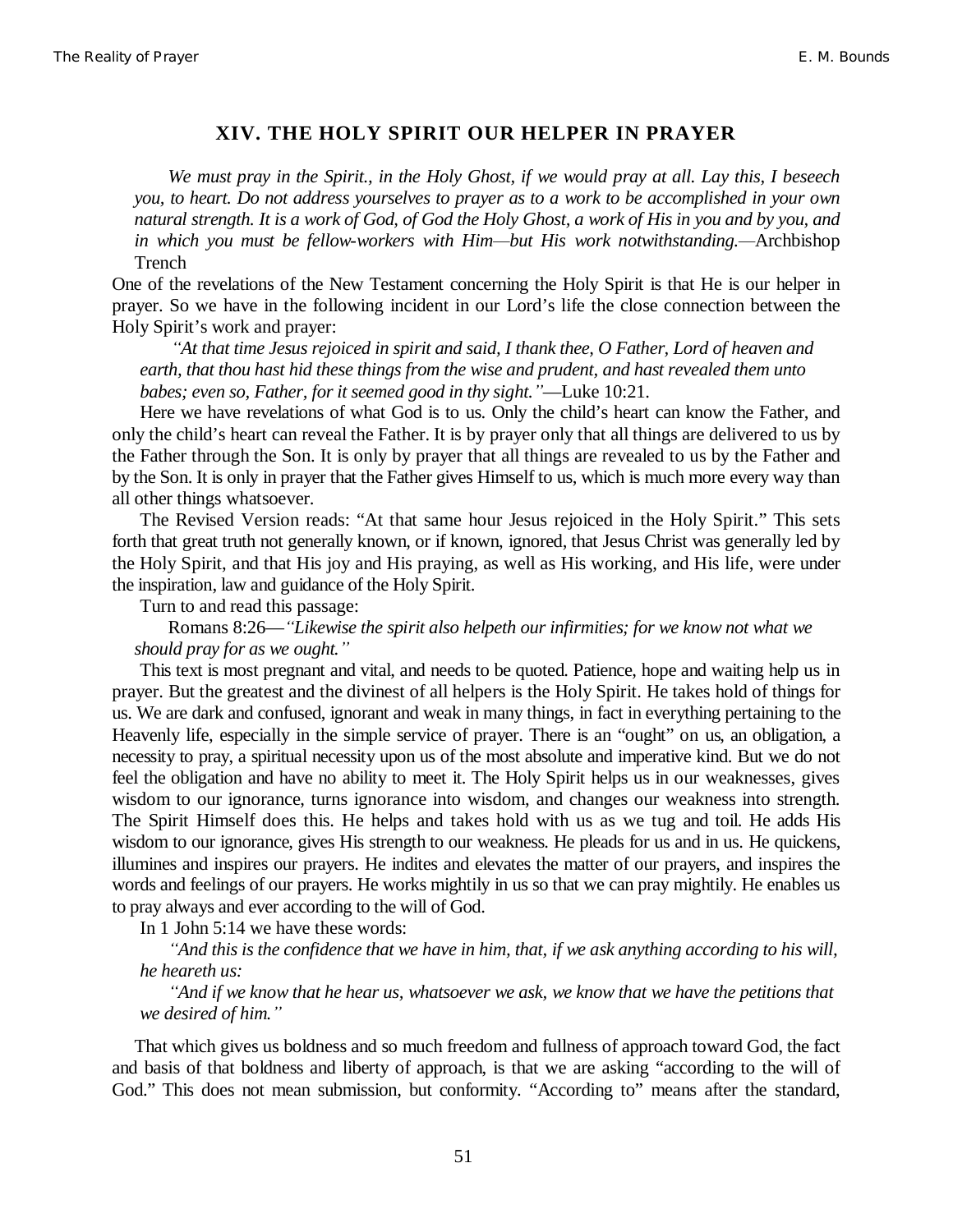conformity, agreement We have boldness and all freedom of access to God because we are praying in conformity to His will. God records His general will in His Word, but He has this special work in praying for us to do. His "things are prepared for us," as the prophet says, who "wait upon him," How can we know the will of God in our praying? What are the things which God designs specially for us to do and pray? The Holy Spirit reveals them to us perpetually.

"The Spirit itself maketh intercession for us with groanings which cannot be uttered.

"And he that searcheth the hearts knoweth what is the mind of the spirit because he maketh intercession for the saints according to the will of God." Combine this text with those words of Paul in 1 Cor. 2:8 and what follows:

*³But as it is written, Eye hath not seen, nor ear heard, neither have entered into the heart of man, the things which God hath prepared for them that love him.*

*³But God hath revealed them unto us by his spirit; for the spirit searcheth all things, yea, the deep things of God.*

*³For what man knoweth the things of a man, save the spirit of man which is in him? Even so the things of God knoweth no man, but the spirit of God.*

*³Now we have received, not the spirit of the world, but the spirit which is of God; that we might know the things that are freely given to us of God.*

*³Which things also we speak, not in the words which man¶s wisdom teacheth, but which the Holy Ghost teacheth, comparing spiritual things with spiritual.*

*³But the natural man receiveth not the things of the Spirit of God; for they are foolishness unto him; neither can he know them, because they are spiritually discerned.*

*³But he that is spiritual judgeth all things, yet he himself is judged of no man.*

*³For who hath known the mind of the Lord, that he may instruct him? But we have the mind of Christ.´*

"Revealed to us by the Spirit." Note those words. God searches the heart where the Spirit dwells and knows the mind of the Spirit. The Spirit who dwells in our hearts searches the deep purposes and the will of God to us, and reveals those purposes and that will of God, "that we might know the things which are freely given to us of God." Our spirits are so fully indwelt by the Spirit of God, so responsive and obedient to His illumination and to His will, that we ask with holy boldness and freedom the things which the Spirit of God has shown us as the will of God, and faith is assured. Then "we know that we have the petitions that we have asked."

The natural man prays, but prays according to his own will, fancy and desire. If he has ardent desires and groanings, they are the fire and agony of nature simply, and not that of the Spirit. What a world of natural praying there is, which is selfish, self-contented, self-inspired! The Spirit, when He prays through us, or helps us to meet the mighty "oughtness" of right praying, trims our praying down to the will of God, and then we give heart and expression to His unutterable groanings. Then we have the mind of Christ, and pray as He would pray. His thoughts, purposes and desires are our desires, purposes and thoughts.

This is not a new and different Bible from that which we already have, but it is the Bible we have, applied personally by the Spirit of God. It is not new texts, but rather the Spirit's embellishing of certain texts for us at the time.

It is the unfolding of the word by the Spirit's light, guidance, teaching, enabling us to perform the great office of intercessors on earth, in harmony with the great intercessions of Jesus Christ at the Father's right hand in Heaven.

We have in the Holy Spirit an illustration and an enabler of what this intercession is and ought to be. We are charged to supplicate in the Spirit and to pray in the Holy Spirit. We are reminded that the Holy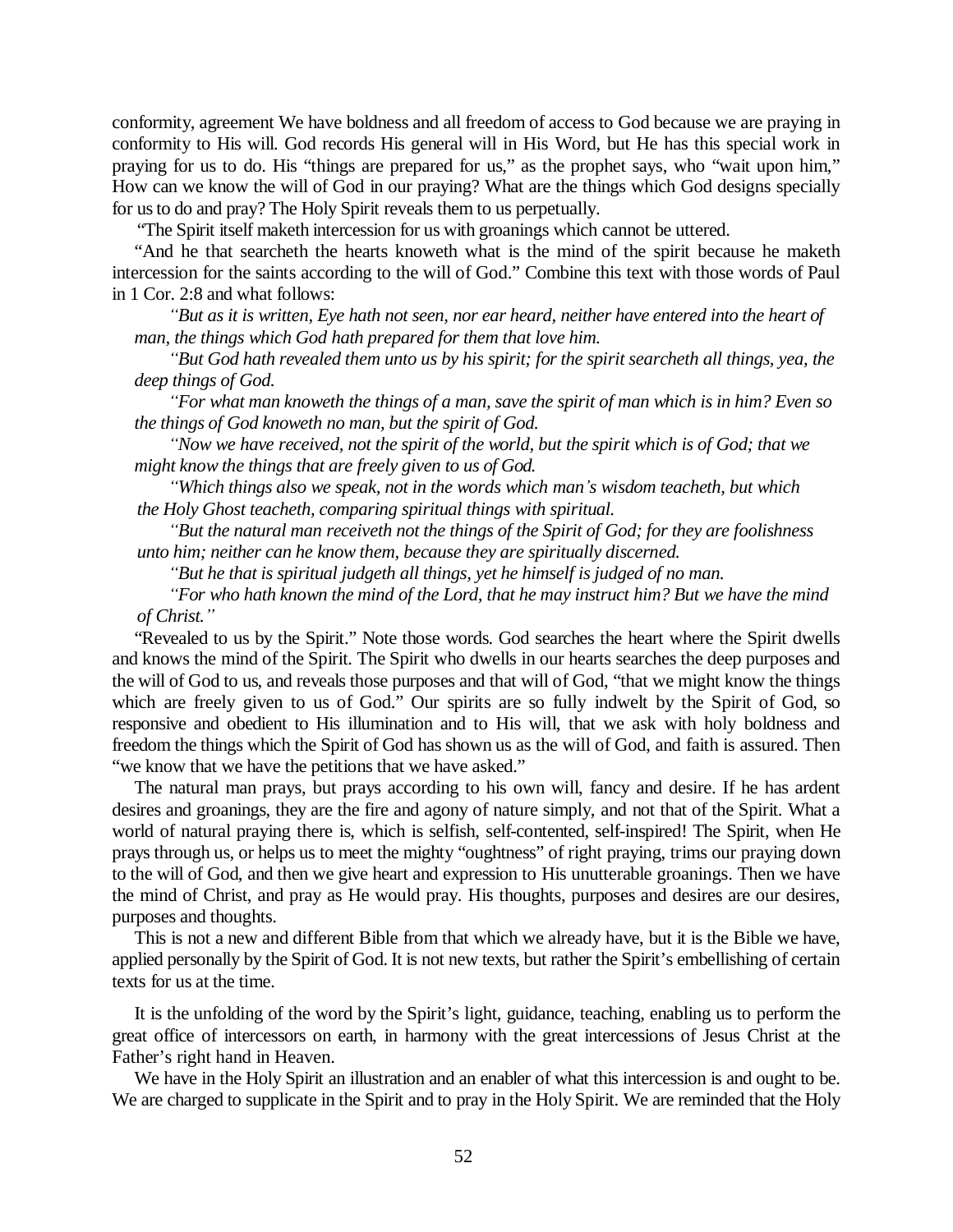Spirit "helpeth our infirmities," and that while intercession is an art of so Divine and so high a nature that though we know not what to pray for as we ought, yet the Spirit teaches us this Heavenly science, by making intercession in us "with groanings which cannot be uttered." How burdened these intercessions of the Holy Spirit! How profoundly He feels the world's sin, the world's woe, and the world's loss, and how deeply He sympathises with the dire conditions, are seen in His groanings which are too deep for utterance and too sacred to be voiced by Him. He inspires us to this most Divine work of intercession, and His strength enables us to sigh unto God for the oppressed, the burdened and the distressed creation. The Holy Spirit helps us in many ways.

How intense will be the intercessions of the saints who supplicate in the spirit. How vain and delusive and how utterly fruitless and inefficient are prayers without the Spirit! Official prayers they may be, fitted for state occasions, beautiful and courtly, but worth less than nothing as God values prayer.

It is our unfainting praying which will help the Holy Spirit to His mightiest work in us, and at the same time He helps us to these strenuous and exalted efforts in prayer.

We can and do pray by many inspirations and in many ways which are not of God. Many prayers are stereotyped in manner and in matter, in part, if not as a whole. Many prayers are hearty and vehement, but it is natural heartiness and a fleshly vehemence. Much praying is done by dint of habit and through form. Habit is a second nature and holds to the good, when so directed, as well as to the bad. The habit of praying is a good habit, and should be early and strongly formed; but to pray by habit merely is to destroy the life of prayer and allow it to degenerate into a hollow and shamproducing form, Habit may form the bank for the river of prayer, but there must be a strong, deep, pure current, crystal and life-giving, flowing between these two banks. Hannah multiplied her praying, "but she poured out her soul before the Lord." We cannot make our prayer habits too marked and controlling if the life-waters be full and overflow the banks.

Our divine example in praying is the Son of God. Our Divine Helper in praying is the Holy Spirit. He quickens us to pray and helps us in praying. Acceptable prayer must be begun and carried on by His presence and inspiration. We are enjoined in the Holy Scriptures to "pray in the Holy Ghost." We are charged to "pray always with all prayer and supplication in the Spirit." We are reminded for our encouragement, that "Likewise the Spirit also helpeth our infirmities; for we know not what we should pray for as we ought; but the Spirit itself maketh intercession for us with groanings which cannot be uttered." "And he that searcheth the hearts knoweth what is the mind of the Spirit, because He maketh intercession for the saints according to the will of God."

So ignorant are we in this matter of prayer; so impotent are all other teachers to impart its lessons to our understanding and heart, that the Holy Spirit comes as the infallible and all-wise teacher to instruct us in this divine art. "To pray with all your heart and all your strength, with the reason and the will, this is the greatest achievement of the Christian warfare on earth." This is what we are taught to do and enabled to do by the Holy Spirit. If no man can say that Jesus is the Christ but by the Spirit's help; for the much greater reason can no man pray save by the aid of God's Spirit. Our mother's lips, now sealed by death, taught us many sweet lessons of prayer; prayers which have bound and held our hearts like golden threads; but these prayers, flowing through the natural channel of a mother's love, can not serve the purposes of our manhood's warring, stormy life. These maternal lessons are but the A B C of praying. For the higher and graduating lessons in prayer we must have the Holy Spirit. He only can unfold to us the mysteries of the prayer-life, its duty and its service.

To pray by the Holy Spirit we must have Him always. He does not, like earthly teachers, teach us the lesson and then withdraw. He stays to help us practise the lesson He has taught. We pray, not by the precepts and lessons He has taught, but we pray by Him. He is both teacher and lesson. We can